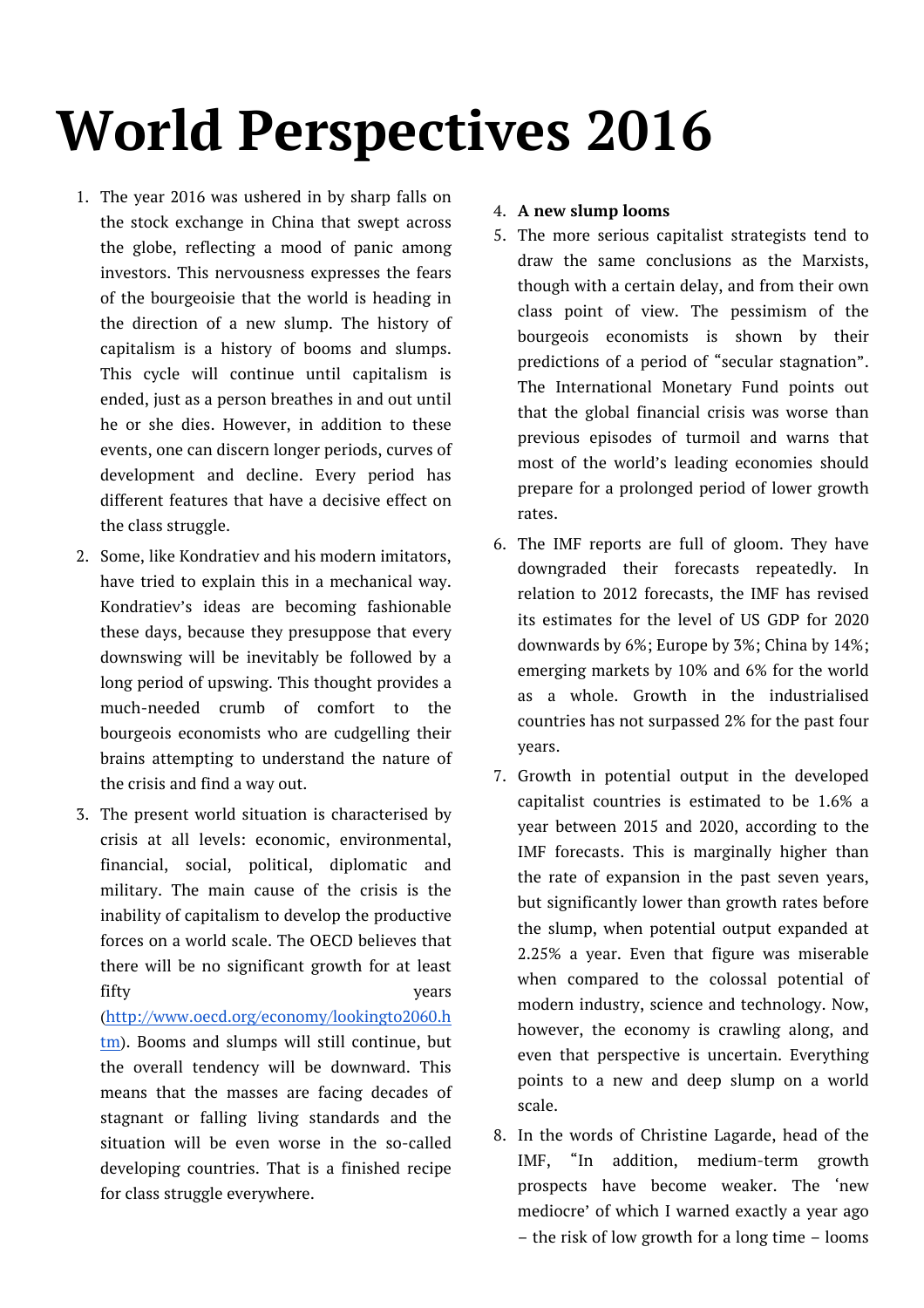closer.[…] High debt, low investment, and weak banks continue to burden some advanced economies, especially in Europe; and many emerging economies continue to face adjustments after their post-crisis credit and investment boom."

- 9. Lagarde warned that the slowdown in China would have knock-on effects on countries that rely heavily on Chinese demand for their raw materials. She said there was a possibility of a prolonged period of low commodity prices, particularly in the large commodity exporters. She complained about low productivity holding back growth. But this is an explanation that explains nothing.
- 10. *"The risks are rising"*, warns Lagarde. *"We need a new recipe."* Unfortunately, she does not enlighten us as to what this new recipe might be. But the Fund has its cookbook open at the page where a very old recipe is written: calling on politicians in "emerging markets" to "implement structural reforms", that is, to open up their markets to be plundered by foreign capitalists, privatize state property and make labour markets more "flexible": that is, to take measures that will lead to further attacks on jobs, wages and conditions.
- 11. At the heart of the crisis is the fact that productive investment – the key to any boom – is falling. Investment spending is forecast to remain below pre-crisis levels even if the present sluggish economic recovery persists. What this means is that the capitalist system has reached its limits on a world scale and in fact has gone far beyond them. This fact finds its expression in the mountain of accumulated debt that has been inherited from the last period. For several years, multi-national companies invested heavily in the "emerging economies", but this has now slowed down, given the overproduction ("excess capacity") affecting their economies.
- 12. The capitalists have lost faith in the system. They sit on piles of trillions of dollars. What point is there in investing to boost production when they cannot use the productive capacity

that they already have? Lower investment also means stagnant productivity of labour. Productivity in the US is growing at a miserable 0.6% per year. The capitalists only invest for profit, but that presupposes that there are markets in which to sell their products. The fundamental reason they are not investing sufficiently to develop productivity is that there is a crisis of overproduction on a world scale.

- 13. Instead of investing in new factories, machinery and technology, they are trying to boost profit margins by lowering real wages in a race to the bottom everywhere. But this only serves to further exacerbate the contradiction by reducing demand, which in turn leads to further falls in investment.
- 14. Falling prices and low interest rates, which in normal times would be good news, now become a mortal danger. They are the mirror image of economic stagnation and falling demand. Interest rates have been falling for the past decade. They have reached rock bottom, even turning negative. According to Andy Haldane, the Bank of England's chief economist, these are the lowest rates for 5,000 years.
- 15. Low growth, low inflation and zero interest rates add up to what the bourgeois economists refer to as secular stagnation. The economic engine of the industrialised economies is barely running above stall speed. That cannot be maintained for long. According to the strategists of Capital, the dangers facing the global economy are more severe than at any time since the bankruptcy of Lehman Brothers in 2008.
- 16. The fears of the bourgeois were well expressed in a speech on September 2015 delivered by Andy Haldane. He warned: "Recent events form the latest leg of what might be called a threepart crisis trilogy. Part One of that trilogy was the 'Anglo-Saxon' crisis of 2008/09. Part Two was the 'Euro-Area' crisis of 2011/12. And we may now be entering the early stages of Part Three of the trilogy, the 'Emerging Market' crisis of 2015 onwards."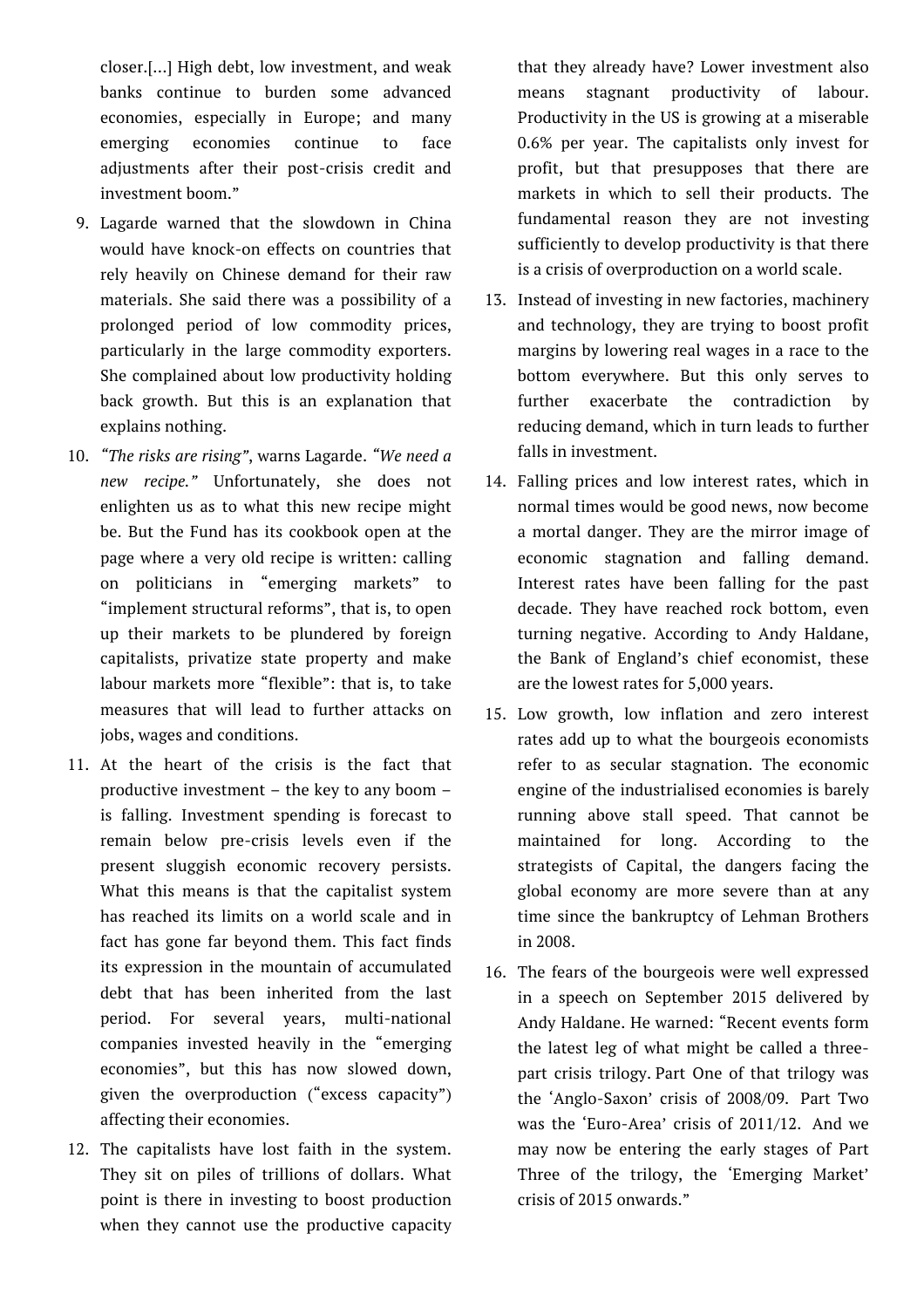17. The problem for the bourgeois is that they have already used up the mechanisms they need to get out of a slump or lessen its impact. When the next slump occurs (and it is a question of when, not if) they lack the tools to respond. Interest rates remain very low and the continuing high levels of debt rule out further huge injections of state money. "The instruments to deal with such a condition are not readily available," as Martin Wolf coyly puts it.

### 18. **Global Debt and the BRICs**

- 19. Since the crisis began global debt has actually risen. The hoped-for financial healing has happened only in a few scattered parts of the global economy. The level of debt is of an unprecedented scale. Government debt has in wartime reached present levels, but never in peacetime, and household and corporate debt has never before reached such heights. Before the crisis, debt was rising everywhere. In the US it reached 160% of GDP in 2007 and nearly 200% in Britain. In Portugal, such debt reached 226.7% of GDP by 2009. In 2013, it was still at 220.4%. In the US, total debt is presently 269% of GDP. Only once before in history has it reached such a level. That was around 1933 when it reached 258% after which it rapidly fell to 180%.
- 20. The whole point of the austerity regime was to lower the volume of debt, particularly state debt. But figures show that this is far from being the case. In the February 2015 report from McKinsey Global Institute, we find that global debt has increased by \$57tn since 2007, or from 269% of world GDP to 286%. This is happening in every sector of the world economy, but in particular with government debt, which is rising by 9.3% per year. This rise in levels of debt ("leveraging") is also happening in practically every single country. Only a few countries, dependent on China or oil prices, were reducing their debt levels, but this has been brought to an abrupt end in the last two years. This vast mountain of debt acts as a heavy burden on the

world economy, smothering demand and dragging down production.

- 21. All the so-called BRIC economies are in crisis: Brazil, India and Russia are in difficulties. In fact, Brazil and Russia are in a slump. The slowdown in the so-called emerging markets is set to be even sharper than in the advanced capitalist countries. The IMF predicts that their potential output, which continued to expand in the run-up to the crisis, is set to decline from 6.5% a year between 2008 and 2014 to 5.2% in the next five years.
- 22. The growth of these economies was one of the main factors that prevented the 2008 crisis from developing into a deep slump of the world economy. Over the past five years the so-called emerging markets accounted for 80% of global growth. These markets, especially China, acted as the locomotive of the world economy before and after the slump. They were an important field of investment previously, when profitable outlets were scarce in the west.
- 23. But now that has turned into its opposite. From being a factor that propped up world capitalism it has become the main danger that threatens to drag down the whole world economy. It is not just in the traditionally developed economies that debt has risen dramatically. The debts of so-called emerging markets have swollen to unprecedented dimensions. The study by McKinsey shows that total "emerging market" debt rose to \$49tn at the end of 2013, accounting for 47% of the growth in global debt since 2007. That is more than twice its share of debt growth between 2000 and 2007.
- 24. According to the IMF total foreign currency reserves held by "emerging markets" in 2014 (key indicator of capital flows) suffered their first annual decline since records began in 1995. These capital inflows resemble a flow of blood to a person in need of a transfusion. Without a steady flow of capital the so-called emerging economies will not have the money to pay their debts and finance their deficits while investing on infrastructure and the expansion of production.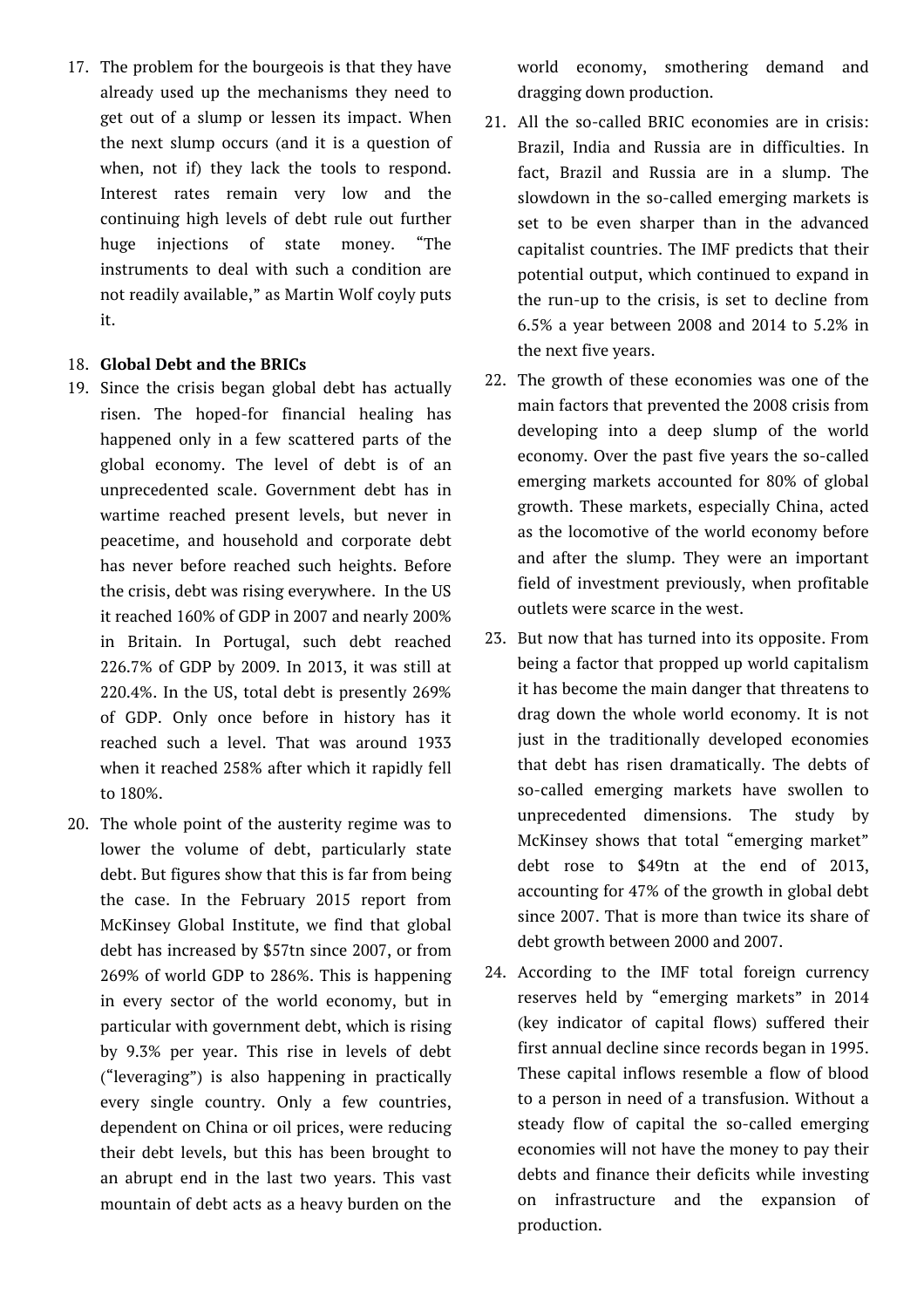- 25. The BBC also quotes figures from the International Center for Monetary and Banking Studies (ICMBS):
- 26. "Since then [2008], it is the developing world, especially China that has driven the rise in debt. In the case of China, the report describes the rise in debt as 'stellar'. Excluding financial companies it has increased by 72 percentage points to a level far higher than any other emerging economy. The report says there have been marked increases in Turkey, Argentina and Thailand as well.
- 27. "Emerging economies are particularly worrying for the authors of the report: 'They could be at the epicentre of the next crisis. Although the level of leverage is higher in developed markets, the speed of the recent leverage process in emerging economies, and especially in Asia, is indeed an increasing concern.'"
- 28. Some of the most significant capital outflows are originating from countries that piled debts up the quickest. South Korea, for instance, saw its debt to GDP ratio to debt rise by 45 percentage points between 2007 and 2013, while China, Malaysia, Thailand and Taiwan experienced debt surges of 83, 49, 43, and 16 percentage points respectively.
- 29. These economies are also slowing down or are in recession, preparing a deep global slump in the coming period.

# 30. **Trouble in China**

- 31. Most serious of all, the Chinese economy is experiencing a sharp slowdown. The slowdown in the "emerging economies" is due, on the one hand, to the prolonged slump in demand in the advanced capitalist economies and on the other, to the decline of China. This scenario must translate into significantly weaker world trade. Dialectically, everything is interconnected, so that weak demand and markets lead to weak production and investment. Weak investment leads to weak recovery, which in turn leads to weak demand.
- 32. The explosive growth of industry in China can be seen from the statistic that between 2010 and

2013, China poured more concrete than the USA did in the entire  $20<sup>th</sup>$  century. But the huge productive capacity of Chinese industry is not compensated by a corresponding growth in world demand. The inevitable result is a crisis of overproduction.

- 33. In the period up to 2007, global demand was driven by credit and house building, especially in the US and Spain. This collapsed and demand was taken up by China, as it poured in billions into infrastructure and bank loans. Over 40% of GDP was invested, which built up the productive forces and demand for raw materials. It also built up huge excess capacity.
- 34. The bursting of the bubble in the West starting in 2008 led to the Chinese state pumping enormous amounts of money into the economy. This in turn led to an enormous speculative bubble and a massive accumulation of debt at all levels of the Chinese economy. This bubble is in the process of bursting, with far-reaching consequences. China is going the same road as Japan, the road of prolonged stagnation. The slowdown in China, in turn, has meant a collapse in commodity prices, which has hit hard the "emerging economies". More importantly, China represents 16% of world output and 30% of world growth. When China slows, the world slows.
- 35. Overproduction in China is affecting steel and other manufactured goods. There has been a massive accumulation of debt and there are fears of a collapse of the overheating property market. More than 1,000 iron ore mines are on the verge of financial collapse. The Financial Times predicts: *"*China, in particular, could see a sharp contraction in the growth of potential output, as it tries to rebalance its economy away from investment and towards consumption."
- 36. The Chinese premier Li Keqiang told the US ambassador that he relied on three things to judge economic growth: electricity consumption, rail freight volumes and bank lending. On this basis, economists at Fathom have compiled a "China Momentum Indicator" from the three sets of figures. The indicator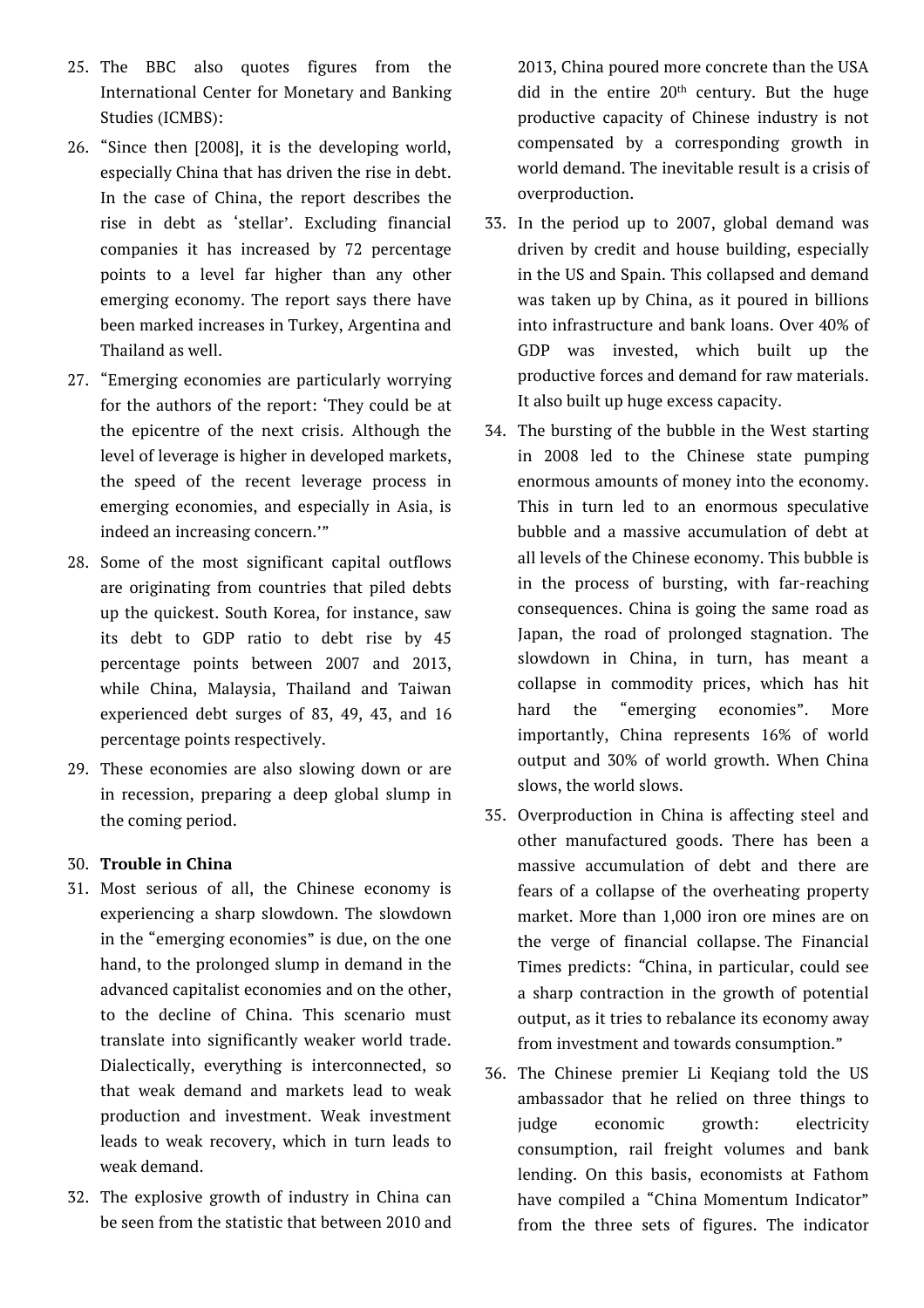shows that the actual pace of growth could be as low as 2.4%. Rail freight volumes are sharply down and electricity consumption is virtually flat. As a result of falling growth, China has cut its interest rates six times in the last twelve months. It has also devalued its currency to revive its exports, which intensifies the conflict with the Americans and creates massive instability everywhere.

- 37. The decline in growth in China has hit the economies which depend on commodity exports, especially those who heavily depend on China. The fears of a Chinese slowdown were felt within China itself, especially on the falls in the stock market. The authorities intervened with \$200bn to stabilise the market, but had to give up in the end. Panic has gripped investors. *"*If we don't reform, the Chinese economy may even slow to collapse", says Tao Ran, professor of economics at the university of Beijing. *"*All we have achieved in the past 20 or 30 years will be lost."
- 38. The research division of Japan's second biggest brokerage house, Daiwa, did what nobody else has done before and released a report in which it made a global financial "meltdown", one resulting from nothing short of a Chinese economic cataclysm, its best case scenario. It added that the impact of this global meltdown would *"*be the worst the world has ever seen."

## 39. **World trade**

- 40. One of the most serious threats to the world economy is the re-emergence of protectionist tendencies. The growth of world trade in previous decades and the intensification of the international division of labour ("globalization") acted as the main motor force of the world economy. By these means the bourgeois succeeded partially and for a temporary period in overcoming the limits of the nation state. But now all this has turned into its opposite.
- 41. A striking example of this is the European Union, which the European bourgeois (led initially by France and Germany, now by Germany alone) attempted to unite in a single

market with a single currency, the Euro. The Marxists predicted that this would fail and that the first serious economic crisis would lead to the re-emergence of all the old national divisions and rivalries, which were disguised but not abolished by the single market.

- 42. The crisis of the Euro, which has plummeted against the dollar, reflects the seriousness of the economic crisis. The Greek crisis is only the most obvious expression of a crisis that can lead to the collapse of the Euro and even the breakup of the EU itself. Such a development would have the most serious consequences for the entire world economy. That is why Obama is urging the Europeans to solve the Greek crisis at all costs. He understands that the collapse of the EU would lead to a crisis in the USA itself.
- 43. 2015 marked the fifth consecutive year that average growth in the "emerging economies" has declined, dragging down world growth in the process. Before 2008, the volume of world trade grew by 6% annually, according to the WTO. In the past 3 years, it has slowed to 2.4%. In the first 6 months of 2015, it suffered its worst performance since 2009.
- 44. In the past, trade was a major factor driving production, but not anymore. Since 2013, every 1% of global growth has produced a trade rise of only 0.7%. In the USA, manufacturing imports have not risen at all as a share of GDP since 2000. In the decade before that they had nearly doubled.
- 45. The conclusion is inescapable: Globalisation is slowing. The engine of economic growth, world trade, is stalling. The volume of world trade fell in May (2015) by 1.2%. It fell for 4 out of the first 5 months of 2015. The Doha Round of talks has been going on for 14 years and has effectively been abandoned. The US is instead attempting to develop regional free trade blocks, in its own imperialist interests. They have recently negotiated the Trans-Pacific Partnership (TPP), which could cover 40% of the world economy, but it is full of contradictions. It needs to be ratified by a host of countries, including the US, which by no means is certain.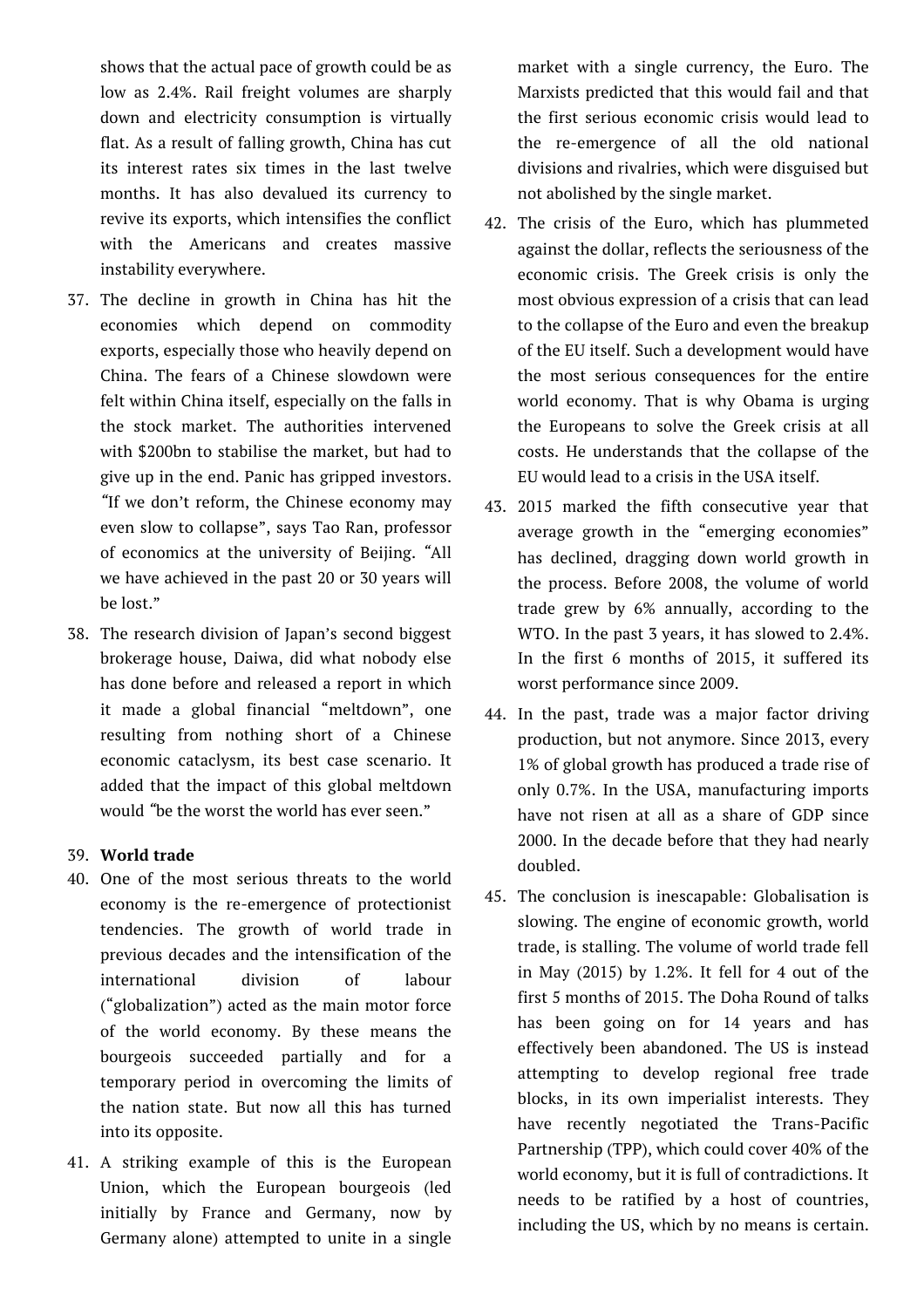Obama faces a hostile Congress and might be unable to ratify it before the end of his term. Similar problems, if not bigger will occur in the negotiations over the Transatlantic Trade and Investment Partnership (TTIP), which aims to integrate the markets of the US and the European Union. TTIP has not yet been signed or even made public, but it is already creating strong divisions among the European countries.

## 46. **Inequality**

- 47. The concentration of capital predicted by Marx has reached unheard-of levels. It has created levels of inequality that are unprecedented. Enormous power is concentrated in the hands of a tiny minority of super-rich men and women who really control the lives and destinies of the peoples of the world.
- 48. Young people, women and ethnic minorities also suffer disproportionately from the crisis. They are the first to be sacked and those who take the largest falls in wages. The crisis aggravates the effects of inequality and gender discrimination as well as feeding moods of racism, xenophobia and intolerance towards minority groups among backward layers of the population.
- 49. Young people are suffering the worst economic prospects for several generations. That is acknowledged by all the bourgeois economists. Younger people have seen the greatest drop in income and employment. They suffer from the constant attacks on all levels of education, which is being ruthlessly slashed and privatised in the interest of finance capital. Working class youth increasingly face high costs and a lifetime of debt if they attend university, which is deterring some from attending altogether.
- 50. The majority of young people are denied opportunities that in the past were taken for granted. This is a major cause of instability and threatens to cause social explosions. It was a major factor in the so-called Arab Spring and similar uprisings are being prepared everywhere.
- 51. Everywhere the poor are poorer and the rich are richer. The anti-poverty charity Oxfam published a report that shows that the share of the world's wealth owned by the richest 1% increased from 44% in 2009 to 48% in 2014, while the poorest 80% currently own just 5.5%. By the end of 2015 the world's richest 1% already owned more wealth (50.4%) than the remaining 99% combined.
- 52. The more perspicacious bourgeois understand the danger this polarisation between rich and poor represents for their system. The OECD says its findings raise social and political questions in addition to economic ones. Winnie Byanyima, executive director of Oxfam International, said the increased concentration of wealth seen since the deep recession of 2008- 09 was *"dangerous and needed to be reversed"*.
- 53. Well-meaning reformers have urged world leaders to address the problems of inequality, discrimination and social exclusion as well as climate change and other pressing matters facing humanity. But how these miracles are to be achieved under capitalism is never explained. Summits and conferences come and go. Speeches are delivered. Resolutions are passed. And nothing changes.

## 54. **Permanent austerity**

- 55. The perspective is one of a very prolonged period in which economic recessions are interrupted by periods of sluggish economic growth with ever-increasing economic hardship: in other words, permanent austerity. This is a new scenario, entirely different to the one that existed in the advanced capitalist countries in the post-war period. The political consequences will therefore also be very different.
- 56. We have explained many times that every attempt of the bourgeoisie to restore the economic equilibrium will destroy the social and political equilibrium. And that is precisely what is happening on a world scale. A prolonged economic recession creates economic hardship and disturbs the old equilibriums. The old certainties vanish and there is a universal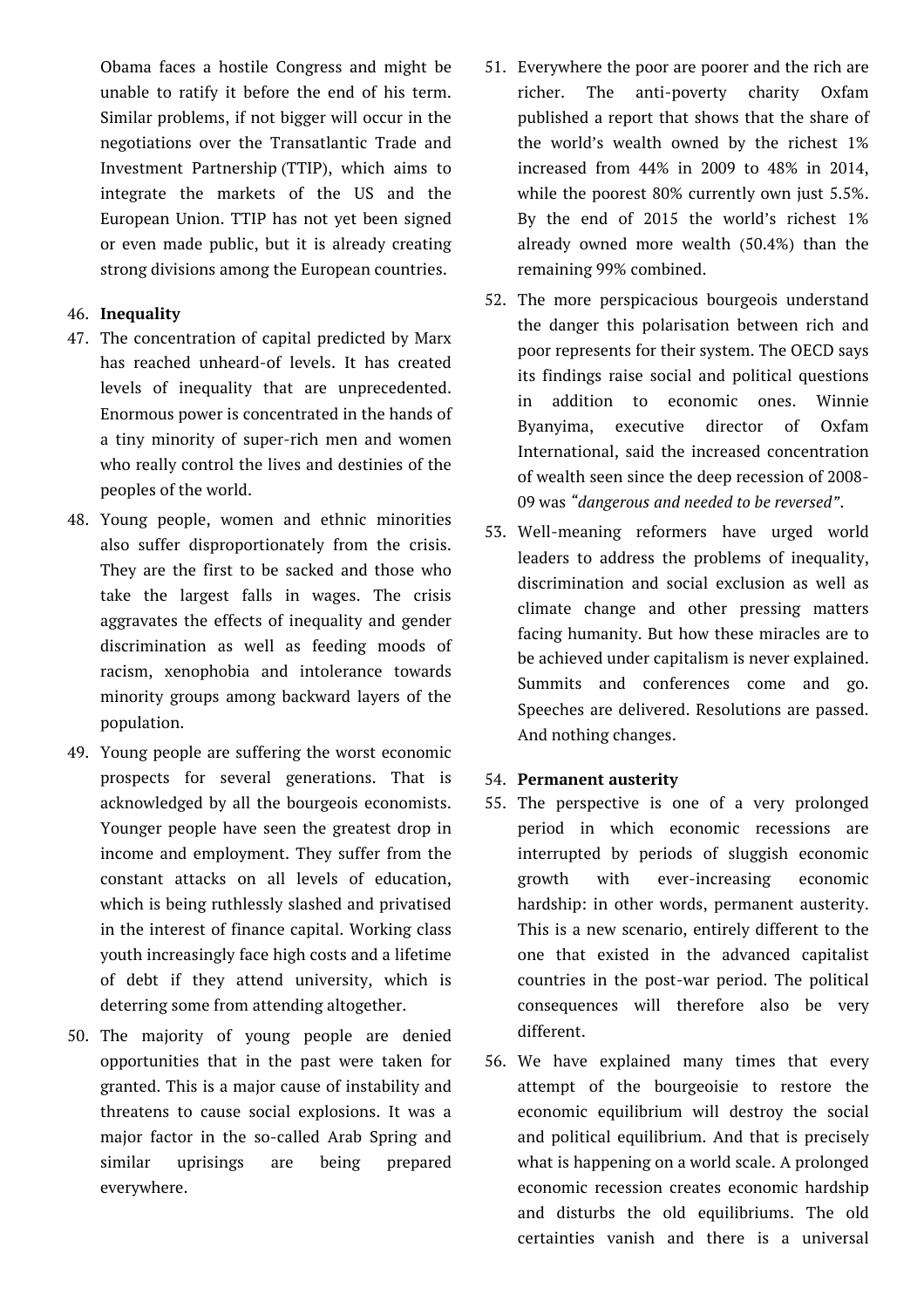questioning of the status quo, its values and ideologies.

- 57. Since the start of the global financial crisis in 2008 more than 61m jobs have been lost. According to the estimates of the International Labour Organisation (ILO), the number of people that are unemployed will continue to rise over the next five years, reaching more than 212m by 2019. It declares that the *"global economy has entered a new period combining slower growth, widening inequalities and turbulence."* If we include the huge number of people engaged in marginal employment in the so-called informal sector, the real figure of world unemployment will not be less than 850 million. This figure alone is sufficient to prove that capitalism has become an intolerable barrier to progress.
- 58. In the advanced capitalist countries governments are attempting to reduce the levels of debt accumulated during the crisis by cutting wages and pensions. But the policies of austerity have sharply reduced living standards without having any serious effect on the mountain of debt. All the painful sacrifices inflicted on the masses in the last seven years have failed to solve the crisis; on the contrary, they have made it worse.
- 59. Neither the Keynesians nor the orthodox Monetarists have any solution to offer. The already intolerable levels of debt continue to grow inexorably, acting as a dead weight on growth. Governments and companies are trying to pass the burden onto the shoulders of the working class and middle class to bring down their debt levels. This is having profound effects on social relations and the consciousness of all the classes.

## 60. **Political effects of the crisis**

61. Here, however, we are faced with what seems at first sight to be an inexplicable paradox. Until recently the bankers and capitalists were congratulating themselves on having passed through the deepest crisis in history without provoking a revolution. This surprising outcome developed in them a sense of smug complacency that was as misplaced as it was stupid.

- 62. The main problem for these people is that they lack even the most elementary understanding of dialectics, which explains that everything sooner or later changes into its opposite. Beneath the surface of apparent calm, there is a growing anger against political elites: against the rich, the powerful and the privileged. This reaction against the status quo contains the embryonic seeds of revolutionary developments.
- 63. It is an elementary proposition of dialectical materialism that human consciousness always lags behind events. But sooner or later it catches up with a bang. That is precisely what a revolution is. What we are witnessing in many countries, is the beginning of a revolutionary change in political consciousness, which is shaking the institutions and parties of the establishment to the core. It is true that consciousness is shaped to a large extent by the memories of the past. It will take time for the old illusions in reformism to be burned out of the consciousness of the masses. But under the hammer blows of events there will be sudden and sharp changes in consciousness. Woe betide those who try to base themselves on the consciousness of a past that is already vanished beyond recall! Marxists must base themselves on the living process and on perspectives for the coming period, which will not be a mere repetition of the past.
- 64. The crisis is shaking the consciousness of the masses on a scale not seen for generations, provoking large movements in one country after another. What we saw in Greece, Spain, Portugal, France, USA, etc., is a first step in the political reawakening, a stage which will be followed by others, even broader and deeper.
- 65. What are the features of these mobilisations? In fact we can speak of a mobilisation that sees a united front between the working class and large sections of the semi-proletarian layers and even the petty bourgeoisie, destabilised by the crisis of capitalism.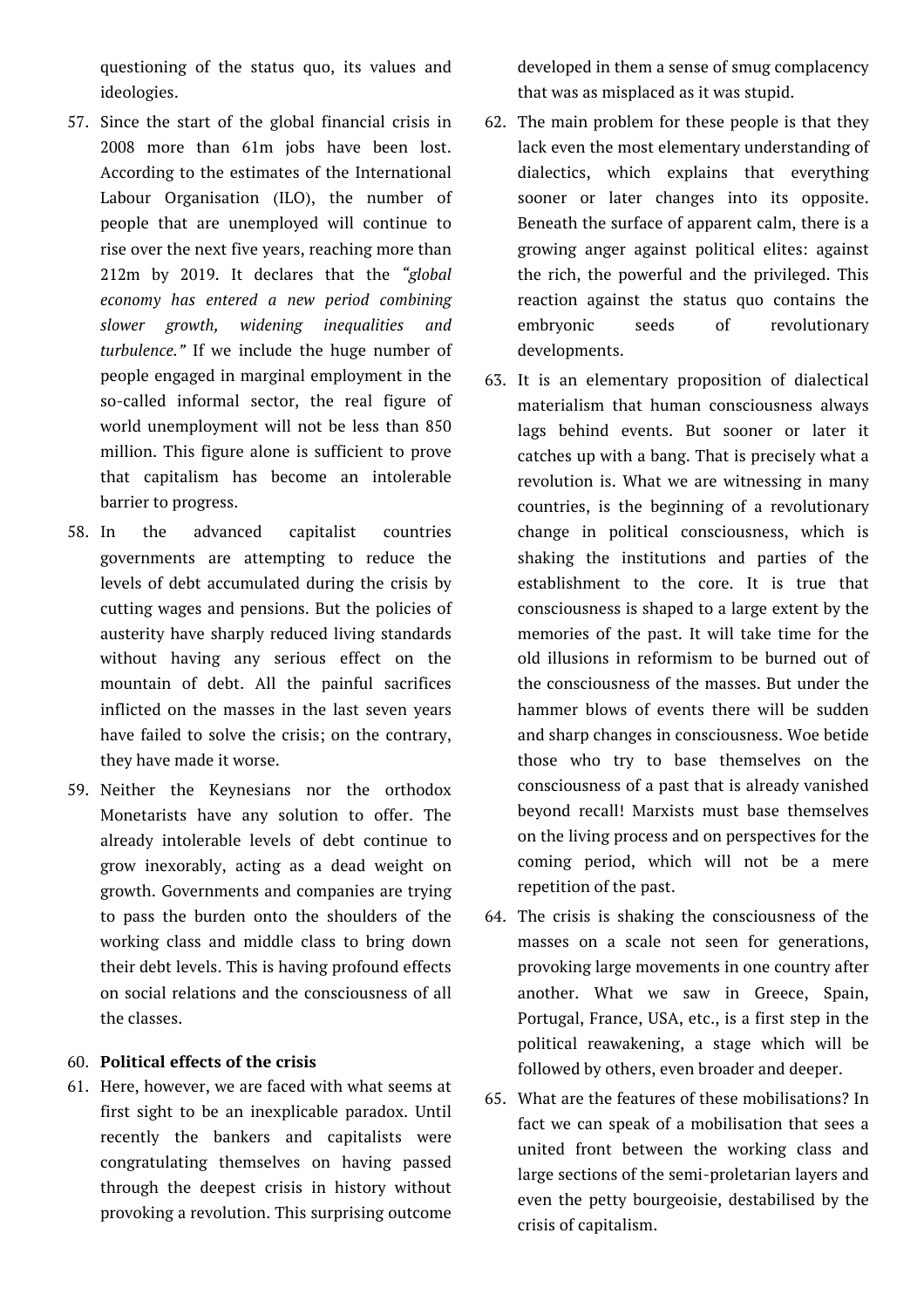- 66. Even in the advanced capitalist countries, where wage earners represent the large majority of the working population, there are large semiproletarianised sections of the petty bourgeoisie, intellectuals, relatively privileged sectors of the working class, etc., who have been deeply shaken by the economic crisis. Indeed, in some respects the relative deterioration of the economic conditions of sections of the petty bourgeoisie has been even more violent than for the working class, because of their fragmented social nature and their difficulties in defending themselves through collective action.
- 67. The confusion and illusions expressed by leading figures such as Iglesias, Sanders, Corbyn, Tsipras, etc., is partly a reflection of the initial state of the movement, which does not enter the political arena with a fully worked out programme for the overthrow of capitalism. But this is only part of the truth. The heterogeneous, contradictory and ultimately utopian nature of these programmes is also a reflection of the interests and agendas of different classes, especially the petty bourgeoisie which has strong points of contact and affinity with the leading layer of the workers' organizations.
- 68. From these sections stem the "utopian" slogans such as a "regulated market" (as opposed to deregulation of international trade pursued by the big multinationals); the development of the internal market (and therefore a reduction of "excessive" social inequalities); reducing the power of the big banks or splitting them into smaller entities; the demand for "honesty" in politics, etc. The political synthesis of these ideas is the demand for a "more authentic" democracy, a revival of political democracy, in which the ordinary citizen can count as much as the billionaire.
- 69. The "Corbyn revolution", the "political revolution against the billionaire class" mentioned by Sanders, the hyper-democratic rhetoric of Iglesias, are all trying to picture a perfect democracy, a democracy such as has never existed under capitalism, and even less

can exist today. But it exerts great attraction for millions, even billions of people who rightly feel defrauded and robbed of their right to decide on their future and that of society.

- 70. The fight against austerity policies by wide sections of workers, the unemployed, youth and also by not strictly proletarian layers ruined by the crisis, has tried to find a political expression, especially on the electoral front. Hence, the electoral rise of Syriza, the election of Jeremy Corbyn as leader of the British Labour Party, the vote for Podemos and its allies in Spain and for the Left in Portugal, or the success of Bernie Sanders's campaign in the US Democratic Party primaries against Hillary Clinton. The mass movement which has erupted in France, at some point, will lead to similar developments, even if it is not yet possible to predict exactly how and where they will occur.
- 71. Every time one of these characters appears on the scene and is projected to great heights and visibility, the intellectuals of the left rush to "analyse" them, trying to discover the secret of their success and to imitate them. They do not understand that if Tsipras and Iglesias appeared suddenly as true giants, it is not because of their own stature or of some hidden feature of their parties, but because they are being pushed up by a giant wave. Instead of looking at the twigs that are pushed up by the tide, we need to understand the wave that pushes them (and which may then abandon them, making them fall down with the same suddenness with which it pushed them up).
- 72. In each of these cases, the movement has followed different paths, using empirically the possibilities that were opening up. In Greece it has transformed a small party of 4% (Synaspismos) into the biggest party in the country; in Spain it has created an entirely new party (Podemos); in Britain it has revolutionized a mass party which has existed for over a century, the Labour Party, with the influx of hundreds of thousands of people, especially young people, who suddenly identified in the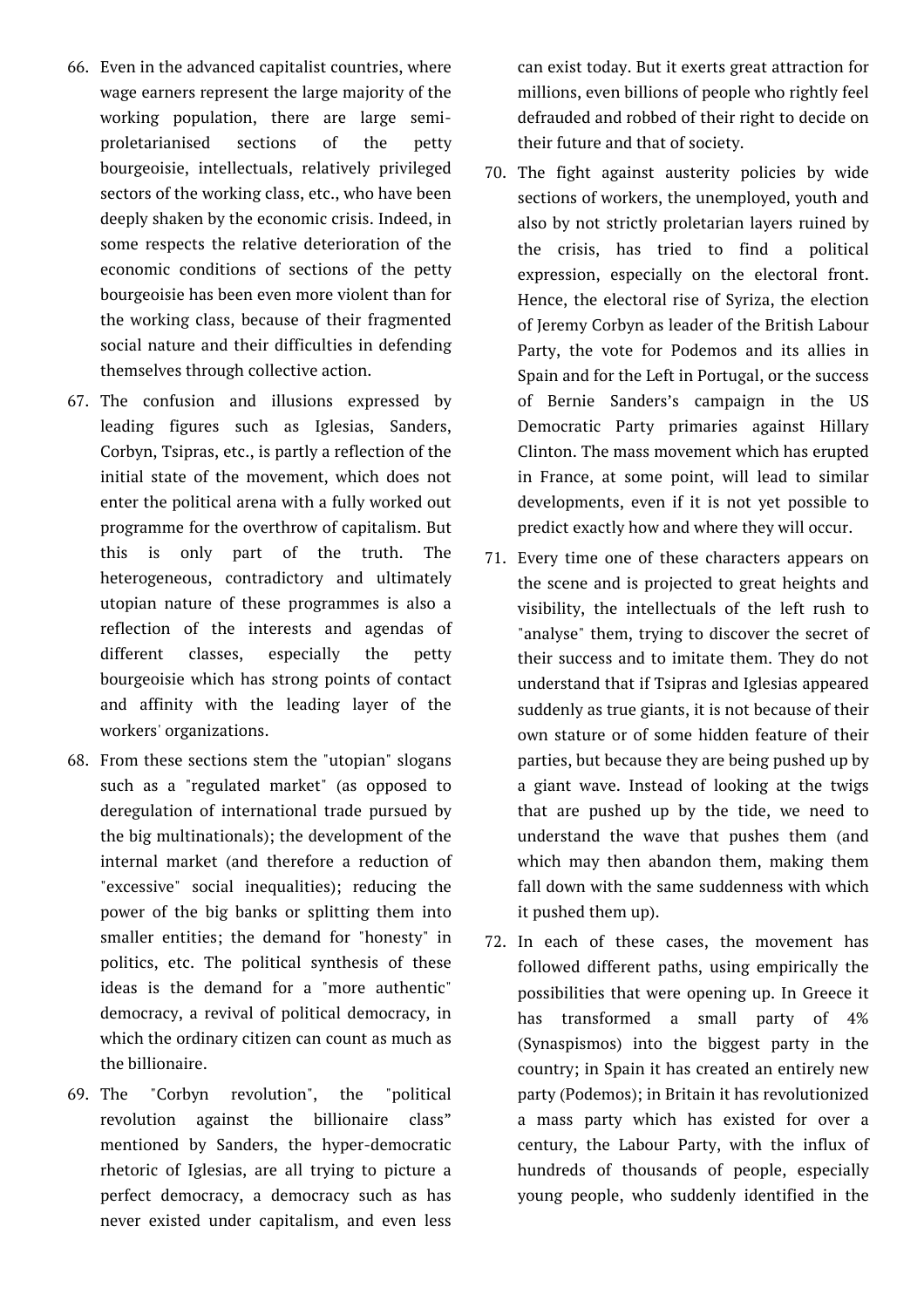leadership election a channel for their voices to be heard.

- 73. However, in today's capitalism no real mass movement against the ruling class can express itself without the participation of the working class, given its economic weight and predominant numbers. Thus, within all these movements coexist, in an eclectic and contradictory manner, petit bourgeois or even bourgeois programmes, with demands that express partially the interests of the working class (the minimum wage of \$15 in the Sanders' campaign or the proposals of public and universal education and health care, etc.)
- 74. "The masses go into a revolution not with a prepared plan of social reconstruction, but with a sharp feeling that they cannot endure the old régime. (...) The fundamental political process of the revolution thus consists in the gradual comprehension by a class of the problems arising from the social crisis – the active orientation of the masses by a method of successive approximations." (L. Trotsky, Preface to the History of the Russian revolution).
- 75. Except under very specific circumstances, it is generally impossible for the masses to embrace in the first instance an accomplished revolutionary programme. Even when they are disgusted by the situation in which they live, even when they begin to mobilise against the status quo, the first conclusion reached by them is not that the entire socio-economic system should be overthrown and uprooted. They seek a simpler solution: change of a government, of political leaders, better laws, target this or that particularly repugnant aspect of the system – in the hope that things will improve.
- 76. The social revolution is not the first option that is embraced, but the one which is reached when all others have failed.
- 77. This does not mean that the masses are "moderate" or "backward." Only by putting the various political tendencies to the test, can the masses reach the conclusion that their hatred towards this system can find an accomplished expression only in the revolutionary programme

of Marxism. This is also the lesson of all great revolutions, including the Russian Revolution.

- 78. The movement, of which we are now seeing the first stages, will inevitably be riven by class contradictions, and only through this process will get to carry out its historic tasks by overthrowing this system.
- 79. Marxism is not only a tool for analysing the economic and political crisis. It is the sharp blade we use to cut, one after another, those political and ideological threads with which the ruling class is constantly trying to bridle and divert the movement of the masses, especially by putting pressure on the most privileged and conservative layers (the trade union bureaucracy, the MPs, the leaders who, as they are being pushed onto the "national political stage", fatally tend to be detached from their base).
- 80. Marxism can and must move on from its condition as a minority tendency, as the only theory that can guide this process of clarification and rupture within the mass movement, and for the affirmation within it of the class interests of the proletariat.
- 81. Looking for a way out of the crisis, the masses put to the test one party after another. The old leaders and programmes are analysed and discarded. Those parties that are elected and betray the hopes of the people, carrying out cuts in violation of election promises, find themselves rapidly discredited. What were considered as mainstream ideologies become despised. Leaders who were popular become hated. Sharp and sudden changes are on the order of the day.
- 82. There is a growing anger against the establishment, which goes beyond the immediate economic situation. People no longer believe what the politicians say or promise. There is a growing disillusionment with the political establishment and in political parties in general. There is a general and deep seated sense of malaise in society. But it lacks a vehicle that is capable of giving it an organized expression.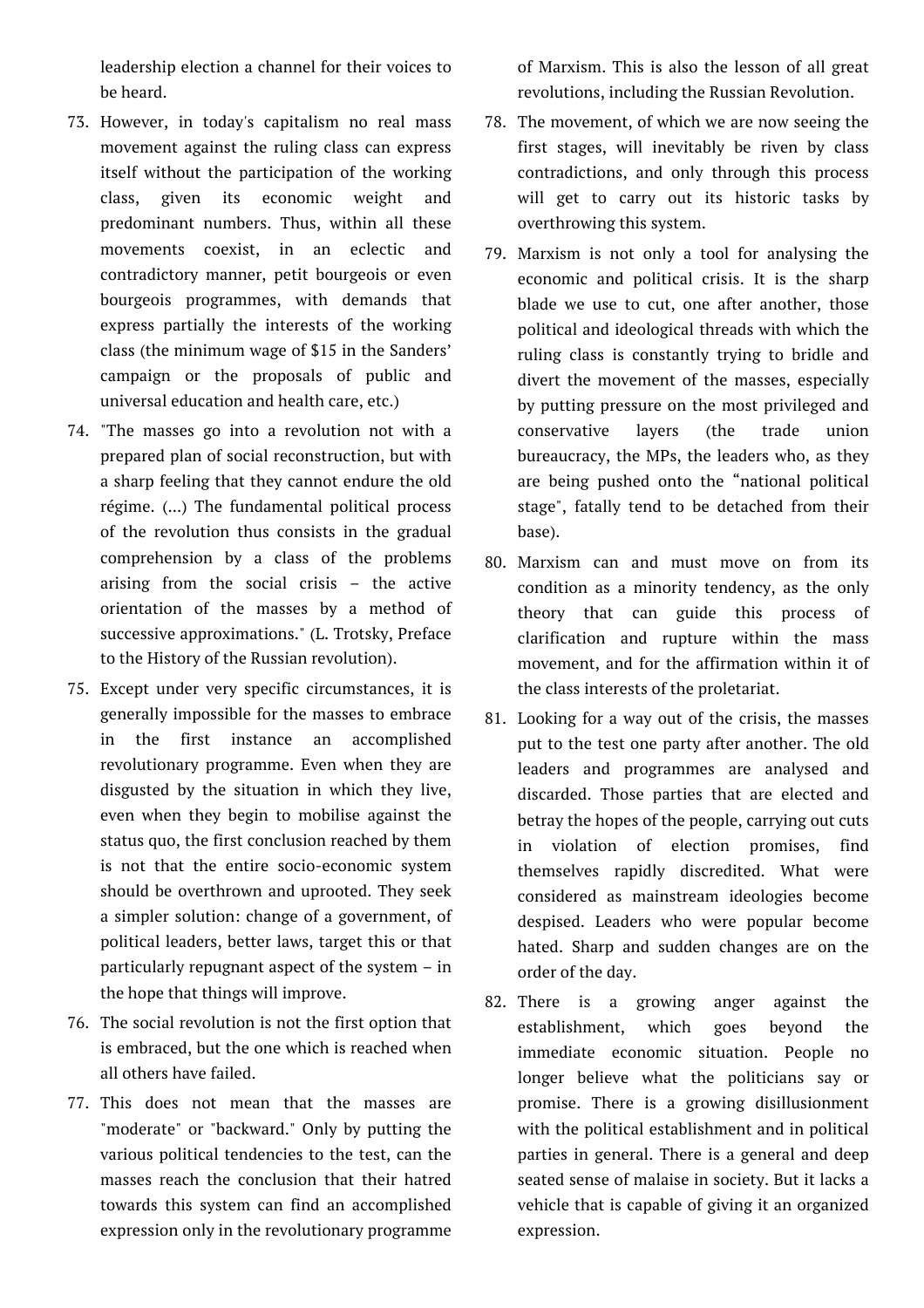- 83. In France, the fight against the so-called Labour Law had marked a qualitative leap forward in the development of the class struggle and the political radicalization of a huge fraction of the youth and the working class. As during the 2010 mobilization against the breakage of the pension system, a wave of renewable strikes began in several key parts of the economy (energy, docks, steamers, transportation, etc.) on the initiative of the union's rank and file. Under pressure from its activists, the leadership of the CGT (the biggest trade union confederation) had been compelled to support – at least in words – these strikes, whereas in 2010 she condemned them at hint. A great part of the unionists openly criticized the punctual "days of action" strategy et asked for a hardening of the methods of struggle.
- 84. At the same time, the "Nuit Debut" expressed the radicalization of the youth, as in Spain, in Greece and in the USA in 2011. They have been characterized from the start by their will to get linked with the workers movement and push it toward more radical action ("general strike"). More significant, these general assemblies called into question, not only the counterreforms, but also the capitalist system and its institutions.
- 85. The movement against the Labour law will have political consequences in the short term. The Socialist party (SP) is even more discredited. François Hollande is the most unpopular president since 1958. This opens a huge political space on the left of the SP. In the prospect of the 2017 presidential election, the Melenchon movement (La France Insoumise – Rebellious France) could crystallize the left opposition against austerity and the "system", at a level much higher than in 2012.
- 86. In Greece we saw the collapse of Pasok and the rise of Syriza. In Spain we have the phenomenon of Podemos. In Scotland we saw the rise of the SNP. In Britain as a whole we have seen the emergence of Jeremy Corbyn. All this is an expression of the deep discontent that

exists in society and is seeking a political expression.

87. We saw the same process taking place in Ireland in the recent referendum. For centuries, Ireland was one of the most Catholic countries in Europe. Not long ago, the Church held absolute dominion over every aspect of life. The result of the referendum on gay marriage, where 62% voted Yes, was a stunning blow to the Roman Catholic Church. It was a massive protest against its power and interference in politics and in people's lives. This represented a fundamental change in Irish society.

# 88. **The USA**

- 89. The US was the only main capitalist country to experience at least a minor recovery, although it was of a weak and anaemic character. Most of the growth that was recorded last year was due to the build-up of inventories (unsold stocks). In reality growth is slowing in the USA and has already slowed in Japan and the EU. Since July 2015 the IMF has scattered minus signs all over its forecasts. Thus, nothing is left of the much vaunted recovery.
- 90. The weakness of the world economy and particularly the so-called emerging economies has led to a stampede into the dollar, which is still seen as a safe refuge in times of crisis. But the strength of the dollar is itself a problem for the US, giving a competitive advantage to its rivals and hurting US exports. Last year, exports and imports into the US fell, reflecting the general weakness of the world economy.
- 91. The crisis is polarising American society. The Obama administration is seen as a failure. The fact that the anti-establishment message of Donald Trump and Bernie Sanders has resonated with so many Americans is an illustration of the alienation of millions of people. There is a polarisation to the left and to the right – a process that is taking place internationally.
- 92. Trump's reactionary rhetoric strikes a chord with people who feel alienated by the political elite in Washington. His soaring popularity has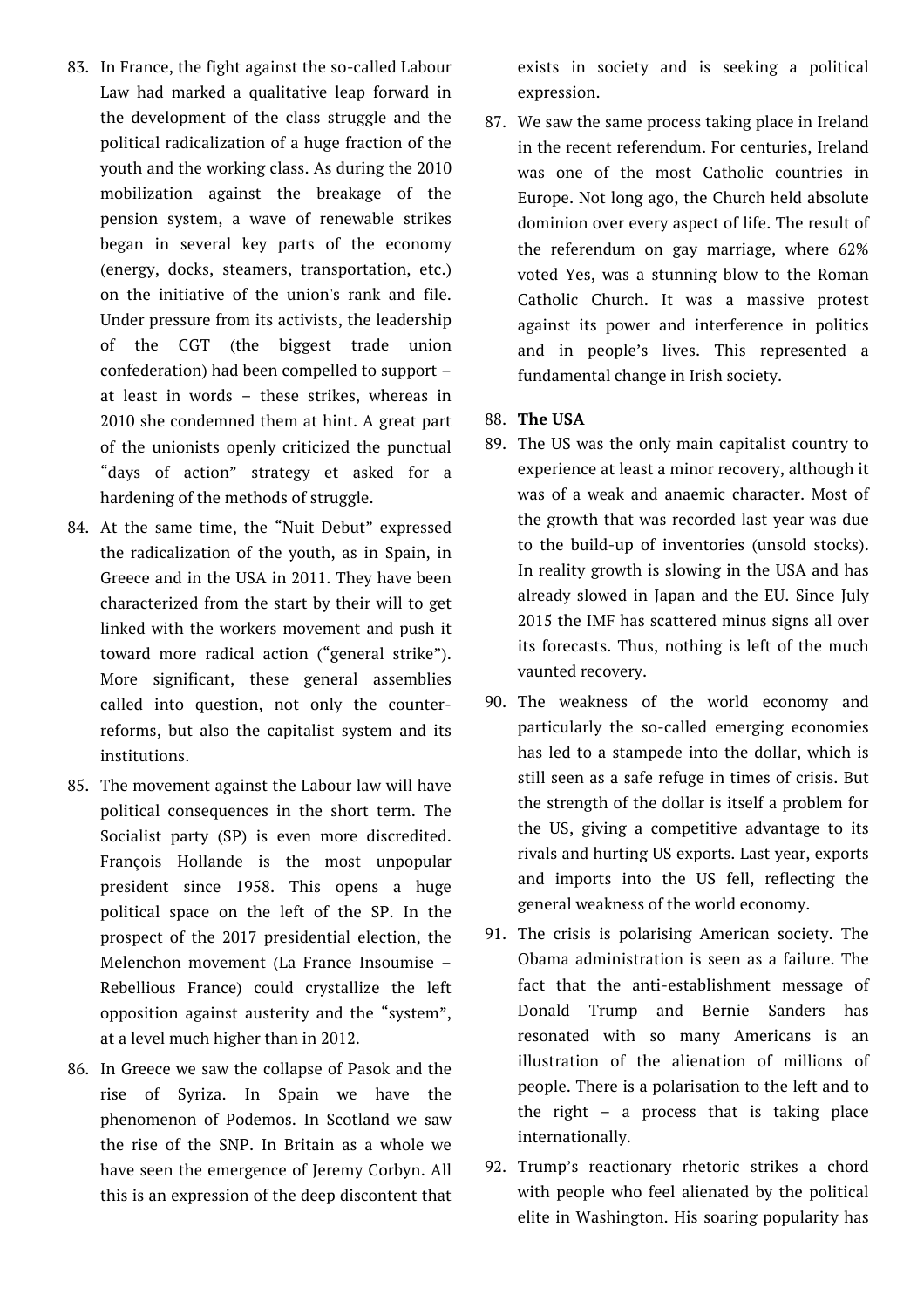come as a shock to the Republican Party leadership and the party is faced with crises and splits.

The US Presidential election presents a most interesting development. It is, of course, impossible to predict the outcome with any degree of certainty, given the extremely unstable and volatile juncture of US politics, although it is clear that Hillary Clinton is the preferred candidate of the ruling class. The media has focussed one-sidedly on the person of the Republican Donald Trump. However, far more significant than Trump or Clinton is the massive support for Bernie Sanders who openly speaks of socialism. The emergence of Bernie Sanders as a serious challenger for the Democratic presidential nomination is a symptom of profound discontent and ferment in society. His attacks against "the billionaire class" and his call for a "political revolution" resonate with millions of people, as tens of thousands attend his rallies.

- 93. The word "socialism" is now used more frequently in the mainstream media. A 2011 poll found that 49% of those aged 18 to 29 had a positive view of socialism, versus only 47% with a positive view of capitalism. A more recent poll, from June 2014, found that 47% of Americans would vote for a socialist, with 69% of those under 30 in favour.
- 94. Large numbers of people, many of them youth, but also many rank and file union members, are eager to hear Bernie Sanders' message. It is true that his proposals are akin to Scandinavianstyle Social Democracy, rather than genuine socialism. Even so, this is a most significant symptom that something is changing in the USA.
- 95. Bernie Sanders has tapped into a popular mood of hatred for the establishment and the government of billionaires and Wall Street bankers. The world slump has shaken America to its foundations. One in five US adults now lives in households either in poverty or on the edge of poverty. Almost 5.7m have fallen to the

country's lowest income levels since the global financial crisis.

- 96. The US administration has been bragging that the unemployment level has fallen to 5%. But the reason for this is not economic growth, but the fall in workforce participation. If the ratio of those working or actively looking for work were the same as in 2008, the unemployment rate would be over 10%. Workers have been forced into low-paid insecure jobs.
- 97. With stagnant growth and high unemployment in the eurozone; Japan falling into recession; and US growth stuck throughout the "recovery" at a mere 2 to 2.5%, there is now no country that can serve as the engine for a new boom. In the last period the developed industrial nations have therefore been depending on the "emerging markets" to support the global economy. That is no longer an option.
- 98. **Europe**
- 99. All across Europe people are waking up to the fact that that the policies of austerity are not merely a temporary adjustment but a permanent attack on living standards. In countries such as Greece, Portugal and Ireland these policies have already resulted in deep cuts in nominal wages and pensions without having solved the problem of the deficit. Thus, all the sufferings and privations of the people have been in vain.
- 100. Europe faces a long period of slow growth and deflation. The attempt to reduce debts in this environment will be "harder and bloodier" than we have seen. Taken as a whole, the eurozone economy has not yet recovered to the pre-crisis level of 2007. This is despite a series of factors which should promote growth: low oil prices, the quantitative easing program of the ECB (which amounts to 60 billion euros a month) and a weaker euro, which should stimulate exports.
- 101. However, the extremely low rate of inflation is not a reflection of economic health but of chronic sickness; it mirrors the lack of consumer demand, which in turn is a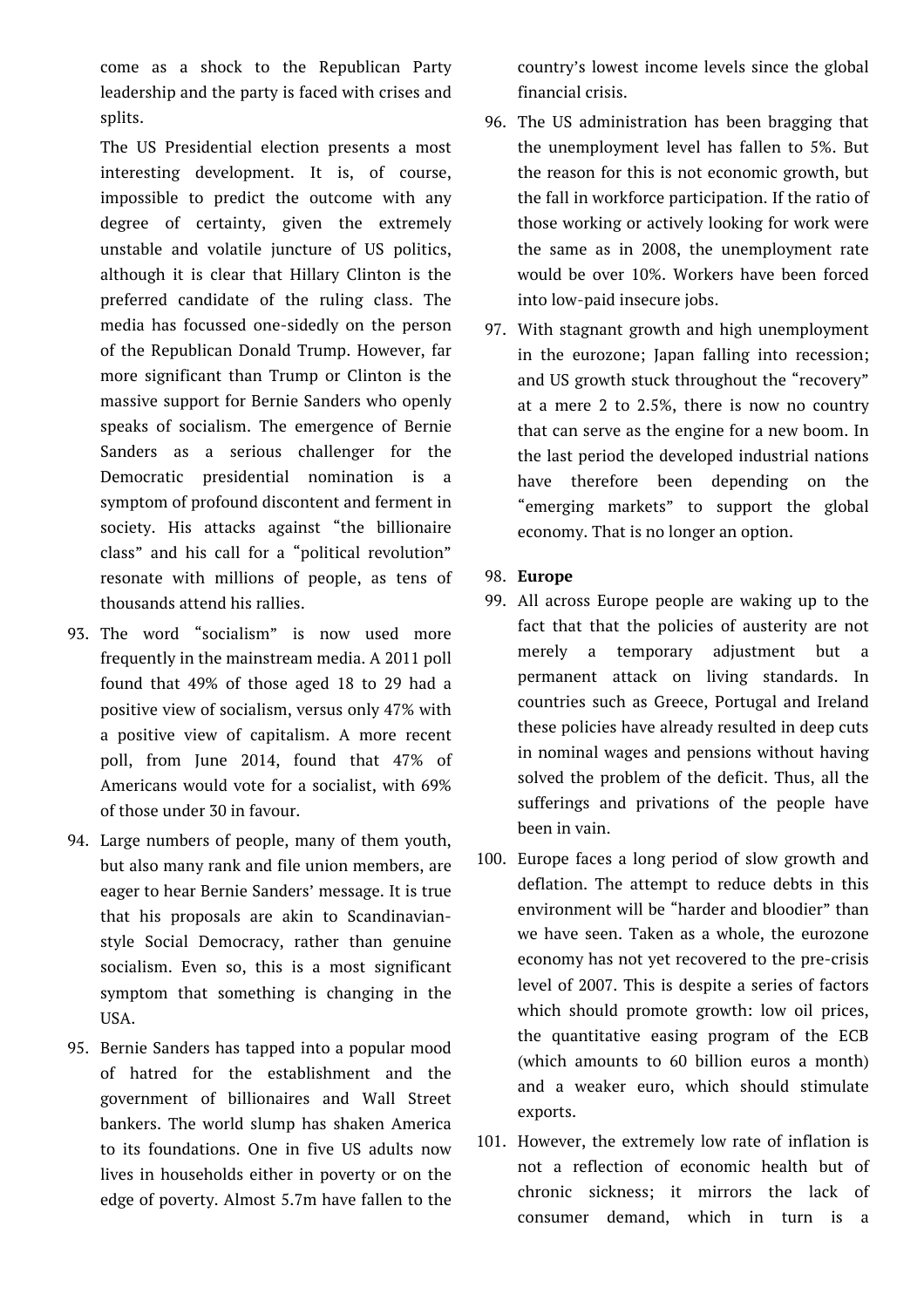consequence of huge accumulated debts and falling incomes. It can lead to a downward spiral that can end in a prolonged recession. As a result they are talking about further cuts in the overnight bank deposit rate and an increase in the QE program.

- 102. Commenting on the situation, The President of the European Central Bank, Mario Draghi, writes: "It took between five and eight quarters for the countries now making up the euro area to recover their pre-recession level of real output after the slumps of the 1970s, 1980s and 1990s. During the recent recession – which was admittedly the worst since the 1930s – it took the US economy 14 quarters to reach its precrisis peak. If our current assessment is correct, it will take the euro area 31 quarters to return to its pre-crisis level of output – that is, in 2016".
- 103. Even this is an over-optimistic assessment. In its present enfeebled state the EU is sensitive to shocks. The slowdown in China and the crisis in "emerging markets" is having a damaging effect above all on Germany, which is an exporter of machine goods to China. Since exports accounted for 45.6% of Germany's GDP in 2014, the only country that could have acted as the motor force for an economic revival of Europe is in no position to fulfil that role.
- 104. The lower the growth, the higher will be the debt burden. That is the lesson of Greece. Under these conditions, defaults and financial losses will follow as night follows day, accompanied by a wave of bankruptcies and collapses in one country after another.
- 105. The economic impasse has had the effect of deepening all the contradictions and provoking serious tensions between the nation states of Europe. The refugee crisis, and the question of who is going to pay for it, was a catalyst that brought all these contradictions to a head. It has led to angry conflicts between Germany and Eastern European countries (Poland, Hungary), which not long ago had almost been reduced to the role of virtual German colonies.
- 106. France and Germany are locked in a conflict over the idea of a banking union, for which

France is pressing, while Germany is dragging its feet. The men and women in Berlin are naturally not enthusiastic about the prospect of guaranteeing other countries' banks, which they see rather like a man with a sound credit rating lending his credit card to his next door neighbour who has been several times committed to the bankruptcy court.

- 107. The bailout of Greece is still not resolved, despite Tsipras' capitulation. It will not be easy for him to carry out the deep cuts demanded by Merkel and Co. There will be a further intensification of the class struggle as the Greek workers resist cuts and privatisations. At a certain stage this will provoke a crisis in the government and a new clash with the Troika, which will once again raise the spectre of Greece's exit from the euro and a crisis in the eurozone.
- 108. Then there is the little matter of Britain's forthcoming EU referendum. Cameron represents the Conservative Party which is implacably opposed to further EU integration. The negotiations will be difficult. Cameron must show that he has won some substantial concessions and Merkel must show that she has given him nothing.
- 109. The expansion of the EU has come to a shuddering halt. It is no longer in a position to integrate new and prospective Eastern European members. Having dangled the carrot of closer relations with the EU to Ukraine, that unfortunate country will now be left to sink or swim – and it is already sinking. Moreover, the process of European integration (which went further than what we thought possible) is now going into reverse, as border controls are reimposed.
- 110. The crisis in Europe is producing sharp changes in consciousness. The December 2015 regional elections in France indicate the process taking place. The National Front emerged as the first party in the first round, with the Socialist Party coming third behind Sarkozy's conservative "Les Républicains", but the biggest party by far was the party of those who didn't vote (over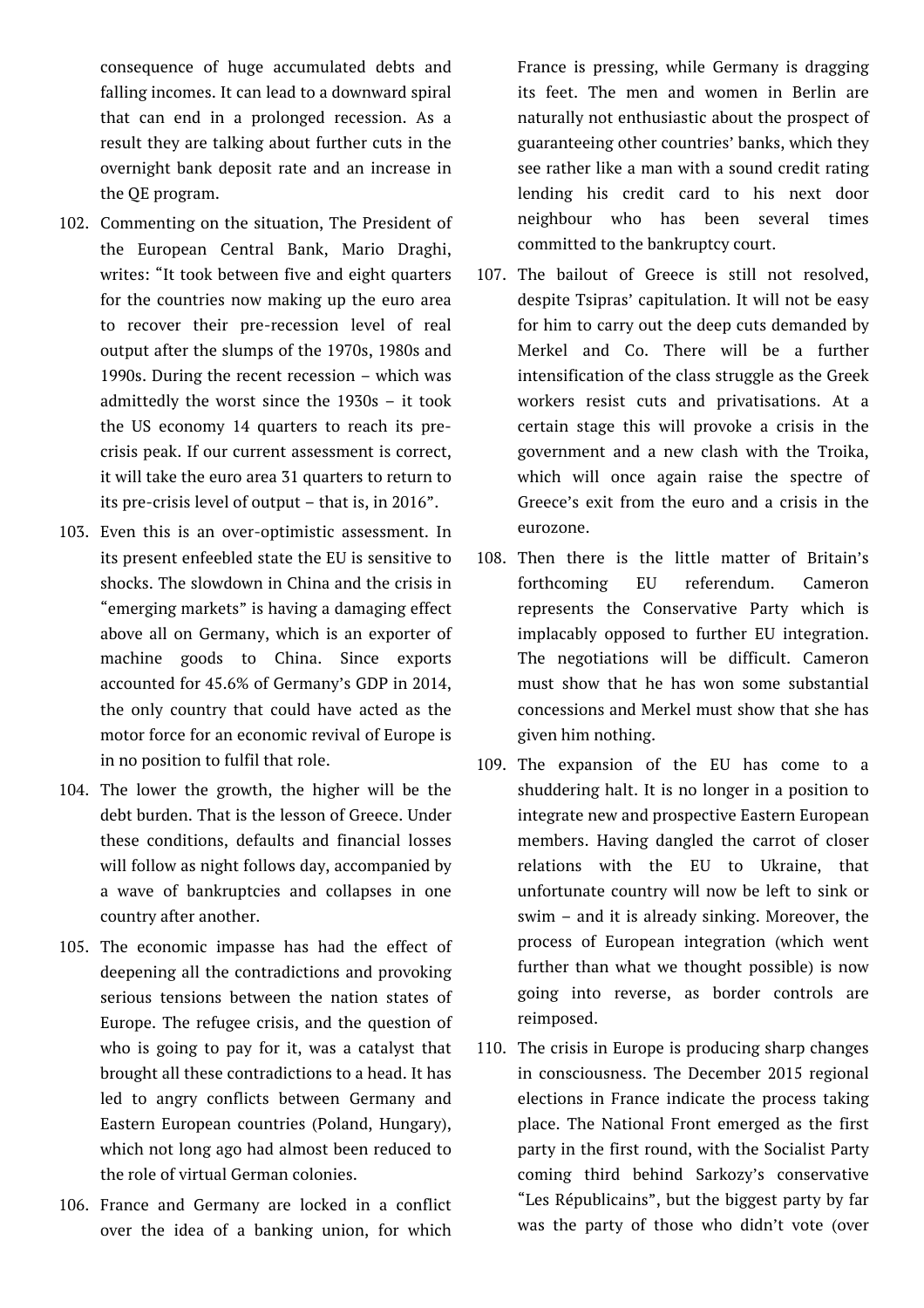50%), expressing the general alienation of a large part of the population from all the mainstream parties.

- 111. In Spain, in 2011, the right wing Popular Party (PP) won the election. The explanation for this lies in the fact that the previous "left" government of the Socialist Party (PSOE) carried out a policy of cuts that disappointed the masses and led inevitably to the victory of the Popular Party. But now we see the opposite process with the rise of Podemos, which grew from nothing to a movement of hundreds of thousands in the space of 18 months.
- 112. There is ferment and a process of radicalization in Spain that is still developing. The December general election in Spain solved nothing. The PP has lost its majority and the result is a governmental crisis that will almost certainly lead to new elections. The widespread support for Podemos, which increased its number of seats from nothing to 69 is causing alarm in the ruling class.
- 113. The rapid growth of Podemos was a reflection of a profound discontent with the entire existing political order. At the present time one can say that the masses do not know exactly what they want, but they know very well what they do not want. Pablo Iglesias' outspoken criticisms of the bankers and the rich and his denunciations of the political establishment, which he calls "the Caste" (La Casta), accurately reflect the anger of the masses.
- 114. It is true that the ideas of the leaders of Podemos are confused and unclear. But that corresponds to the existing state of consciousness of the masses, who are only just awakening to political life, and therefore did not prevent Podemos from growing, at least in the initial period. However, if it is not corrected this lack of clarity can ultimately destroy Podemos. Very soon it will have to decide where it stands and in which direction it intends to go.
- 115. All these processes will be accelerated in the event of a deep slump. Europe will be facing a situation far more similar to the 1920s and '30s than the decades that followed the end of the

Second Word War: a prolonged period of social and political upheavals with violent swings to the left and right. However, as well as similarities there are also profound differences with the period between the two World Wars. The correlation of class forces is entirely different.

- 116. This means that the European bourgeois is faced with an insoluble dilemma. It is compelled to try to abolish the reforms conquered by the working class over the past half century but is confronted with the stubborn resistance of the working class. Precisely for that reason the crisis will go on for years with ups and downs.
- 117. **Donald Tusk's predictions**
- 118. The general figures for unemployment in the eurozone conceal deep divisions between wealthier and poorer countries. Before the crisis, unemployment rates in the region's largest economies were broadly similar.
- 119. In 2016 the EU will try to speed up the vicious policy of cuts and austerity under the soothing banner of "fiscal consolidation". The serious strategists of Capital can see the dangers that are implicit in this situation. They have come to the same conclusions as the Marxists. Writing in the Financial Times on 15/6/14, Wolfgang Munchau warned that Europe is under a *"*constant threat of insolvency and political insurrection … The bottom line is that the total post-crisis adjustment will be much more brutal than it was in Japan 20 years ago. In such an environment I would expect the political backlash to get more serious… Even if deleveraging could work – which is not clear – it may not work politically… By reducing political instability, they will end up increasing financial instability."
- 120. More recently, Donald Tusk, the former Polish prime minister who now heads the European Council, said he feared "political contagion" from the Greek crisis far more than its financial fallout:
- 121. "I am really afraid of this ideological or political contagion, not financial contagion, of this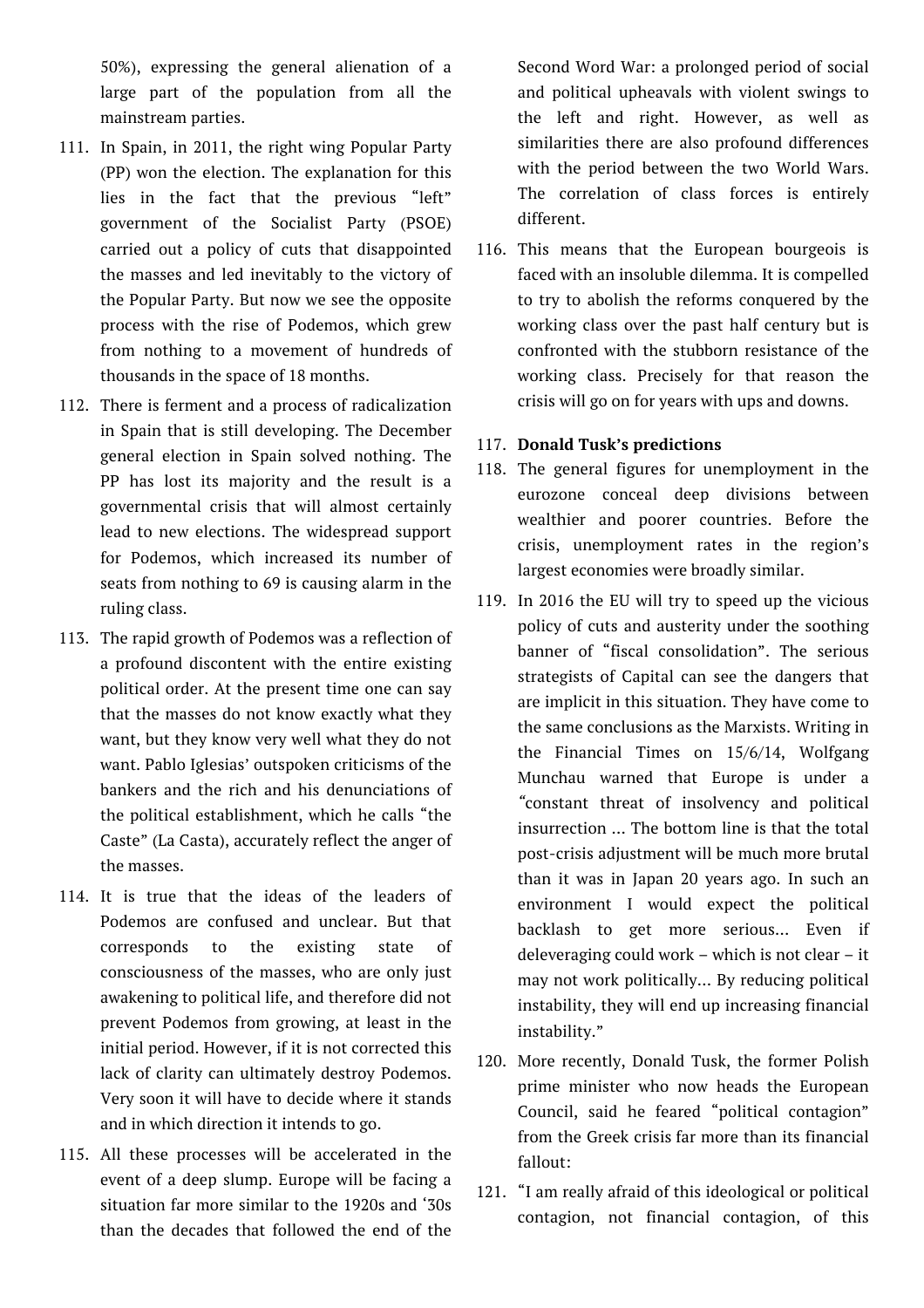Greek crisis," he said. "It was always the same game before the biggest tragedies in our European history, this tactical alliance between radicals from all sides. Today, for sure, we can observe the same political phenomenon."

- 122. This was the same Tusk who played a central role (together with Angela Merkel) in forcing Alexis Tsipras to agree to the brutal terms involving sweeping austerity measures including the privatisation €50bn of Greek public assets, cuts in pensions, tax hikes and other deep cuts. The same Tusk later protested that he could not accept the argument that *"*someone was punished, especially Tsipras or Greece. The whole process was about assistance to Greece."
- 123. But Tusk also said he was concerned about the far left, which he believes is advocating *"*this radical leftist illusion that you can build some alternative" to the current EU economic model. He argued those far-left leaders were pushing to cast aside traditional European values like "frugality" and liberal, market-based principles that have served the EU in good stead.
- 124. As in other parts of the world, the youth is particularly hard hit, with persistently high levels of unemployment. Presently in the region's largest economy, Germany, youth unemployment is at 7.1%. In Italy, more than 40% of people under 25 looking for work are without jobs. The figure for France is 24% and in the UK 17%. But it is over 45% for both Greece and Spain.
- 125. The ruling class is well aware of the danger this represents for their system. Ms Reichlin of the London Business School said: "There is a big stock of young people in Italy that risk being lost forever and that will create political pressures over time. The Italian opposition is fragmented at the moment, but that won't necessarily always be the case."
- 126. Donald Tusk, referring to Tsipras, said the febrile rhetoric from far-left leaders, coupled with high youth unemployment in several countries, could be an explosive combination: *"*For me, the atmosphere is a little similar to the

time after 1968 in Europe," he said. *"*I can feel, maybe not a revolutionary mood, but something like widespread impatience. When impatience becomes not an individual but a social experience of feeling, this is the introduction for revolutions."

- 127. The impact of the Greek crisis has been felt far beyond Greece. The idea of European integration has been shattered. In negotiations, Germany was like the dictatorial conductor of an orchestra. Merkel made no secret of the fact that she was in charge of the whole show. The French bourgeois, who once had the illusion that they were the joint rulers of Europe, had to take care not to push too hard for any concerns they might have had. These tensions will grow even sharper as the crisis deepens.
- 128. The reality of bourgeois democracy as a fraudulent façade stood exposed in the minds of millions. Merkel was saying in very clear language: popular referendums and elections are of absolutely no value: the big powers and the real rulers of Europe, the bankers and capitalists, will take all the decisions, irrespective of the opinions of the majority. Likewise, the humiliating climb-down of Tsipras has exposed the limits of reformism and social democracy.
- 129. This is a period of wars, revolution and counterrevolution. But that does not mean, as the ignorant sects imagine, that fascism or Bonapartism are an imminent danger. In the long term, of course, if the working class offers no way out, the ruling class will try to move in the direction of reaction. But because of the changed correlation of class forces, this could not take the form of fascism as in the past, but some kind of Bonapartist regime. Even so, they could not immediately install a military dictatorship without running the risk of civil war, which they would not be guaranteed to win.
- 130. Sooner or later the ruling class will decide that democracy is a luxury they can no longer afford. But they will move cautiously, one step at a time, gradually eroding democratic rights and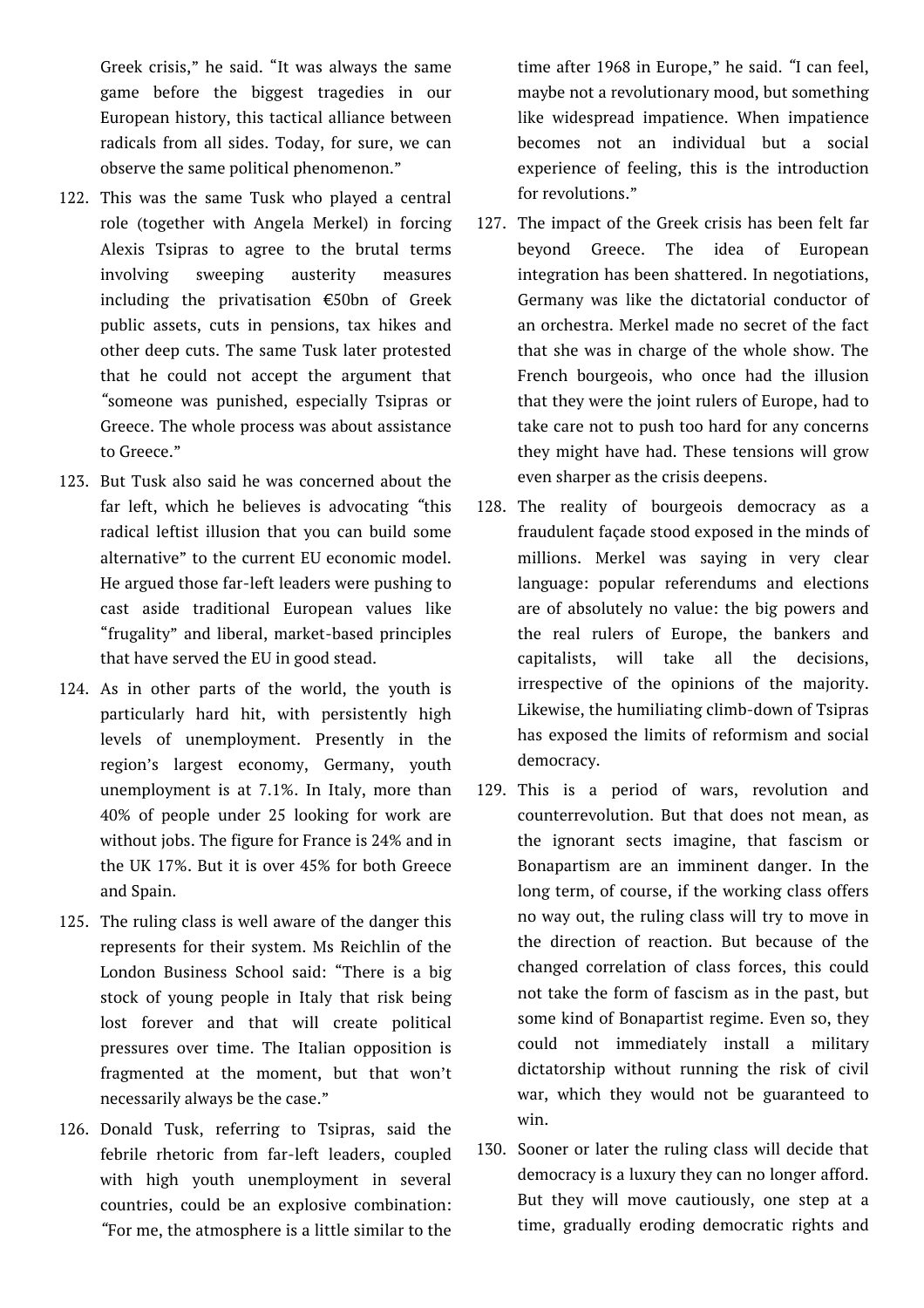edging towards parliamentary Bonapartism first. But in conditions of capitalist crisis a reactionary Bonapartist regime would be unstable. It would not solve anything and probably would not last long. It would only prepare way for even greater revolutionary upheavals, as the Greek Junta in 1967-1974 ended in a revolution. We must be prepared for these kinds of developments and not allow ourselves to be thrown off balance by events.

# 131. **Britain**

- 132. The election of Corbyn as leader of the Labour Party by a big majority transformed the whole situation in Britain practically overnight. This development was anticipated by events in Scotland, where the revolt against the establishment was reflected in the rapid growth of the SNP. This was not a movement to the right but to the left. It was not the expression of nationalism but of a burning hatred of the effete elite that rules in Westminster. The Labour Party, as a result of the cowardly class collaborationist policies of its leaders, was seen as just another part of that establishment.
- 133. In itself, the election of Corbyn was the product of a series of accidents. But Hegel pointed out that necessity expresses itself through accident. The fact that Corbyn managed to get his name on the leadership ballot falls under the philosophical category of accident – that is, something that might or might not have occurred. But through this accident, the necessity of some outlet for the frustration of British workers and youth was expressed. The pressure for such an outlet had been building over the past period due to disillusionment with the establishment, and had the particular accident of Corbyn's acceptance onto the ballot not occurred, this necessity would have expressed itself elsewhere - as it did in Scotland. This transformed the whole situation.
- 134. From his very first appearance in a television debate Corbyn stood out clearly in comparison with the other candidates. He stood for something different, fresher, more honest, more radical and more in tune with the real

aspirations of millions of people, who were fed up with the status quo and wanted to express their rejection of the establishment.

- 135. Before the general election there was little or no life in the Labour Party. But the Corbyn campaign transformed the situation. It was precisely the catalyst that was needed to act as a rallying point for all the accumulated discontent in society that had until then not found any point of reference, and least of all in the rightwing dominated Labour Party.
- 136. The election of Jeremy Corbyn provided the one thing that was lacking in Britain: a point of reference for the accumulated discontent and frustration of the masses. A movement has begun which uses the Labour Party to resist and this movement is being pushed to the left. That represents a mortal danger to the ruling class and they will stop at nothing to destroy it.
- 137. For decades the Labour Party under right wing leadership was a pillar of support for the existing system. The ruling class will not abandon this without a ferocious struggle. The first line of defence of the capitalist system is the Parliamentary Labour Party (PLP) itself. The Blairite majority of the PLP are the direct and conscious agents of the bankers and capitalists in this struggle. That explains their fanatical determination to get rid of Jeremy Corbyn at all costs. The ground is being prepared for a split in the Labour Party that will create an entirely new situation in Britain.
- 138. Not only the Labour Party but also the Tory Party is split, especially on the question of the EU. The outcome of the British referendum is hard to predict, but a British exit would have the most serious effects both on Europe and on Britain. It would accelerate the process of disintegration that could end in the destruction of the EU. On the other hand, if the UK leaves the EU, the Scottish nationalists, who are pro-EU, would demand another referendum on independence, which could lead to the breakup of the united British state.
- 139. The cracks in the Tory Party will deepen, probably leading to a split-off of the anti-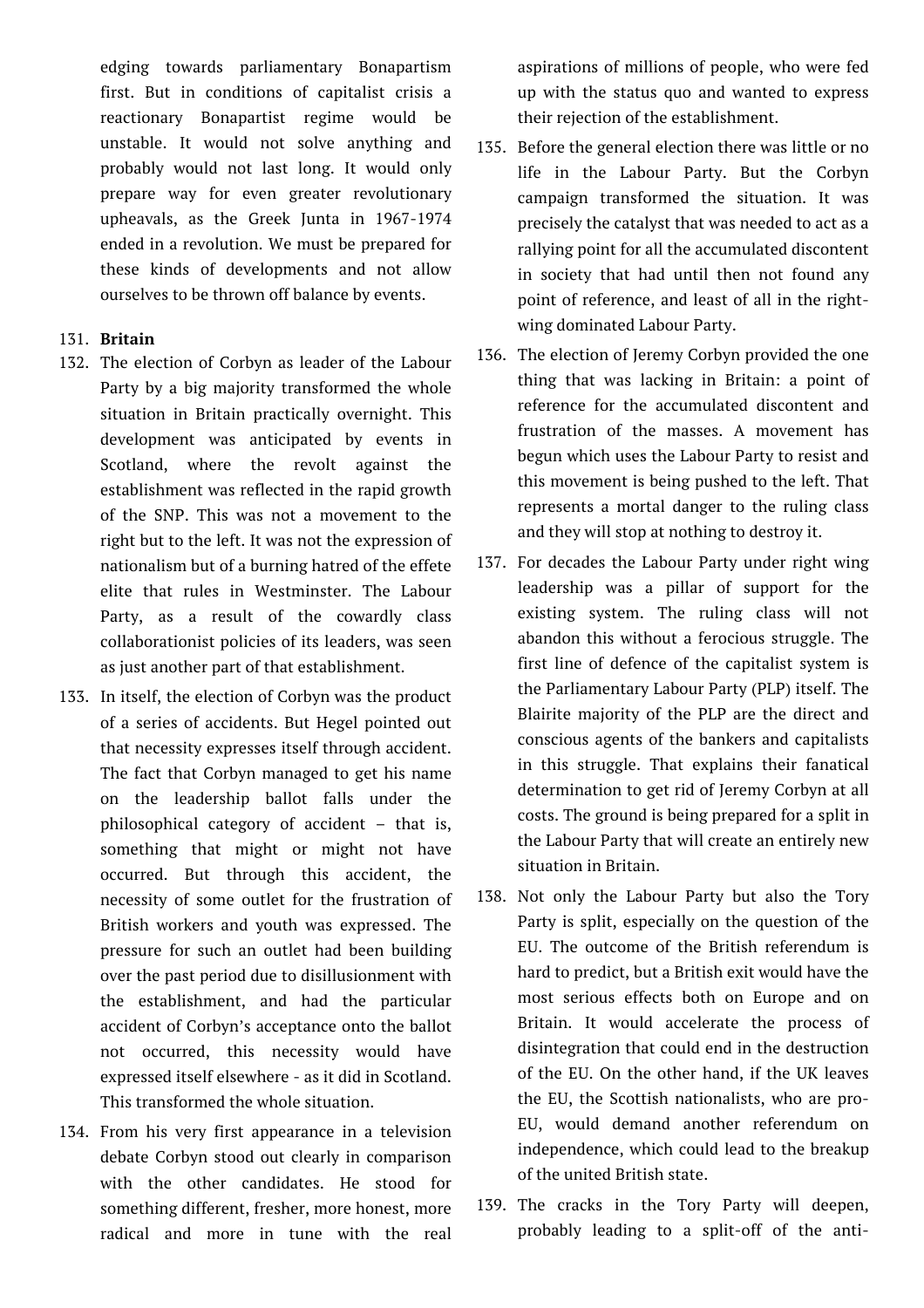European right wing, which could fuse with the anti-European and anti-immigration Ukip, to form a Bonapartist-Monarchist party to the right of the Conservatives. On the other extreme, the Blairite Right are clearly moving in the direction of a split from Labour. Although both they and the bourgeois fear the consequences of such a move, it is likely that at a certain stage the Labour right wing will be forced to split and link up with the "left" Conservatives and Lib-Dems to enter some kind of National Government.

- 140. This seems to be the only way the British ruling class could prevent the emergence of a Corbynite Labour government. But it is a very risky strategy. It would cause extreme polarization, pushing Labour further to the left. In opposition at a time of deep crisis, the Labour Party would recover, preparing the way for a Left Labour government. The generals of the British army have already threatened a coup if Corbyn came to power.
- 141. A senior serving general has reportedly warned that a Jeremy Corbyn government could face "a mutiny" from the Army if it tried to downgrade them. He told the *Sunday Times*: "The Army just wouldn't stand for it. The general staff would not allow a prime minister to jeopardise the security of this country and I think people would use whatever means possible, fair or foul to prevent that. You can't put a maverick in charge of a country's security.

"There would be mass resignations at all levels and you would face the very real prospect of an event which would effectively be a mutiny." (*The Independent*, 20th September 2015)

- 142. It would immediately open the door to a clash between the classes and a revolutionary crisis in Britain.
- 143. The perspective now opens up of a crisis and split in the Labour Party, which will offer even bigger possibilities for the Marxist Tendency. But our priority is still that of winning and educating the youth. That will provide us with the cadres we will need if we are to take advantage of the possibilities. This is not a

normal crisis. Sharp and sudden changes are implicit in the situation. We must expect the unexpected. Tactics may have to change within twenty-four hours.

144. All these events are a reflection of a profound change that is taking place in the depths of society. It was very well described by Trotsky as the molecular process of socialist revolution: a process in which a series of small changes gradually accumulate until it reaches that critical point when quantity changes into quality.

## 145. **Illusions of the bourgeoisie**

- 146. With the collapse of the Soviet Union and the end of the Cold War the dazzling prospect opened up before the European bourgeois of permanent economic prosperity and everincreasing European integration that would end with Europe (under German control) expanding its borders up to the Urals. Intoxicated with such dreams of grandeur, the European bourgeois were induced to give up a large degree of national sovereignty in some very sensitive areas. The creation of the eurozone is probably the most striking example of this.
- 147. The Marxists pointed out that it is impossible to have monetary union without political union. We predicted that the Euro could be maintained as long as the economic conditions remained favourable, but in the event of a slump, all the national antagonisms would re-emerge and the Euro would collapse "amidst mutual recriminations." Twenty-five years later this prediction retains its full force.
- 148. Marxists stand unequivocally for the abolition of all borders and for the unification of Europe. But on a capitalist basis this is a reactionary utopia. The reactionary aspect was shown by the brutal treatment meted out to Greece by Brussels and Berlin. Under the domination of the bankers and capitalists, the EU stands for a policy of permanent austerity. An unelected and irresponsible clique of bureaucrats can dictate policies and overrule the decisions of elected governments like the government of Syriza in Greece.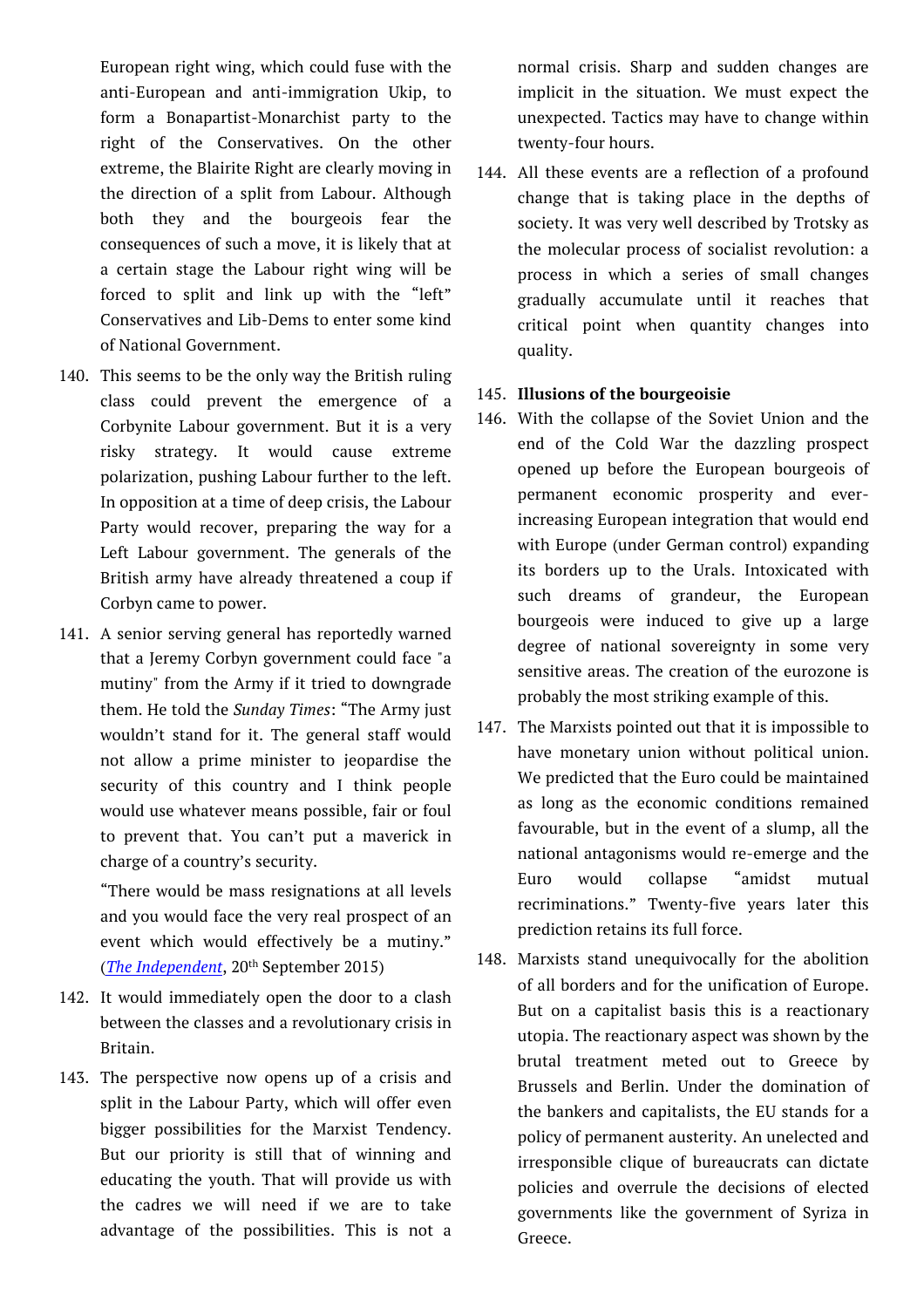- 149. In alliance with NATO and US imperialism the EU also plays a reactionary role on a world scale. It has intervened in the Balkans, where it was instrumental in the criminal dismemberment of Yugoslavia. It intrigued for the breakup of Czechoslovakia – something that neither the Czechs nor Slovaks were ever consulted about. Its interference in the Ukraine, together with US imperialism, caused the present disastrous mess. All this was basically in the interests of German imperialism, which is the real master of the European Union and has been striving to reassert its domination of Eastern Europe and the Balkans.
- 150. The other imperialist powers of Europe, in the first place Britain and France, now find themselves in the role of junior partners subordinate to Germany. But they have their own imperialist interests in Africa, the Middle East and the Caribbean, which they continue to pursue under the flag of the EU. The French and British led the way in the bombing of Libya. The British were the most enthusiastic allies of the USA in the criminal invasion of Iraq. Now the French play a similar role in Syria. All are pursuing their own cynical interests, under the flag of "humanitarianism", of course.
- 151. Together with the Euro, the Schengen Agreement is one of the cornerstones of the European Union. It has reduced the time and cost of moving goods across Europe because trucks no longer have to wait for hours to cross an international border. It benefits tourists and people living in border towns, because passports and visas are no longer needed. It does away with the absurd waste of spending money on patrolling obsolete borders. This treaty was supposed to be a key step in the creation of a federal Europe.
- 152. In 1995 the Schengen Agreement eliminated border controls between its signatories and created a common visa policy for 26 countries. But now the process towards greater European integration has gone into reverse. The crisis of the European Union was sharply exposed by the refugee issue.

#### 153. **Europe and the refugee crisis**

- 154. With the November 2015 massacre in Paris, ordinary workers were made to pay the price for the barbarism and horror sown in the Middle East by imperialism. Simultaneously, the arrival of thousands of desperate people fleeing from the horrors of war, hunger and oppression presented the governments of Europe with a dilemma. In reality, there is a global refugee crisis, not just a Middle Eastern one. Globally the number of people displaced by wars, persecution of minorities and violation of human rights was close to 60 million at the end of 2014. This is a graphic reflection of the world crisis of the capitalist system – its inability to give people the most elementary of human rights – the right to live. The flood of refugees from Syria, Afghanistan and other war-torn and poverty-stricken parts of the globe has led to demands for tighter border controls.
- 155. Angela Merkel was quick to open her arms to the poor refugees who were knocking at her door. Partly no doubt this was an attempt to capitalise on the genuine feelings of sympathy that were naturally expressed by many people in Germany and all other European countries. The ordinary people, whose thoughts and actions are not dictated by the cold calculations that motivate the bankers and capitalists, always display sympathy and solidarity to the poor and downtrodden. On the other hand, big business was in favour of an open door policy, not out of empathy for the sufferings of others, but as a means of securing a large supply of human labour at bargain basement prices.
- 156. However, Merkel's kind heartedness did not last long. Germany was expecting to receive over 1 million asylum seekers in 2015. But attacks against immigrant shelters in Germany are increasing as are the votes for right wing antiimmigration parties like *Alternativ für Deutschland*. Now Merkel is pleading with Turkey not just to halt the flow of refugees but to take them back. Berlin is urgently demanding proportional distribution of migrants across the European Union – a suggestion that meets with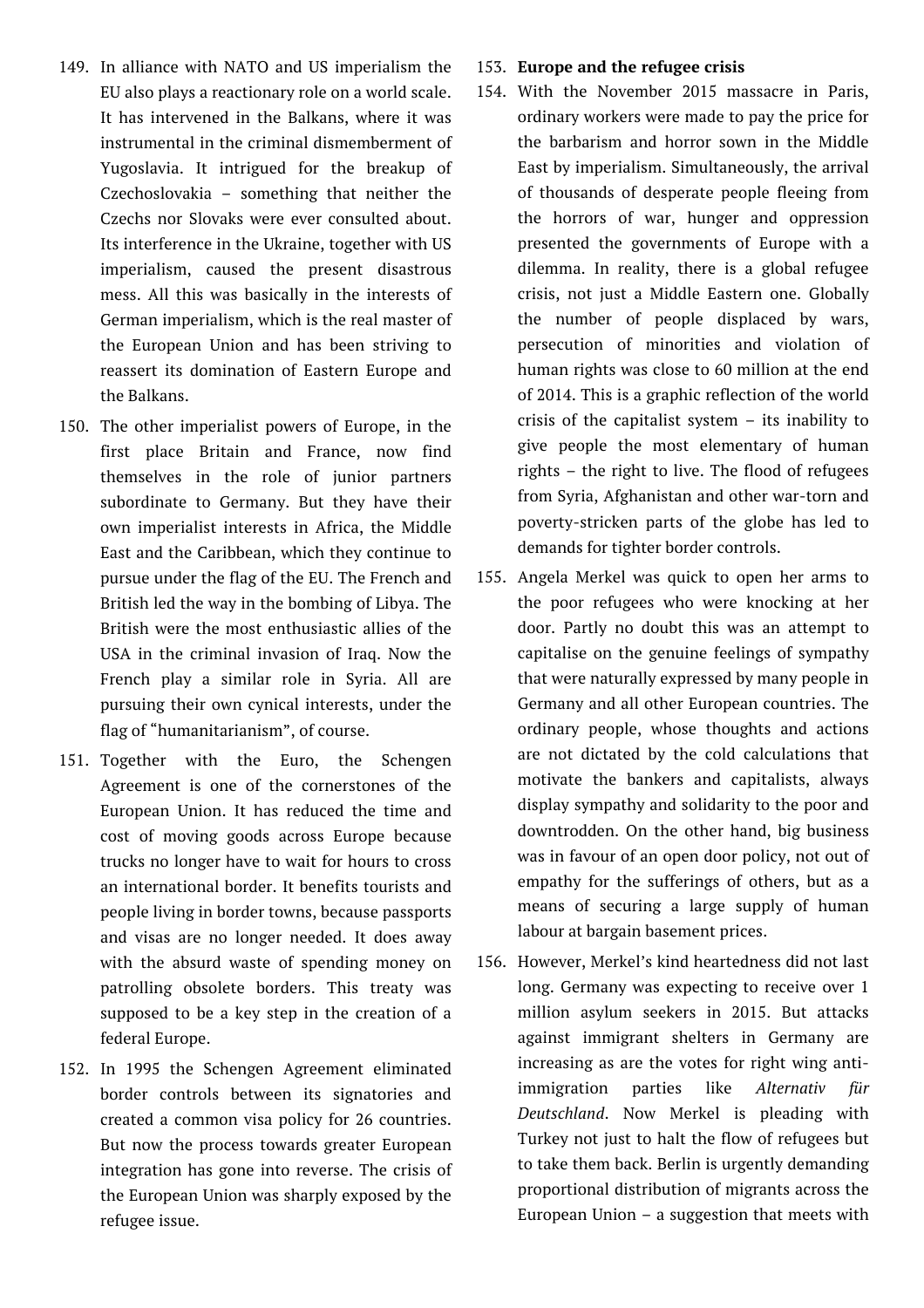no great enthusiasm in London and Paris and outright rejection in Warsaw and Budapest.

- 157. Sharp contradictions have emerged between the members of the EU. French and Austrian authorities accused Rome of allowing (and even encouraging) asylum seekers to leave Italy and threatened to close their borders with Italy; indeed, France followed through with its threat and briefly closed its border in late June. Germany, the richest country in Europe, was in a position to absorb a large number of refugees. Others are not so fortunate. Italy and Greece have taken a larger portion of refugees than most others. They have repeatedly demanded more resources and the introduction of immigration quotas in the European Union. But these pleas fell upon deaf ears. Central and Eastern European countries immediately rejected the idea of quotas.
- 158. The problem is now posed: what exactly to do with the Schengen Agreement, which makes it possible for immigrants to move freely among member states. Even before the Paris events the Polish President of the European Council Donald Tusk said: *"*let there be no doubt; the future of Schengen is at stake and time is running out…we must regain control of our external borders." The Paris attacks provided governments with a convenient excuse for the "temporary" introduction of border controls, not only by France but by other states including Germany and Sweden.
- 159. Throughout Europe there is a growing malaise and a feeling of mistrust and hostility to the EU. After the brutal treatment of Greece, there is growing political opposition to Brussels from workers and youth in Southern European countries that are opposed to austerity. At the other extreme there is opposition from right wing, anti-immigrant and populist parties in Germany, France, Finland, Denmark and other countries in northern Europe.
- 160. The longer countries maintain border controls or fencing, the more the principle of an open Europe will be undermined. The rise of nationalist and anti-immigration parties in

Germany, France, Finland, Denmark, Sweden and Hungary is putting further pressure on European governments to close the borders. The days of the Schengen Agreement are clearly numbered. If it is not abolished altogether, it will certainly be revised to such a degree that not much will be left of the "sacred principle" of the freedom of movement in Europe.

- 161. Member states are pushing to be given more power and discretion on the issue of reintroducing border controls. With or without a reform of Schengen, there will be stricter police controls at train and bus stations and at airports. This is already happening. Immigration laws will be tightened to make it harder for immigrants to obtain welfare benefits. Countries like Romania and Bulgaria that have not yet joined Schengen will want severe controls. Poland and Hungary, which were the satellites of German imperialism, are now in direct conflict with Berlin over the refugee issue.
- 162. The undermining of the Schengen Agreement will necessarily lead to the weakening of the free movement of people  $-$  one of the key cornerstones of the European Union. Once a basic principle is weakened, the door is open for other things to be similarly affected. The removal or weakening of the free movement of people can provide a precedent for the weakening of the free movement of goods. Together with the collapse of the Euro – which is entirely possible – it would mean the end of the European Union as we know it. Nothing would remain of the dream of European unity but an empty husk.
- 163. Under capitalism the idea of a Continent without borders will remain an unattainable dream. The unification of Europe – a historically necessary and progressive task – can only be achieved when the workers of Europe move to overthrow the dictatorship of the banks and monopolies, destroy the present capitalist European Union and lay the foundations for a free and voluntary union of the peoples on the basis of the Socialist United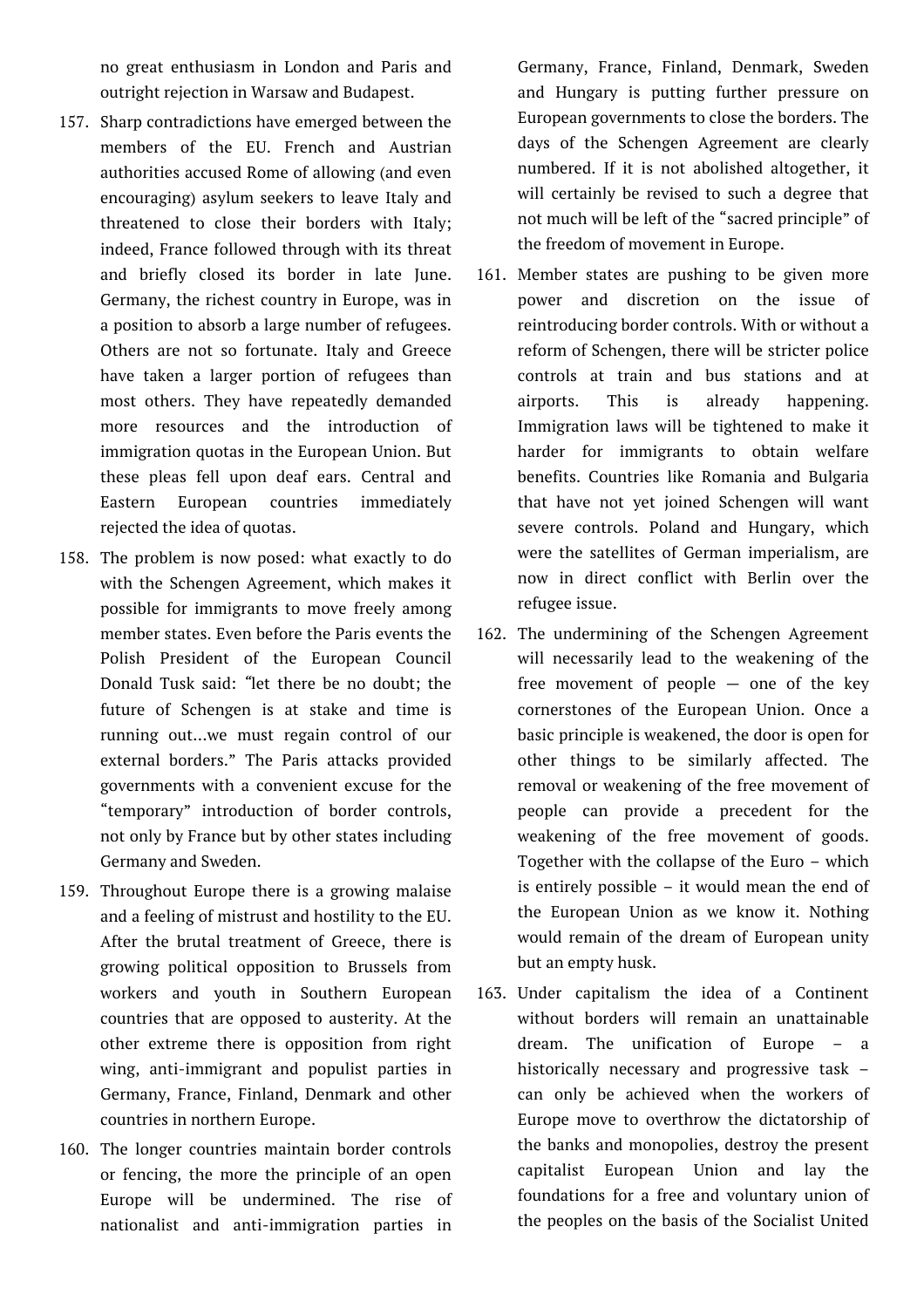States of Europe as a step towards the World Socialist Federation.

# 164. **World relations**

- 165. From the standpoint of international relations the period through which we are passing is without historical precedent. In the past there were always at least three or four Great Powers vying for superiority on a European or world scale. Thus, for long periods international relations tended towards some kind of equilibrium that was periodically punctuated by wars.
- 166. The economic instability is also expressed in increasing political instability. Not since the Second World War have international relations been so fraught with tensions. The aggressive expansionist tendencies of US imperialism since the fall of the USSR has created a chaotic situation everywhere: in the Balkans, in the Middle East, in Central Asia, North Africa, Pakistan and lately also in Africa.
- 167. Before the Second World War Leon Trotsky had already predicted that the USA would emerge as the dominant world power, but he added that the USA would have dynamite built into its foundations. That prediction was dramatically confirmed with the rise of terrorism in the US and internationally and the inability of the US to impose its will as it had in the past.
- 168. The United States established itself as the dominant world power in 1945. The rise of American power was accompanied by the collapse of the power of the European imperialist states. World War II had shattered both Japan and Western Europe. The United States dominated economically, militarily and politically, although it was confronted by the power of the Soviet Union.
- 169. An uneasy equilibrium was established that lasted almost half a century. Power was not in London, Paris or Warsaw. It was in Moscow and Washington. There was no question at that time of the USA interfering in countries like Iraq, Syria or Yugoslavia, which were in the Soviet sphere of influence. Much less could

Washington contemplate meddling in the Ukraine or Georgia, which were still part of the Soviet Union.

- 170. All that changed with the collapse of the USSR just over two decades ago. Dragged down by internal crisis and under the pressure of a massive protest movement, Moscow was compelled to withdraw from Eastern Europe. The Soviet-led Warsaw Pact was wound up. However, NATO continued to exist as a potential threat to Russia.
- 171. In the 1980s American President Ronald Reagan made a verbal promise to Soviet leader Mikhail Gorbachev that the West had no intention of expanding NATO eastwards into the sphere of influence of the Soviet Union. That was a lie. In the past two decades the USA has been systematically expanding NATO to the east, incorporating several countries that were previously within the sphere of influence of the USSR.
- 172. German and US imperialism were behind the breakup of Yugoslavia – an entirely reactionary development for the peoples of Yugoslavia and a complete humiliation for Russia. Although Russia had troops stationed there, the West was allowed to take over while the Russian army was relegated to the role of an impotent bystander.
- 173. In the past, the contradictions we see on a global scale would have led to world war. But this is no longer a possible outlet. The correlation of forces on a world scale does not allow it. That, however, does not signify an epoch of peace. On the contrary, the contradictions will find an expression in a never-ending series of small wars, leading to terrible bloodshed and chaos.
- 174. Although the United States remains enormously powerful, it is far from being omnipotent. The wars in Afghanistan and Iraq exposed the limits of the power of US imperialism. Even the most powerful imperialist state cannot afford to be directly involved in large numbers of conflicts all around the world. It would soon find itself exhausted economically and politically as public opinion swung sharply against foreign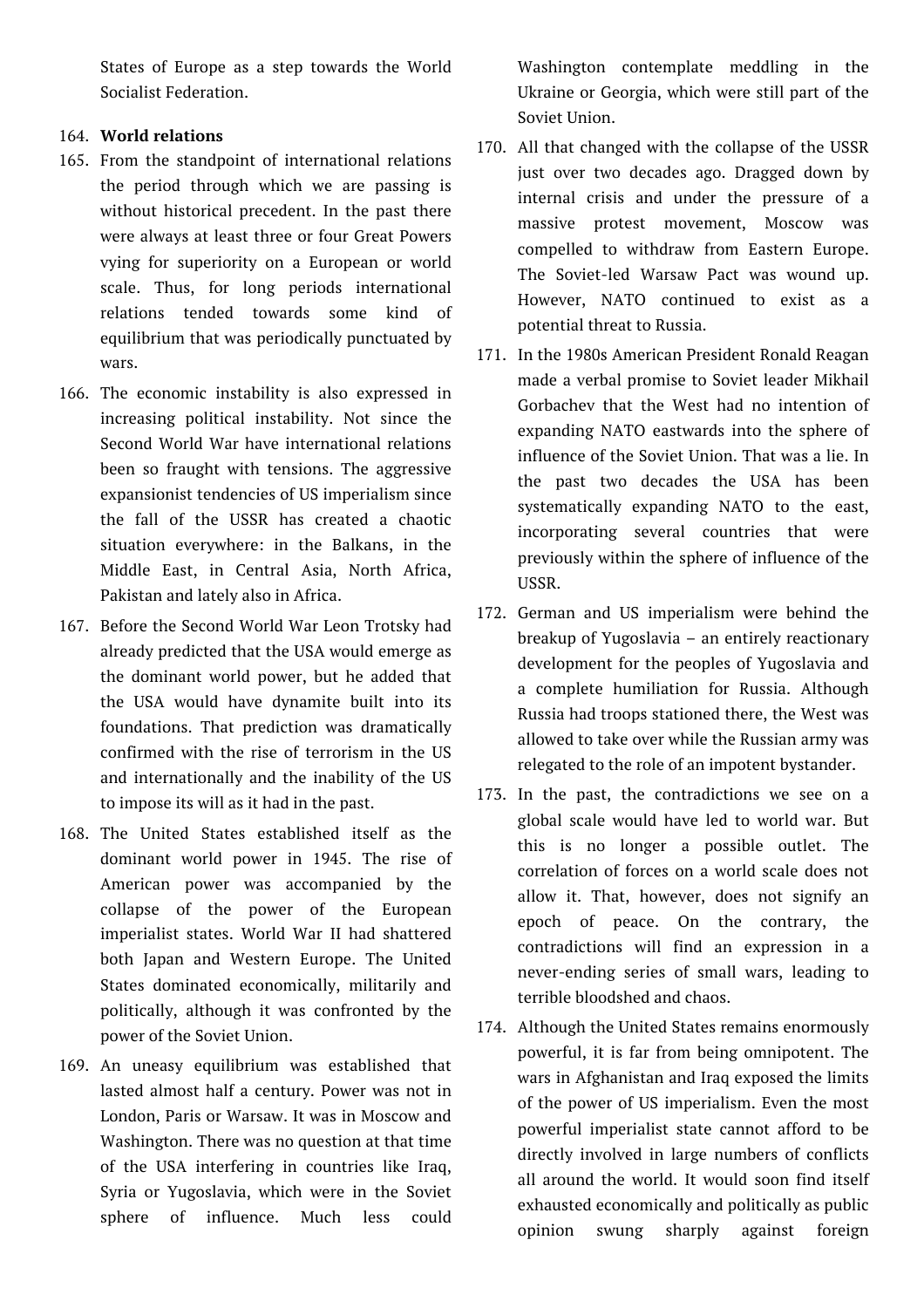interventions. This lesson was lost on the shortsighted ruling clique under George W. Bush. It had to be learned painfully by his successor.

## 175. **Russia and America**

- 176. Urged on by US imperialism NATO advanced right up to the frontiers of Russia. First the Balkan states were incorporated into NATO, and then Poland joined. But when the Americans attempted to draw Georgia into NATO, it was one step too far. The Russian army was sent and Georgia was swiftly crushed. Now it was the Americans' turn to be humiliated, as the Russians seized large quantities of arms and equipment provided to the Georgian ruling clique by Washington - even the toilet seats.
- 177. That was a clear warning to the Americans. The Kremlin was saying: "Thus far and no further!" But the US ruling circles are blind, deaf and dumb. When the Germans were ready to pull back from the conflict in Ukraine in late 2013, John McCain and his Republican allies stepped in, forcing Obama's hand in the matter. They were looking to deal Russia a blow in revenge for Georgia and draw it closer to the EU and NATO. The idea that Putin would quietly accept the loss of Ukraine was foolish in the extreme. It was even more foolish to expect him to accept the loss of the Crimea, where the Russian navy has a big base at Sebastopol.
- 178. The right-wing coup in Kiev, backed by extreme nationalist and fascist forces, succeeded in toppling the government of Yanukovych, but by so doing they have plunged Ukraine into an abyss of economic collapse and civil war. The West, predictably, has not delivered any of its promises to the Ukrainian people. Nor have they done anything to stand up to Russia, despite all their fist-shaking and threats.
- 179. The imposition of sanctions on Russia have not weakened the regime but strengthened it. Before the Ukrainian crisis and US sanctions, Putin was not in a very strong position. But the measures taken by the USA to "punish Russia" had the opposite result to that intended. Putin was able to ride on a wave of patriotism, and at

some point enjoyed an approval rating of nearly 90%.

- 180. On the surface it may seem paradoxical that Putin has emerged strengthened from the crises in Ukraine and Syria. The efforts of the West to isolate him have been a miserable failure. In Syria he is the man who now calls the shots. And even if the US persists in maintaining sanctions over Crimea and Ukraine, we can confidently predict that its European allies will quietly drop theirs. The crisis-ridden European economy needs the Russian market and Russian gas just as much as the European bourgeois need Russian help to clear up the mess in Syria and halt the unending flow of refugees.
- 181. But if we look deeper into the situation, it will become evident that it is not as stable as it looks. The Russian economy continues to fall, hit by the falling price of oil and western sanctions. Real wages are falling. The middle class can no longer spend pleasant weekends in London and Paris. It grumbles but does nothing. The Russian workers were influenced by the official propaganda on Ukraine. They were scandalised by the activities of the Ukrainian fascists and ultra-nationalists and Putin was able to take advantage of their natural sympathy with their brothers and sisters in eastern Ukraine. On this basis his poll ratings soared.
- 182. Putin may be able to maintain his grip on power for some time, but everything has its limits and in the end history always presents its bill. The economic crisis has led to a sharp fall in living standards of many workers, especially outside Petersburg and Moscow. The masses are patient, but their patience has definite limits. We saw evidence of this at the end of 2015 when long-distance truckers went on strike. A small symptom perhaps, but a symptom nevertheless that sooner or later the discontent of the Russian workers will find its expression in serious protests and strikes.
- 183. In AW's *The Revolution Betrayed: A Marxist Masterpiece* the following analysis was given: "The spectacle of the big Russian monopolies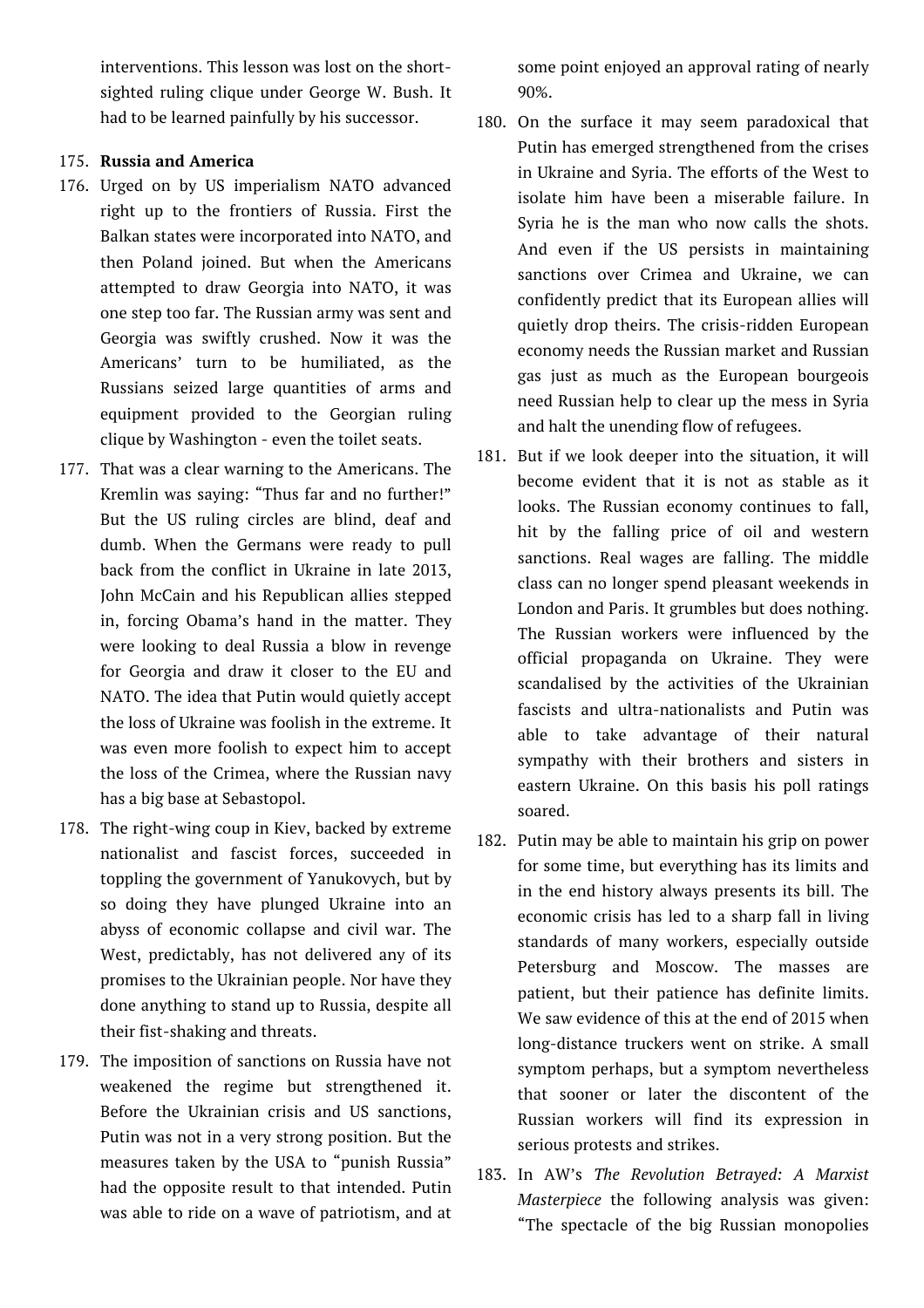enriching themselves at the expense of the people is provoking a burning sense of anger. It is not like the West where people have had generations to get used to capitalism. They might not like what flows from it, but most people regard it as inevitable and almost natural. They do not normally question the capitalists' God-given right to own industry and exploit labour. But in Russia things are different. For generations the people have got used to a society where the means of production were in the hands of the state and the state, at least nominally, was supposed to stand for the interests of the working people. The big majority believe that the owners of the privatised enterprises are just crooks who have stolen the people's property. And this is entirely correct. Capitalism has no legitimacy in the eyes of the working class. This is a very important difference with the West, and one that can have enormous consequences in the next period."

- 184. This can also be applied to the other ex-Stalinist countries. The fall of the USSR and the planned economies was the biggest defeat for the international proletariat this side of the Second World War. With the economic poverty that resulted from it we also have social and moral poverty. Alienation, corruption, far right pogroms, violent national divisions plague these countries whilst pro capitalist and anticommunist propaganda reaches hysterical levels and poisons consciousness. However it would be a mistake to draw pessimistic conclusions from this. The masses in Eastern Europe have not experienced a post-war, successful capitalist boom. Unlike the working classes of the western countries, illusions in reformism will not be as strong and revolutionary conclusions may be reached with surprising speed. The uprisings in Bosnia, Bulgaria, mutinies in the Ukraine and very militant strikes in Poland and Slovakia are just some examples of the explosive nature of things to come in the ex-deformed workers states.
- 185. Putin felt confident enough to launch a military offensive in Syria, which caught the West off guard. As a result, the man who was supposed to

be an international pariah is now in effect the arbiter of Syria's fate.

- 186. Not long ago Obama and Kerry were breathing fire and brimstone against the man in the Kremlin. Then suddenly Putin turns up at the United Nations and becomes the centre of attention. He even appears in public together with the US President and there is a wellpublicised handshake – though not a very warm one to be sure.
- 187. For Putin, the main aim in Syria was to keep Assad in power as a reliable Russian ally and to halt the advance of the Islamist rebels who were getting ever closer to the main areas of Assad's support in the West – and Russia's bases there. At least one can say that Putin's intentions were clear and unambiguous. That gave him an appearance of strength.
- 188. Obama, on the contrary, is a man with a sharply divided Congress and a rabid Republican Opposition. He is acutely aware of the danger of getting involved in a war on the ground in Iraq. The American people are weary of foreign adventures. That, and not any pacifist or humanitarian considerations, is why he is at pains to avoid committing US forces on the ground in Syria.
- 189. The reason for the contradictions in US policy in Syria is not hard to see. The only serious military actions against the jihadis in Syria have been the ones carried out by the Russians in collaboration with the Syrian army of Bashar al-Assad. And the only serious military actions against Isis in Iraq (apart from the Kurds who will only fight in their own areas) are carried out, not by the so-called Iraqi army and its US backers, but by the Iranian-backed Shia militia and elements of the Iranian military.
- 190. In practice, the Americans have been forced to recognise this and accept the demands of Russia and Iran that Bashar al-Assad must remain in power for the foreseeable future. That is why Obama had to arrive at a deal with Iran over nuclear arms that is hated by Saudi Arabia and Israel and also by their Republican friends in Congress. In short, he has to face all ways at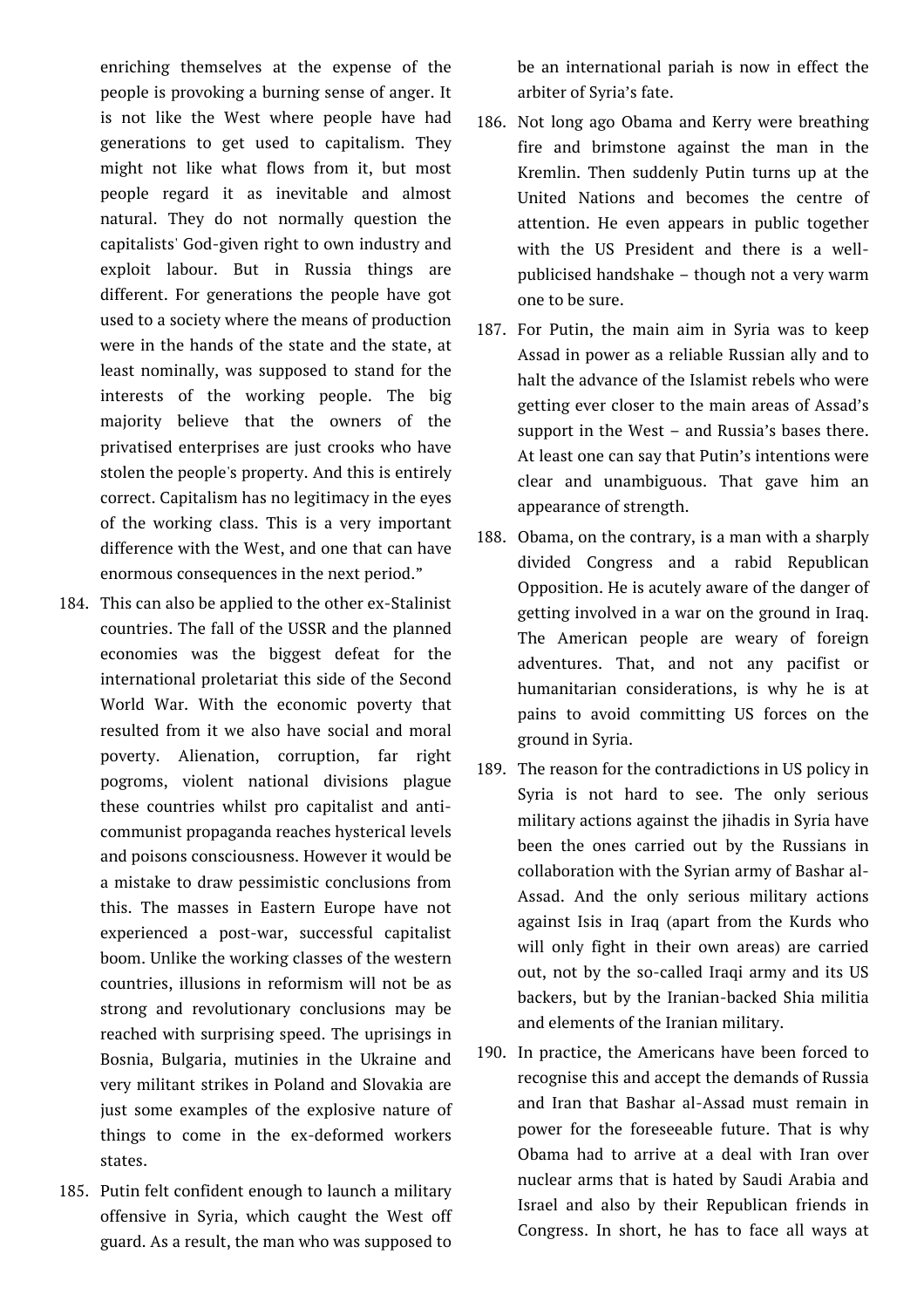once. That gives him the appearance of weakness. The Russian leader returned to Moscow convinced that with regard to Syria the Americans would do exactly the same as with regard to Ukraine – that is, nothing of any consequence, and he was not wrong.

191. The Russians redoubled their arms shipments to Damascus, pouring in weapons and equipment. They have launched a series of bombing raids against Isis and other targets. The Russian raids effectively changed the balance of forces on the battlefield. This forced the US and its western allies to step up their bombing campaign which until then had been halfhearted and aimed at containing Isis rather than defeating it. Thus, at every step the Russians have run rings around American diplomacy. In Syria Washington has had to swallow its pride and accept Moscow's terms. This has fundamentally altered the correlation of forces, not just in Syria but in the Middle East as a whole.

## 192. **The Middle East**

- 193. *"C'est pire qu'un crime, c'est une faute"* ("It's worse than a crime, it's a mistake"). The celebrated words attributed to Louis-Antoine-Henri de Bourbon-Condé, duke d'Enghien might serve as a fitting epitaph for the foreign policies of US imperialism in recent decades.
- 194. The flames that engulf the entire Middle East are the direct consequence of the criminal invasion of Iraq and the continuing interference of US imperialism in that unhappy region. Having destabilised Iraq and reduced it to a smoking, war-torn ruin, the Americans and their allies have aided and abetted reactionary forces in Syria which now pose a serious threat to their interests. But the so-called war against terror that has allegedly been waged for nearly fifteen years in Iraq has achieved precisely nothing.
- 195. The politicians in Washington understood nothing and foresaw nothing. Ironically, by destroying the old state machine of Saddam Hussein and the Iraqi army, they upset the balance of power in the region and created a vacuum into which stepped their old enemy

Iran. When the US army stormed into Iraq there was no al-Qaeda present in that country. Now the whole region is in the grip of the jihadi madness. This is the direct result of the meddling of US imperialism.

- 196. Belatedly the Americans have woken up to the disastrous state of affairs they themselves have created and which now threatens them. Now the US is faced with the growing threat of jihadi violence that is spreading like an uncontrollable epidemic through the Middle East and North Africa, crossing the Sahara desert to burst through in Nigeria, dragging in the neighbouring countries of Niger, Chad and Cameroon.
- 197. How is the world's greatest military power to respond to this threat? It was forced to limit itself to bombing from a great height. But it is an open secret that bombing alone does not win wars, and least of all wars like the one in Iraq and Syria. America and its allies have bombed Isis positions for over a year. But the effect on Isis seems to have been minimal.
- 198. It is true that the self-styled Islamic state with its cruel and inhuman punishments, its crucifixions, beheadings and stoning to death, its oppression of women and attacks on culture and education represent a reactionary aberration – a throwback to a dark and primitive past. But all this is merely the mirror image of the crimes of imperialism, the indiscriminate bombings, the torture and abuse of prisoners in Abu Ghraib and Guantanamo Bay. The interventions of imperialism in the Middle East since 2001 have cost between 1.3 and 2 million lives and led to the displacement of many millions more who now live in barbaric conditions. This comes under the heading of "collateral damage."
- 199. The imperialists need an excuse for their criminal aggression in the Middle East, and this is conveniently provided by the murderous actions of the jihadis. The imperialist propaganda machine has assiduously built up the impression of an all-powerful Isis. But events will show that Isis is not as all-powerful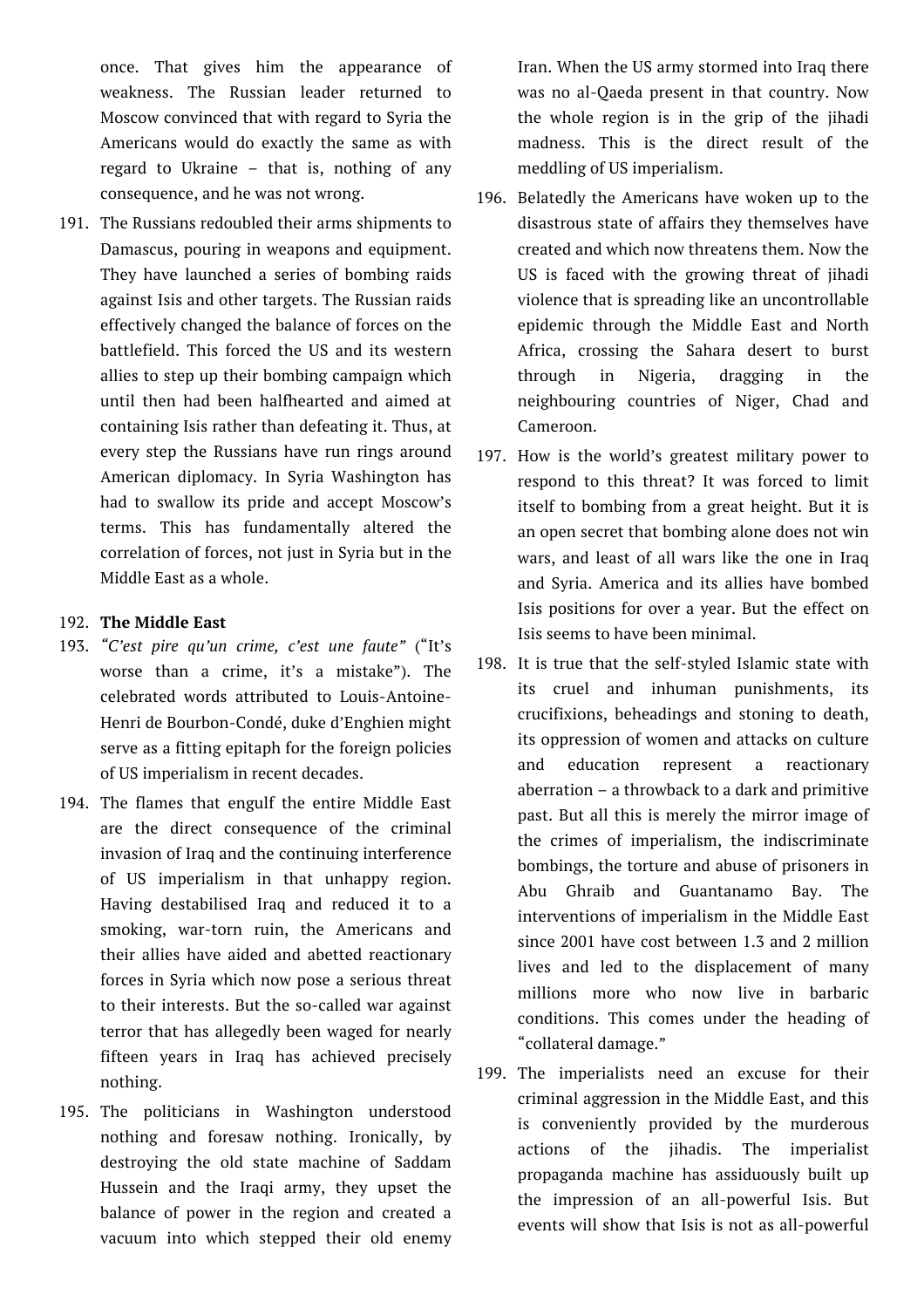as it seemed. Since the intervention of the Russians, Isis and other the jihadi groups have quickly been forced onto the defensive.

- 200. The Russian intervention has changed everything. It has forced the Americans to intensify their activity. But in order to defeat Isis, they need boots on the ground. Only the boots in question must not be American ones. A small number of American Special Forces have been involved on the ground, though to what extent is not clear.
- 201. Unfortunately for Obama in order to defeat Isis it would require not very small forces but rather substantial ones. How is this problem to be resolved? Some incurable optimists placed their hopes on the Iraqi army. But this was the vainest of all vain illusions. When they destroyed the Iraqi army in 2003, the Americans removed the only military force in the region capable of acting as a counterbalance to the power of Iran. Now the pathetic remains of that shattered force is demoralised and not fit to fight Isis or anybody else. Its total lack of fighting ability was shown last summer when the Iraqi army ran away like frightened rabbits, leaving Mosul to the tender mercies of the Isis jihadi hordes.
- 202. At the same time, the "moderate opposition" inside Syria has proven to be a complete fiction. With minor exceptions, almost all the groups fighting Assad are Islamist fanatics of one kind or another. They are more interested in fighting the Assad government than fighting Isis. The main role of these "moderates" is to act as a bridgehead to channel the arms sent by the Americans to jihadi groups. The Americans announced that they were going to form a fighting force of 5,000 "moderates", but now admit that there are only a handful left in the field (where they are and what they are doing remains a complete mystery). Others have been killed by al-Qaeda groups – who received intelligence about their whereabouts from the US ally, Turkey – or have gone over to Al Qaeda, handing over their weapons.
- 203. In the end the US has been forced to give up all its plans in Syria. The support for the "moderate" rebels has been significantly scaled down. Meanwhile it has been forced to throw its weight behind the Kurdish forces of the YPG. Around the YPG, they have set up the Syrian Democratic Forces (SDF) and the Democratic Syrian Congress.
- 204. The YPG has proven extremely efficient in Syria, mainly because it is a popular militia based on a democratic and non-sectarian programme. With 50-70,000 troops it is only surpassed by the Assad army which is inferior to it in training, morale and motivation. With the setting up of the Democratic Syrian Congress it has de facto become a Kurdish statelet.
- 205. The YPG is undoubtedly the most progressive movement in the Middle East at the present time. However it is being used by the US for wholly reactionary reasons. US imperialism aims to breakup Syria into small statelets run by different militias and warlords which they can play off against each other to maintain its control. For the imperialists the slogan of selfdetermination for small nations is always a reactionary deception and a trap. For the present, they are obliged to make use of the Kurds to fight Isis on their behalf. However, at a certain stage the imperialists will inevitably attempt to use this divide and rule tactic against the Kurds themselves. While supporting the progressive aspects of the Kurdish movement and defending the right of the Kurdish people to self-determination, Marxists must warn against mixing up the Kurdish cause with the intrigues of US imperialism, and criticize the inconsistencies and shortcomings of the Kurdish leadership.
- 206. The shift in US policy towards the Kurds has deepened the divisions between Washington and its Turkish ally whose al-Qaeda linked proxies stand to lose direct and indirect US support. Turkey views the YPG and its sister organisation the PKK as a threat and has been alienated by the new US line. This has led to the ironic situation of a low-intensity war, brewing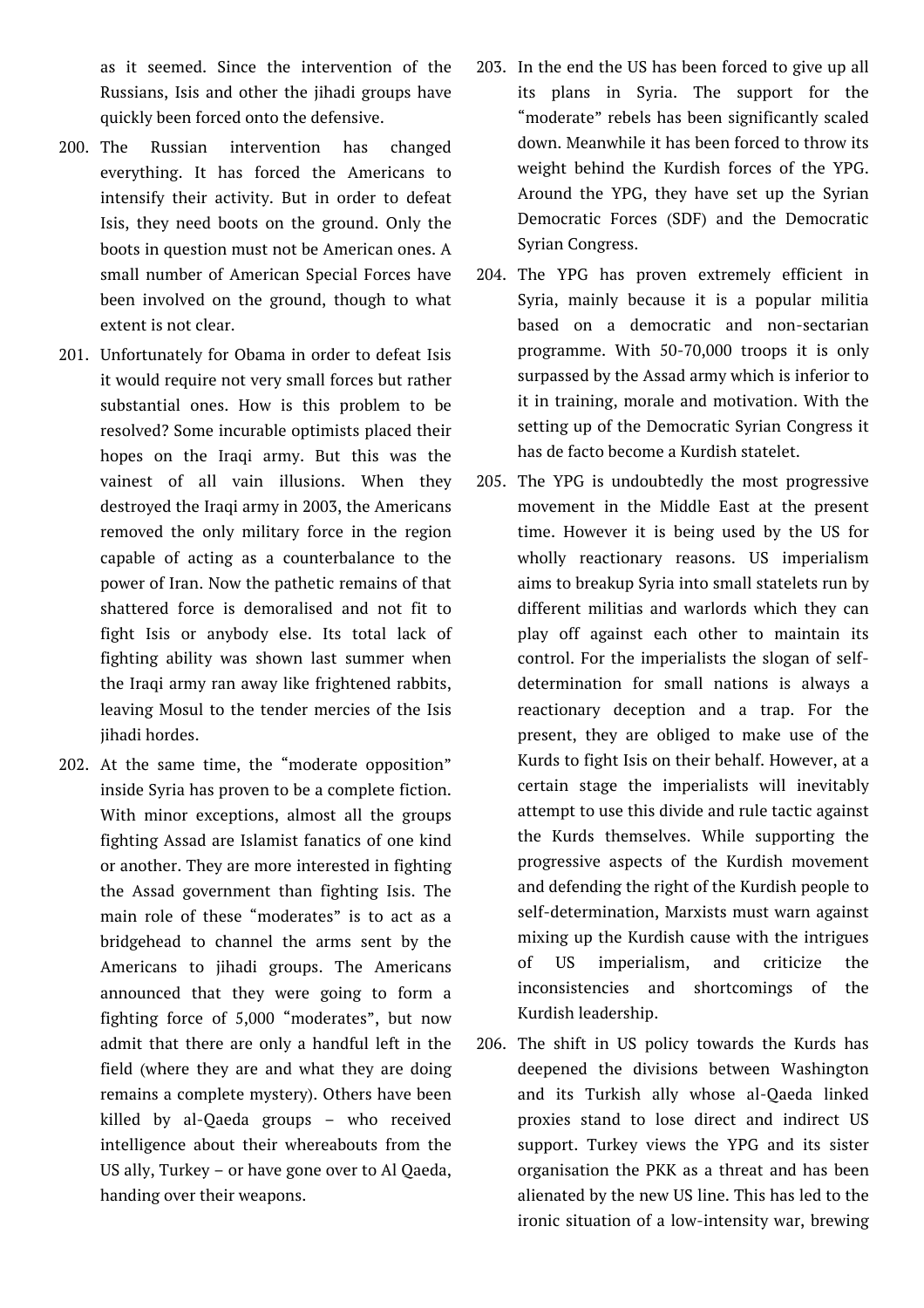between the US supported SDF and Saudi and Turkish supported Islamist proxies. This could explode into a full scale war at any point.

- 207. Besides support for the Kurds the US has realised that it needs Iranian-backed forces, as well as the Assad regime, to stabilise Syria and prevent it from being overrun by Islamic fundamentalist groups. Everybody knows that the brunt of the fighting in Iraq, apart from the Kurds who are mainly interested in fighting for their own areas, has being borne by the Iraniansponsored Shia militias and Revolutionary Guard and that the Iraqi army is being trained and commanded by Iranian officers. The attempt to build up a fighting force based on "moderate Islamists" is likewise doomed to failure. The different factions are more intent on fighting the Assad government and each other than fighting Isis. Clashes between al-Qaeda groups and groups belonging to the newly formed Syrian Democratic Forces (a USbacked group consisting of the Kurdish YPG and dubious, yet non-jihadist remnants of the FSA) have increased.
- 208. Therefore, all insistence on regime-change in Syria has been conveniently forgotten and the Americans have been forced to drop their earlier belligerent attitude to Teheran and reach a shaky compromise with Iran over its nuclear programme with the promise of reducing sanctions. This was undoubtedly a humiliating climb down for Washington and a major diplomatic triumph for Teheran. Iran now has effective control of southern, eastern and central Iraq (Isis and the Kurds control the west and the north) and a major influence in Syria, as well as most of Lebanon, the base of the powerful pro-Iranian Hezbollah.
- 209. Gritting its teeth, Washington has been compelled to turn to the only viable option: a deal with Iran – and Russia. But is this not that same Iran that, not so long ago, was demonized in the American press as part of the "Axis of Evil". Not long ago John Kerry was breathing fire and brimstone in his bellicose denunciations of Tehran. Now suddenly all is

sweetness and light in Washington's dealings with Tehran. Mr. Kerry delivers conciliatory speeches, beaming with a smile from ear to ear as he sings hymns of praise to the leaders of Iran for their great wisdom and moderation.

- 210. The same is true of America's dealings with Russia – only more so. Not so long ago Vladimir Putin was considered to be outside the Pale of civilization, a man to be shunned and boycotted. Now, suddenly, he is the hero of the hour in Syria. These developments are raising serious concern in Ankara and Riyadh. The American imperialists are trying to face two ways at once, and in the process they are finding themselves in new and insoluble contradictions. These diplomatic contortions are a further indication of the mess that the Americans have landed themselves in the Middle East. The government in Baghdad is heavily dependent on Iran. The fear in Saudi Arabia and other countries in the region is that Iraq is being turned into nothing more than an Iranian satrapy. This result is not at all what Washington desires, but it is the logical consequence of all America's actions.
- 211. Their attitude towards Syria is even more contradictory. Publicly they continue to denounce Assad and complain about the Russian "interference" in Syria, while in reality there is a de facto detente. The Americas complain that the Russians do not give them enough information about their targets in Syria, that it is impossible for them to co-ordinate the bombing raids, that there is a risk of accidents etc., etc. They complain loudly that the Russians are bombing not only Isis targets but also the "moderate opposition" forces backed by the West, that are attacking the Syrian army in the West. But the Russians pay no attention and continue blasting their targets remorselessly.

#### 212. **Saudi Arabia and Yemen**

213. It is an old maxim of diplomacy that nations have no friends, only interests. In the Middle East the United States is trying to balance between the four major regional powers – Iran, Saudi Arabia, Israel and Turkey – leaning now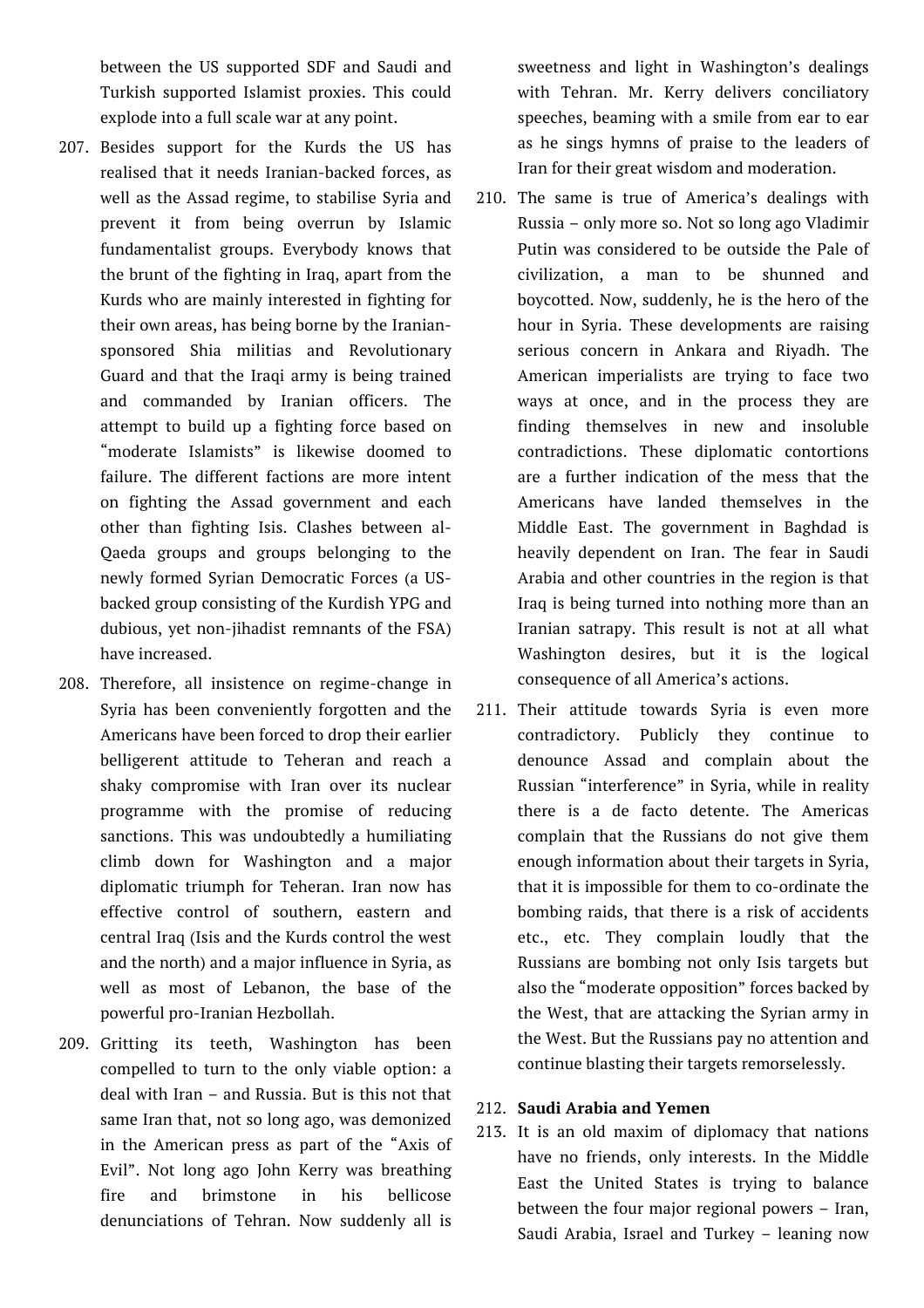towards one, then towards another in a perpetual balancing act. In Iraq, US fighters carried out airstrikes in parallel with Iranian ground forces, while in Yemen, the United States supports Saudi air strikes against the Houthis, who are backed by Iran. The United States says it is expediting deliveries of weapons to Saudi Arabia, yet at the same time the Obama administration is desperately signalling to Tehran that it does not wish to clash with Iran over Yemen.

- 214. The Saudi ruling clique is at the centre of counterrevolution in the entire region. For decades western leaders have constantly backed the reactionary Saudi monarchy, fawning over and cynically ignoring the vicious actions of the creatures that rule the roost in Riyadh, as we saw at the funeral of the late unlamented King Abdullah.
- 215. These devout Muslims, the "protectors of the Holy Places" and hitherto one of America's most loyal allies, beheaded more than 50 people in one year alone, apart from other pleasant little practices like floggings and crucifixions. But the rotten Saudi regime is resting on very shaky foundations. There is a growing ferment among the oppressed Shia population of Saudi Arabia as well as a significant part of the youth. This could lead to an uprising at a certain stage. But there is also a growing impatience amongst the Wahabi reactionary zealots who are more sympathetic to Isis and al-Qaeda than the royal family, whom they see as illegitimate. This contradiction is undermining the regime which is desperately trying to cling on to power.
- 216. These were major factors that determined the Saudi reaction to events in Yemen. The volteface of American foreign policy in relation to Iran led to further complications for Washington. It enraged the Saudis and Israelis who see Iran as the main enemy. Iran has good relations with the Houthi-Shia militias that swept through Yemen and took control of Aden, driving out the Saudi puppet. In response to this, Saudi Arabia ordered its air force to bomb the rebels.
- 217. The Saudis hastily put together a coalition of ten states which aims to drown the Yemeni insurrection in blood. Reluctantly the US and Britain joined the coalition although they have avoided direct participation in the bombing. The Coalition forces have brutally bombed the country, pulverising its infrastructure, destroying schools and hospitals and killing a large number of civilians. Twenty million people are in acute need of aid. Despite the murderous bombings, the Houthis have not been destroyed and there is a general hatred towards the Saudis and their allies among the mass of the population. The fact that the Pakistan army refused the request by the Saudis to participate in their military campaign against the Houthi rebels is sufficient proof that a ground offensive in Yemen would end in disaster.
- 218. The present ruling clique is playing with fire. The old king Abdullah was a very cautious man who tended to avoid direct involvement in risky foreign adventures that could upset the stability of his regime. But his successors are degenerate upstarts, ignorant, stupid and over-confident. Blinded by their sense of invulnerability they have launched an unwinnable war. By intervening militarily in Yemen, Saudi Arabia risks destabilizing its own regime or even provoking an uprising.
- 219. Saudi Arabia is deliberately stirring up religious sectarianism against the Houthis. This has led to the strengthening of al-Qaeda in large parts of the country. The execution of Nimr-al-Nimr was a judicial murder ordered by the Saudi royal clique. It was a deliberate provocation intended to stir up sectarian strife between Shias and Sunnis and push the government of Teheran into taking military action against Saudi Arabia, which would then call on the Americans for aid.
- 220. This immediately led to the storming of the Saudi embassy in Tehran and the breaking off of diplomatic relations by Saudi Arabia. All this was carefully premeditated. Events proceeded step by step, like the steps of a ballet dancer. But this ballet is the dance of death. This was a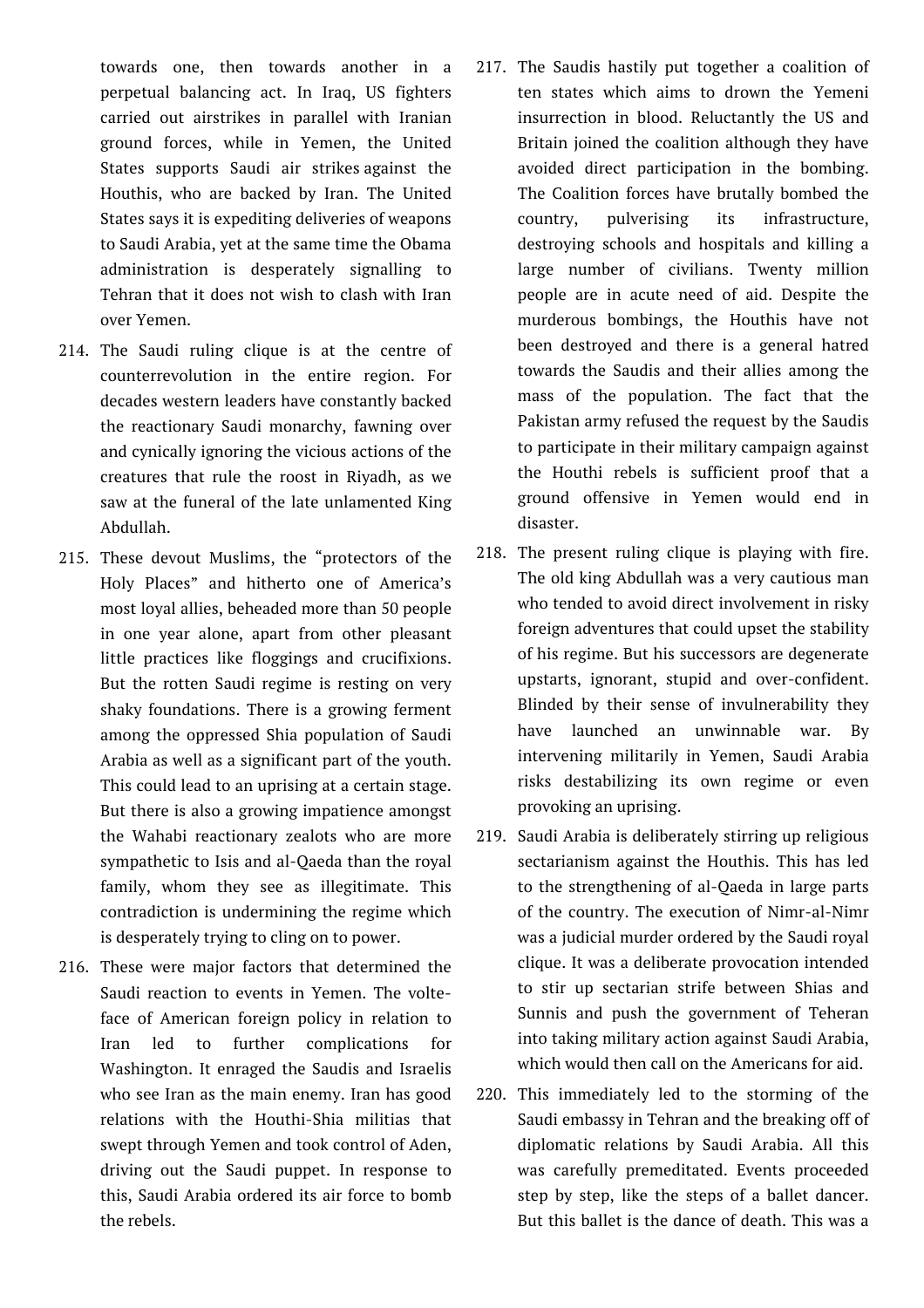desperate act by a regime that finds itself in deep trouble and faces the prospect of overthrow.

221. The Saudi gangsters miscalculated in Yemen. They have stirred up the anger of the Shias who constitute at least 20% of the Saudi population and are among the poorest and most oppressed layers. Mass demonstrations broke out in Saudi cities with slogans like "Death to the House of Saud!" By overreaching themselves the Saudi ruling clique has sown the winds and will reap a whirlwind.

# 222. **Turkey**

- 223. Together with Saudi Arabia and Israel, the Turkish state represents the main counterrevolutionary force in the region. Although formally part of NATO, under the reactionary regime of Erdogan, Turkey in practice has been backing Isis and other Islamist forces in Syria.
- 224. Erdogan's regional ambitions are well known. He wishes to re-establish something resembling the old Ottoman Empire, bringing large parts of Central Asia and the Middle East under Turkish control. In order to further this ambition he attempts to use the Turkic-speaking peoples like the Turkmens for his own cynical purposes, just as Russian tsarism used the South Slavs in the past as the pawns of an expansionist foreign policy.
- 225. It is also an open secret that Erdogan has been supporting Isis and other Islamist gangs in an attempt to overthrow President Assad and grab slices of Syrian territory. That is why he has allowed a large number of Islamist fighters to cross the Turkish border into Syria, while blocking the supply of arms and volunteers to the anti-Isis forces in Syria and brutally crushing the Kurds who are fighting Isis.
- 226. The shooting down of a Russian warplane by the Turks was a provocation intended to create a conflict between America and Russia. Turkey is a member of NATO and has appealed to its allies for help. But while publicly expressing support for Turkey's "right to defend its national sovereignty" NATO did nothing, while

Putin used the incident as an excuse to move a Russian S-400 missile defence system to Syria, thereby taking control of Syrian airspace.

- 227. Erdogan's provocation achieved nothing. It did not stop President Hollande from visiting Moscow or calling for a wider international coalition against Isis. In reality, the Erdogan regime is not stable.
- 228. Last year, when Erdogan's AKP didn't win the targeted absolute majority of parliament seats to consolidate its power, an unprecedented attack on the Kurdish movement and the entire left was unleashed. In the parliamentary elections of June 2015, the Kurdish left HDP surprisingly won 13% of the votes. This posed an existential threat to Erdogan's AKP; particularly in the light of countless corruption scandals and distinct nepotism. Even after new elections, which were held during extreme terrorisation of the left and the Kurdish movement, the HDP managed to stay above the 10% hurdle.
- 229. It was on this basis that Erdogan attempted to stir nationalism by starting a civil war against the Kurds and leftist forces in Turkey. This is a reflection of the crisis of the Erdogan regime, which after years of stability based on an economic boom is facing a rising tide of dissatisfaction and disillusionment as the economy, affected by the world economic slowdown and Erdogan's recklessness, enters a crisis. Under the guise of a civil war, Erdogan is attempting to further consolidate his own shaky rule. But by doing this he is destabilising the whole of Turkish society and laying the ground for the disintegration of the country.
- 230. Turkish capitalism is incapable of solving the problems of the masses which is why the class struggle has been on the rise the recent period. We saw the potential for this in the Gezi Park movement 2013 and the rise of the HDP. The contradictions between the Turkish working class and the regime cannot be covered up much longer with repression and division along national lines. The numerous strikes and mobilisations like the fast spreading strikes in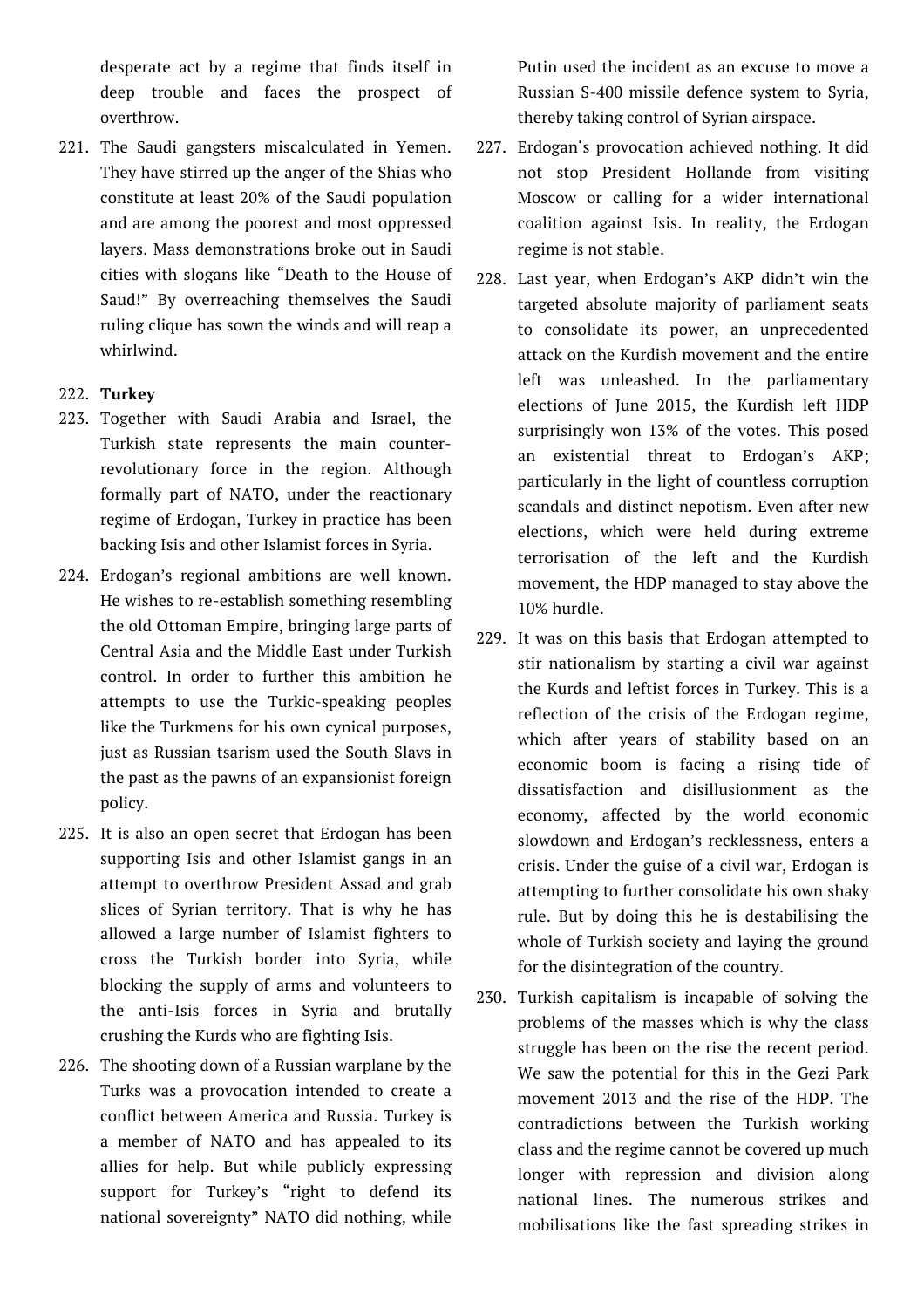the car industry and the numerous mobilisations after the Ankara bombings despite major police and military operations are only a foretaste of the coming struggles.

- 231. **Israel**
- 232. The Palestinian question remains unresolved and continues to poison the political life of the Middle East. The attempts of Abbas and the Palestinian Authority to isolate Israel diplomatically in the UN and other international forums are exercises in futility.
- 233. Relations between the administration of President Obama and the government of Israel have become openly hostile since Netanyahu accepted an invitation from the Republicans to address the US Congress last year.
- 234. When Netanyahu was elected, the White House refrained from customary congratulations. There was no phone call from Obama. Instead the prime minister got a brief call from the secretary of state, John Kerry. This little incident, of small significance in itself, indicates the growing contradictions between the USA and Israel.
- 235. In an attempt to put pressure on Washington, Netanyahu resorted to the crudest blackmail. Israeli Intelligence obtained secret details about the nuclear talks between Iran and the United States from "confidential" briefings from US officials as well as from informants, diplomatic contacts in Europe and eavesdropping. They handed this sensitive information over to members of Congress.
- 236. By such underhanded means, Netanyahu was attempting to sabotage the deal with Iran. The Wall Street Journal quoted a senior US official as saying that it is "one thing for the US and Israel to spy on each other. It is another thing for Israel to steal US secrets and play them back to US legislators to undermine US diplomacy."
- 237. The chill deepened when Netanyahu explicitly ruled out the so-called two-state solution – the cornerstone of Washington's peace efforts. The White House warned that that the Obama

administration could be making "recalculations" in its dealings with Netanyahu.

- 238. Israel has maintained its iron grip over the West Bank. Gaza is being slowly strangled and Jewish settlements in the occupied territories are being remorselessly expanded. The leadership of the Palestinians is totally impotent, leading to desperate actions on the part of the youth, actions which will play right into the hands of Netanyahu. This is yet another blow to Obama and US imperialism, which has failed in its attempts to find a compromise solution.
- 239. **The rise of China**
- 240. In the East, the USA faces another challenge in the rise of China. After the crisis of 2008 China saved the world economy by absorbing a large amount of surplus capital (that is, overproduction). But now China's role in the world has changed into its opposite. As a rising economic power, hungry for raw materials to feed its industries, China penetrated Africa and South America where it mainly extracted raw materials. But now it is faced with a crisis of overproduction.
- 241. Like Germany before 1914, the productive forces amassed in China cannot be contained within its borders. This is leading to conflicts with surrounding states as well as the big imperialist powers. The huge programmes of economic stimulus packages have had no lasting effect. China finds itself compelled to resort to dumping in order to unload vast quantities of cheap goods on the world market. Thus, China's role in the world economy has turned into its opposite.
- 242. Also like Germany in the past, China is striving to gain power and influence in world affairs that reflect its economic power. It is seeking a redistribution of spheres of influence. To the existing powers, especially Japan and the United States, China's thrusting ambitions are increasingly perceived as a threat. Publicly America says it welcomes China's ascent to great-power status, so long as the Chinese respect international norms and play a proper part in the "multilateral system". But in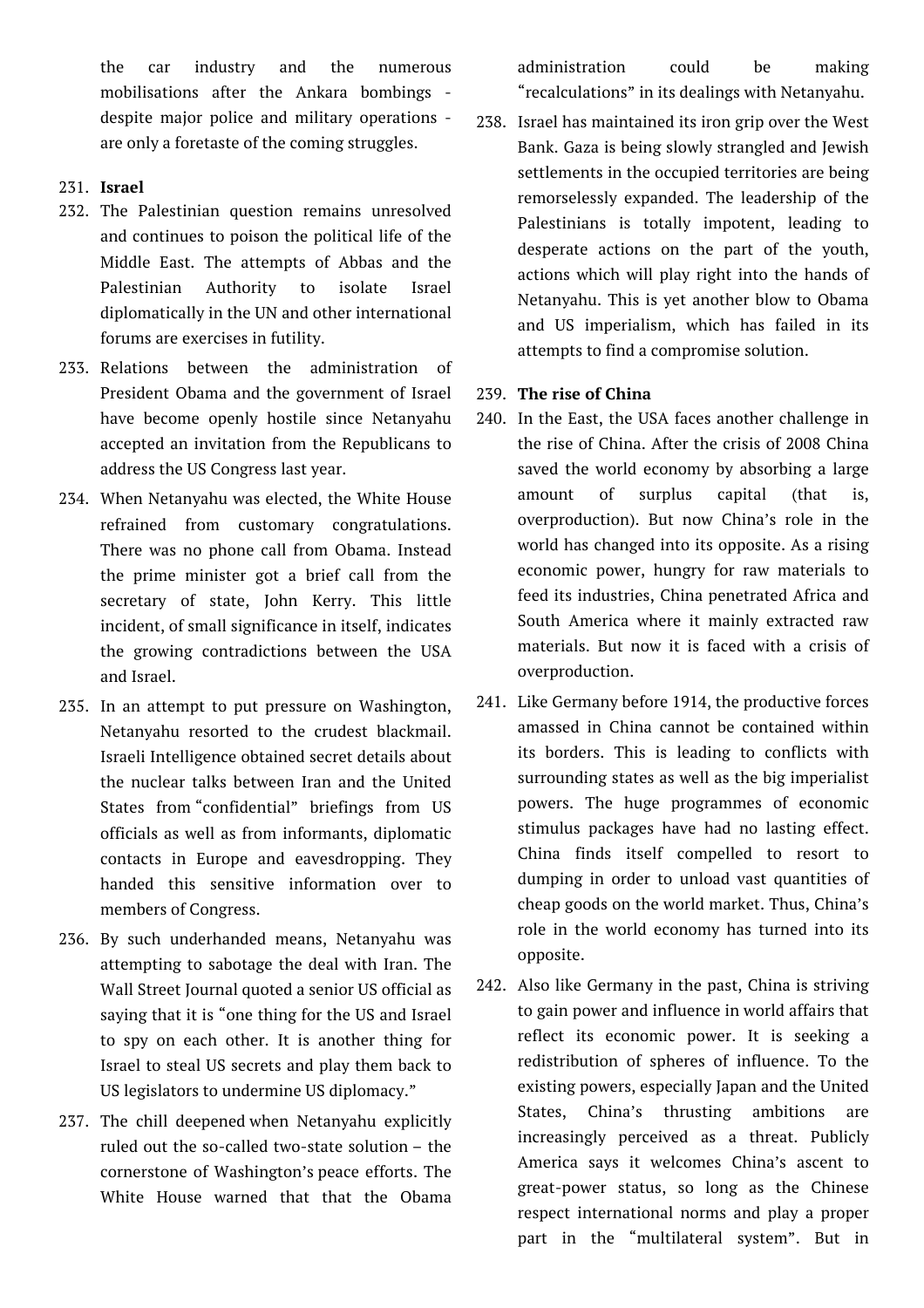practice, whenever China does anything on the world stage, the USA tries to hem it in.

- 243. America has systematically blocked China from increasing its say in international financial bodies like the IMF. Even a modest proposal to increase the resources of the IMF (giving slightly more votes to China) has been stymied for years in Congress. America has also frustrated efforts to boost China's weight in the World Bank. To counter China's growing weight in the region, the USA is also intriguing with eleven other Pacific Rim countries to set up the Trans-Pacific Partnership, which excludes China, despite it being the most important economy in the west Pacific. But China continues to expand its influence in the region, to America's chagrin.
- 244. We saw this in the case of the Asian Infrastructure Investment Bank (AIIB). As usual, America has adopted a policy of containment. But this has failed in practice. China now holds in its hands the world's largest foreign exchange reserves, with which it plans to launch a new bank to help build bridges, roads and other necessities of development in Asia.
- 245. The Chinese ruling elite wants to ensure that its military might and political influence are brought into line with its economic strength. Its expansionist tendencies are bringing it into conflict with US imperialism in the Pacific, which is destined to become the decisive area in world history. Fearing (correctly) that the new bank will be a vehicle for Chinese influence in an area vital to its own interests, America is attempting to sabotage the plan. Behind the scenes the Americans have put pressure on its allies not to join it.
- 246. When Britain became the first country outside Asia to apply for membership, an American official complained about the UK's trend towards "constant accommodation" of China. But that did not stop Cameron from inviting China's President Xi Jinping to London for a state visit with red carpet treatment and dinner with the Queen in Buckingham Palace. The European powers are falling over themselves to

court favours in Beijing. Following Britain's lead, Germany, France and Italy announced that they too wanted to be founding members of the Bank.

- 247. A high-speed rail line from Shanghai to Kunming will be completed in 2016, promoting China's expansion into South-East Asia. And the Asian Infrastructure Investment Bank, the first China-led multilateral financial institution, set up in 2015, gives China the chance to use its huge reserves to boost its political ambitions.
- 248. Over the past two years China has been engaged in a massive campaign of building artificial islands in the South China Sea. In response the Americans sent a naval destroyer on what they called a "freedom of navigation operation" near one of the artificial islands. The head of China's navy, was probably not alone in seeing all this as a "veiled threat". Except that it was not really veiled.
- 249. Admiral Wu Shengli said his forces had shown "enormous restraint" in response to "provocative actions" by America in the South China Sea. In the past these tensions would have led to war. But the correlation of forces has changed dramatically. No longer is China a poor, downtrodden semi-colonial nation that could be invaded by Japan, Britain or the United States. The Americans are not even able to take military action against North Korea, which is constantly provoking them. Still less will they dare to challenge the military might of modern China.
	- Although the US can call most countries in the region its "allies" against China, such as Vietnam, China's rise will test this balance of forces more and more. Each time the US fails to intervene, as it did in Ukraine and Syria, it is registered not just in Beijing but in Hanoi, Taipei and Seoul. China is the biggest trading partner for all of these countries, and its share of their trade will only grow. These contradictions will in the future cause political instability in the countries of the western Pacific as the US and China vie for influence.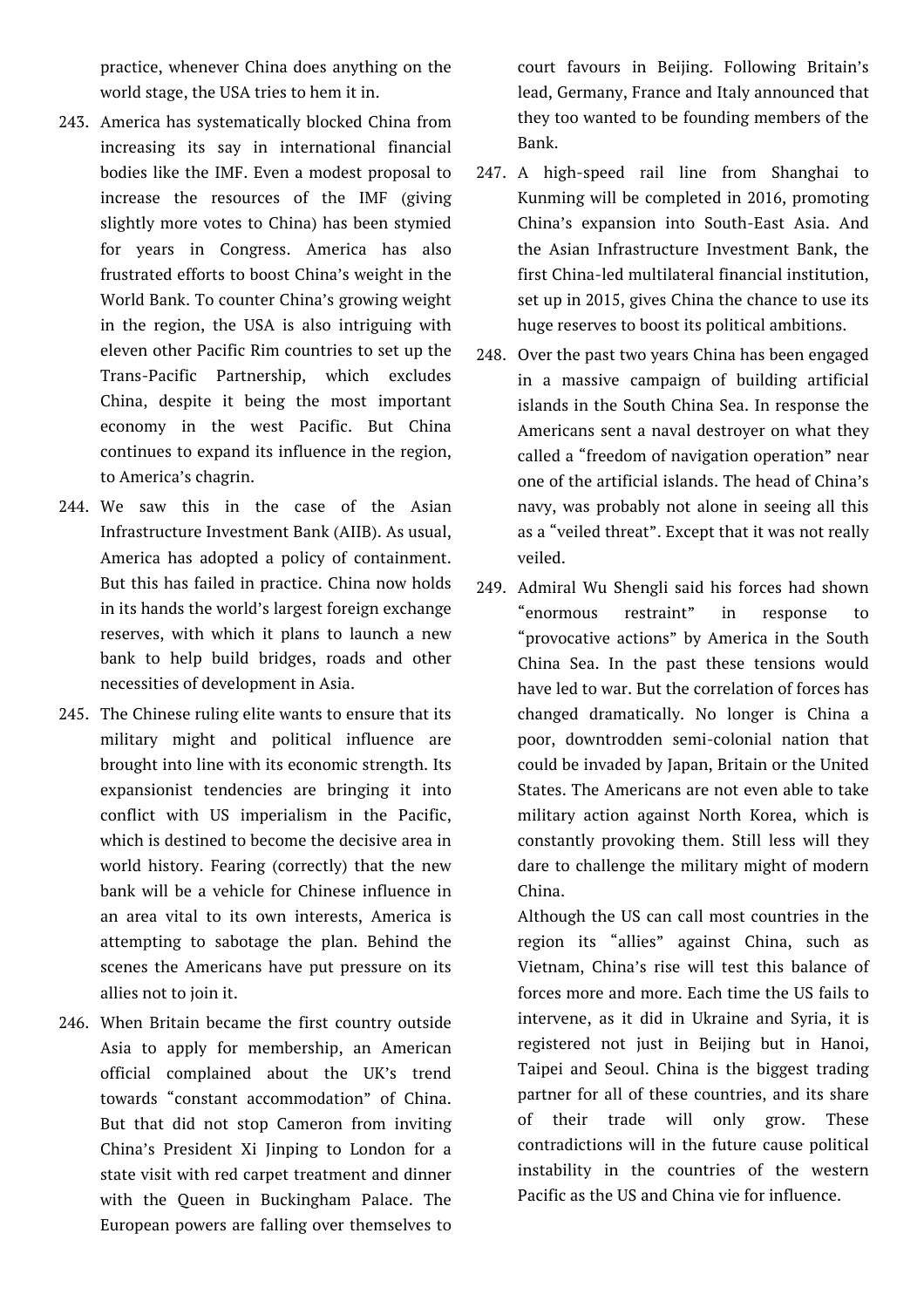- 250. The new \$1 trillion Silk Road strategy, involving in particular Pakistan, Afghanistan and Central Asia, is motivated partly by strategic considerations (avoiding the Strait of Malacca) but also by the need to export overproduction. 70% of loans to countries in the new Silk Road strategy are made on condition that Chinese companies must be involved. But this is also provoking conflict with and within these countries.
- 251. The China-Pakistan Economic Corridor, a huge project that aims to connect Gwadar Port in southwest Pakistan to China's autonomous region of Xinjiang, is an extension of China's proposed 21st century Silk Road initiative. It is supposed to provide benefits to Pakistan in transport, infrastructure, telecommunications and energy. In reality, it is a plan to turn Pakistan into a Chinese satellite.
- 252. China will benefit most by opening trade routes for western China and providing China direct access to the resource-rich Middle East region via the Arabian Sea, bypassing longer logistical routes currently through the Strait of Malacca. It will include the construction of highways, railways, and natural gas and oil pipelines connecting China to the Middle East. China's stake in Gwadar will also allow it to expand its influence in the Indian Ocean, a vital route for oil transportation between the Atlantic and the Pacific.
- 253. The Chinese state intends this to serve the geopolitical and strategic interests of the Chinese elite. This project is opposed by US imperialism and also by an important section of the Baloch nationalists. It brings no benefit to the inhabitants of Gwadar who live and work in desperate conditions. On the contrary, they are being deprived of their rights in the area. There is also resentment among Sindhis and other nationalities through which this "corridor" has not been routed. Thus, China's expansionist policy serves to aggravate the contradictions in Pakistan and the entire region.

#### 254. **Pakistan, Afghanistan and India**

- 255. More than one-fifth of the human race lives in the South Asian subcontinent, which has natural resources abundantly sufficient to create a paradise on earth. Yet after nearly seven decades of formal independence, this ancient land is a sea of misery, poverty, illiteracy and oppression. It has been plagued by wars and terrible ethnic and communal violence. The bourgeois of India and Pakistan have proven completely incapable of solving any of the basic tasks of the bourgeois democratic revolution. They are more dependent on imperialism than they were prior to independence. Pakistan has not succeeded in completely eradicating feudalism, while India has not even succeeded in abolishing the cruel and reactionary caste system.
- 256. In Pakistan the situation of the masses is not any better than in India. In both countries the exploitation of the masses is made far worse by the cancer of corruption and the pillaging of the state by venal politicians, businessmen and army generals. In both countries vast sums are wasted on military expenditure at the expense of health and education.
- 257. The counter-revolutionary strategy of the ruling clique in Pakistan has produced a nightmare situation in both Afghanistan and Pakistan itself. The ruling class and the army are heavily involved in massive drugs smuggling rackets and other criminal activities.
- 258. This is the real basis on which the Taliban and other fundamentalist monsters thrive. The feuds between rival fundamentalist cliques and the state are at bottom a fight for the huge swathes of black money generated by the drug trade. This was originally created and encouraged by the Pakistani Intelligence Service (the ISI), with the full knowledge and support of US imperialism, to fund the counter-revolution in Afghanistan. The result has been an absolute catastrophe.
- 259. The rabid bigots of the Taliban and other Islamic fundamentalist groupings are now out of control. This was shown in a most brutal way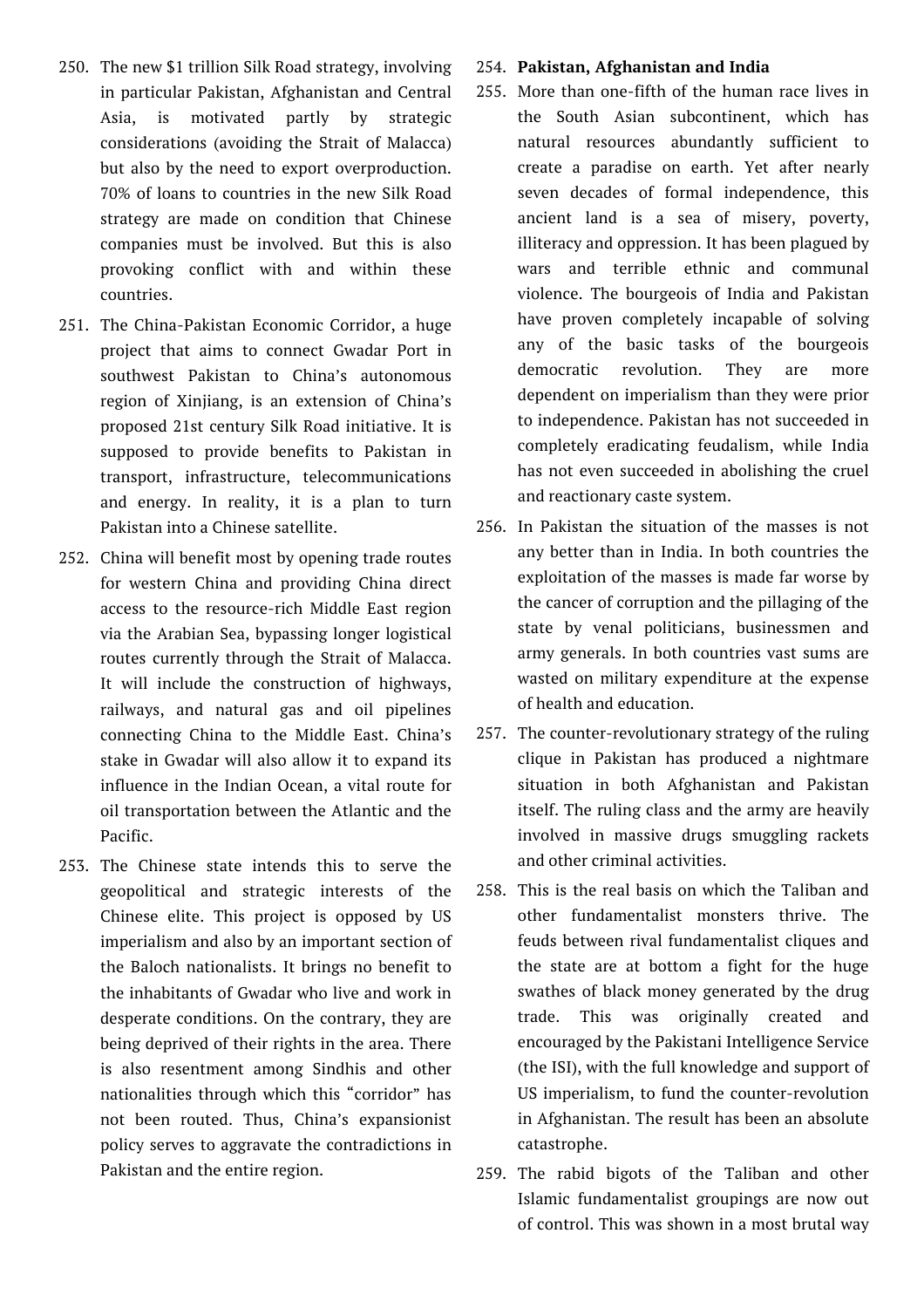by the bloody attack on an Army Public School in Peshawar in December 2014, in which the Pakistani Taliban killed at least 132 children and nine staff. These were all children of Pakistan army officers. As a result the army was compelled to step up its attacks on the Taliban who were previously their stooges and puppets.

- 260. The imperialists and their regional stooges are responsible for the destruction of what was one of the richest cultures in Asia. They have created Frankenstein's monsters: rabid dogs that do not hesitate to bite the hand of their master. In Afghanistan, after fifteen years of imperialist occupation, nothing has improved for the ordinary people. The oppression of women continues unabated. And the human rights record, so loudly trumpeted by Western commentators, has only worsened.
- 261. The government of Kabul is hopelessly split and in crisis. Its impotence has been revealed by a series of bloody attacks staged by the Taliban in what were supposed to be safe areas. As a result, the imperialists are forced to maintain a military presence that they intended to terminate. The Kabul government is sitting on American bayonets. Without them it would be overthrown immediately.
- 262. Until recently, there appeared to be one bright spot amidst all the darkness of the Subcontinent. The Indian bourgeois boasted about the growth of the economy. They talked about the "Asian tiger". But that was in a period when the world economy was expanding. And in any case the benefits of that growth went mainly to a privileged minority. Conditions for the overwhelming majority did not improve. Now the Indian economy is feeling the cold winds of a worldwide crisis. The rupee has fallen sharply. India has tied its fate to that of the capitalist world market. It cannot escape the effects of the global crisis of capitalism.
- 263. Despite all his triumphalist demagogy, Narendra Modi's government is in deep trouble. His Bharatiya Janata Party (BJP) lost a key state election in Bihar. Voters complained, most of all, of food inflation. Thanks to falling oil prices,

overall inflation has been under control since Modi became prime minister. But rising prices of certain food products have pushed the retail inflation higher in the last few months. In the middle of the campaign, the prices of *arhar dal* – split red lentils which are an essential part of the people's diet – soared, becoming a central campaign issue.

- 264. The real situation was shown by the general strike called by the ten largest central trade unions in September 2015, paralyzing India. The trade union and communist leaders had anticipated a maximum of 100 million workers participating in the strike. That figure itself reveals the colossal potential power of the Indian proletariat. But in fact more than 150 million workers came out on a total one-day general strike that day, the biggest general strikes in history.
- 265. Only the proletariat and its natural ally the poor peasantry can show a way out of the nightmare into which capitalism and imperialism have plunged this ancient and potentially prosperous land.

## 266. **South Africa and Nigeria**

267. South Africa is the key to the African continent. It is the second largest economy in Africa, Nigeria being the largest in absolute terms. The difference in terms of level of development between the two can be seen by one statistic, electric power consumption per capita. In the period 2011-2015 it was 142 kWh per capita in Nigeria and 4328 kWh per capita in South Africa. [World Bank statistics]. Nigeria in terms of GDP per capita it is also still behind South Africa. South Africa also has a strong and organised working class. It has by far the largest economy and working class and it is a nation with a very proud revolutionary tradition. It was the revolutionary masses and not the negotiating skills of the ANC leaders which led to the overthrow of the apartheid regime in 1992. Nevertheless after twenty-four years of formal bourgeois democracy under the rule of the ANC, the situation has not changed much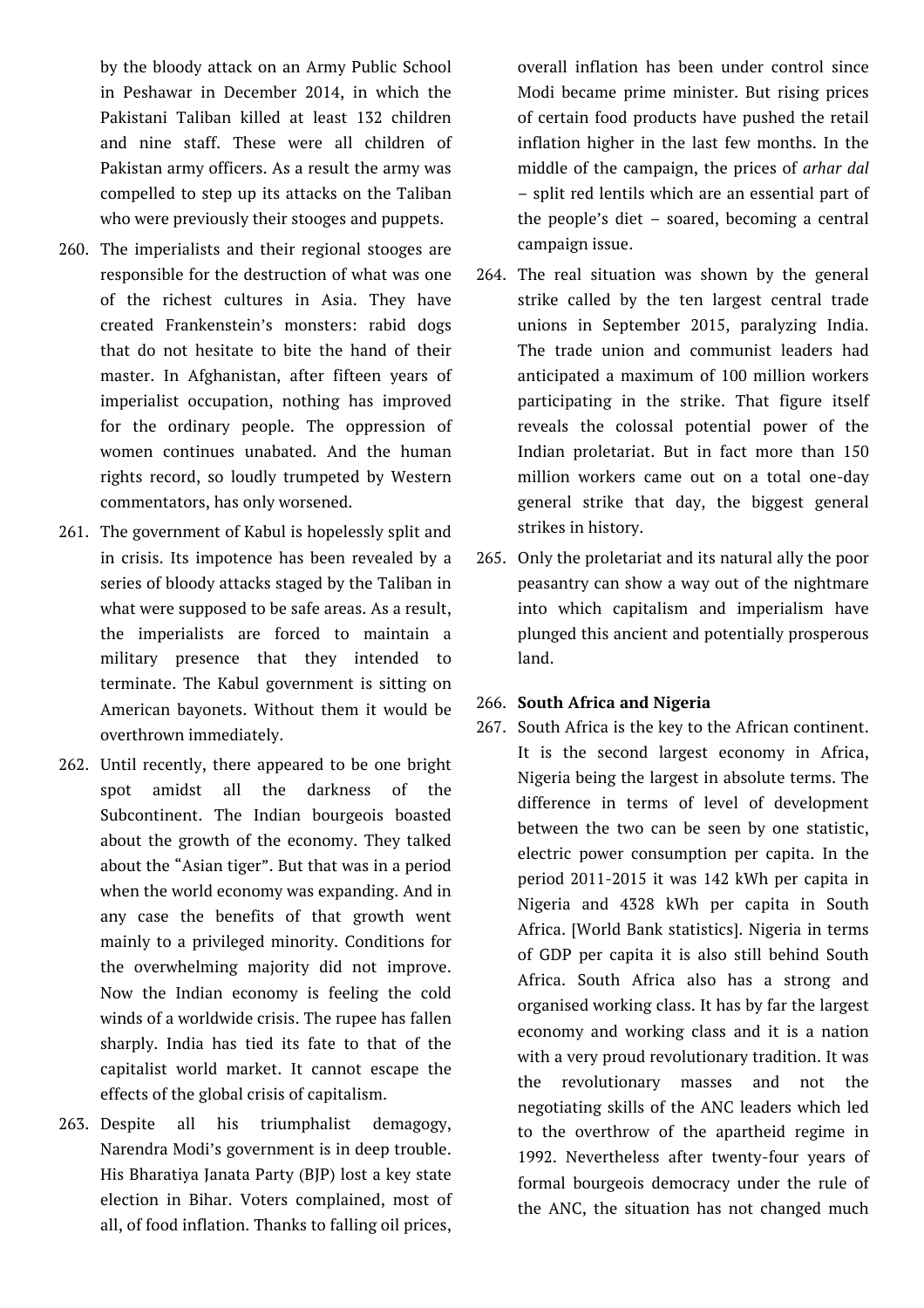for most of the people of the second biggest mineral producer of the world.

- 268. This has laid the basis for an increasingly radicalised mood, especially amongst the young generation which has no illusions in the old leaders of the liberation movement, many of whom have joined the ranks of the bourgeois. The Marikana massacre, when black workers were shot down in cold blood by the forces of the ANC government in defence of the (black and white) owners of the mining industry, had a profound effect on the attitude of many towards the ruling party. The ANC today is seen by many as a hotbed of corruption, thieving and stealing.
- 269. The radical metalworkers union, NUMSA with almost 400,000 members – has split away from the tripartite alliance. The NUMSA leaders talk about setting up a new party, which if it were to happen, would represent a serious challenge to the ANC. But the NUMSA leaders are dragging their feet on this question, instead dedicating themselves to futile bureaucratic struggles and court cases with the ANC right-wing.
- 270. Into this vacuum stepped Julius Malema, the former ANC Youth League leader and his Economic Freedom Fighters. Their radical rhetoric has made them very popular, in particular amongst the youth, even though their programme amounts to developing nationalist "black" capitalism in South Africa. All this reflects the enormous revolutionary potential which is developing in South African society.
- 271. Revolution is also affecting the rest of sub-Saharan Africa, with the events last year in Togo, Burundi and most importantly, Burkina Faso. Revolutionary movements have broken out in these countries, and in Burkina Faso we have witnessed yet again a mass movement overturning an attempted military coup. This underlines the enormously favourable conditions for revolution even in what are relatively underdeveloped countries.
- 272. Much has been made of Nigeria having become the "Giant of Africa" since its economy surpassed that of South Africa in absolute GDP terms, but this is more the result of the rebasing

of its economy in April 2014, which on paper produced an increase of three quarters of its overall GDP for 2013 on 2012. The revised figure placed Nigeria as the 26th-biggest economy in the world. But the real situation is revealed by the fact that with in terms of income per capita  $(2,688)$  it ranks as  $121<sup>st</sup>$ . It is the sixth largest exporter of crude oil, but has no functioning oil refineries and has therefore to import all its fuel.

- 273. It continues to be a very underdeveloped economy and oil still provides over 90% of foreign earnings and almost 80% of government revenue. Foreign reserves in 2008 – when the price of oil was still very high – were at about \$68 billion but are now currently down to \$27 billion, and still declining.
- 274. The true picture of life faced by the average Nigerian is revealed by the figures from the Human Development Index (HDI) which gives a measure of human capital development in three fields: income, health, and education. The latest figures show that Nigeria in HDI terms is ranked 156th out of 187 countries.
- 275. In 1998-99 the Nigerian ruling class, advised and pushed by its imperialist masters, removed the military regime to avoid an eruption of class struggle from below and moved towards a parliamentary regime which saw Obasanjo elected as President for the PDP. The PDP remained in power until last year by when it had become very unpopular.
- 276. A turning point in the course of the class struggle in Nigeria was the January 2012 "Occupy Nigeria" uprising triggered by the fuel price hike by the then Jonathan-led PDP administration and came in the wake of the Arab revolution, openly identifying with the movement in Egypt and Tunisia the previous year. That movement fundamentally changed the balance of class forces in the country and accelerated the process of discrediting the then dominant bourgeois party, the PDP, and sowed the seeds of the latter's implosion and split, and its eventual massive defeat in the 2015 polls.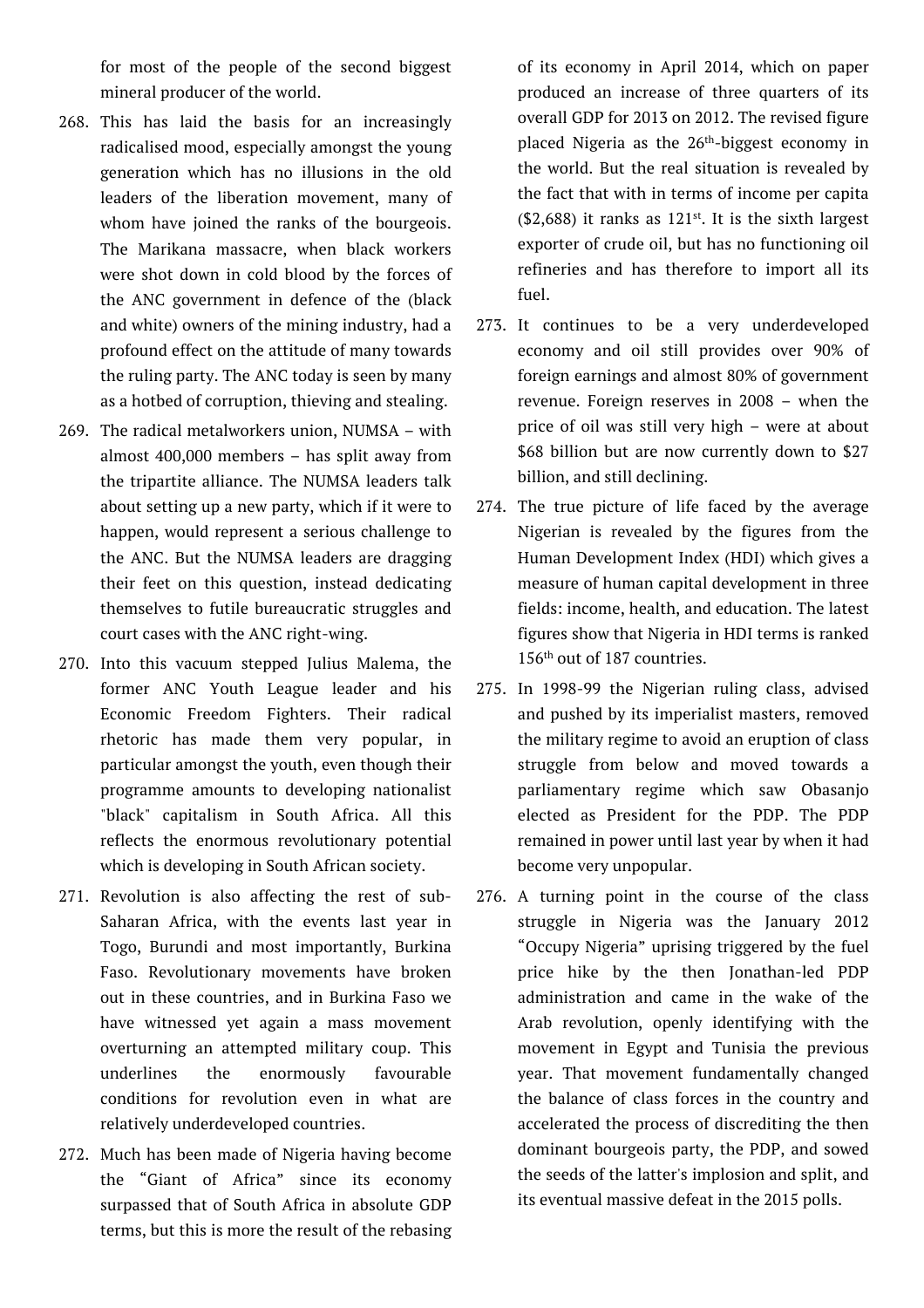- 277. Faced with the demise of the old PDP, the Nigerian ruling class turned to Buhari for salvation. They promoted the formation of the APC and put forward Buhari as its candidate. This was to exploit his image as a non-corrupt leader, supposedly living a frugal lifestyle, and present him as the "man of the people" who would put an end to corruption and poverty. They needed a figure such as Buhari to fill the vacuum left by the demise of the PDP. The fact that the stock market surged when Buhari won the elections last year was a clear indication that the bourgeois believed that he could manage the system for them better than the outgoing Goodluck.
- 278. Buhari was elected by enthusiastic masses in the hope that he could provide real change. But his programme remains one of continuation of privatisations and sell-offs. His recent decision to allow fuel to be sold at a much higher price has partially exposed him in the eyes of at least the advanced layers. It will not be long before the wider Nigerian masses realise the real nature of the Buhari regime from their own living experience.
- 279. One thing that is clear is, if it took the PDP 16 long years to be exposed and to implode, the APC will not have such a luxury. It has to rule with the economy in a much more difficult situation and carry out its policies among a huge population that has already awoken and has tested its power. The implosion of the PDP has successfully replaced itself with a rickety APC so that the status quo could remain. Once the real nature of Buhari becomes clear to the masses, we can expect a new movement on the level of that of 2012.

## 280. **Venezuela and the limits of Reformism**

- 281. The situation in Latin America has been transformed. Ten years of relative stability guaranteed by economic growth has come to an end. This is having the most profound social and political implications.
- 282. The situation in Brazil has dramatically changed with the economy entering into serious decline, with a fall in GDP last year of 4.5%. This,

together with a series of unpopular antiworking class measures introduced by the government has brought more sharply into focus the fact that the PT has been defending the interests of capitalism, not the workers. This has enormously weakened the PT. Gone are the days when the party commanded huge loyalty from the masses. In its place we have a radicalisation, especially among the youth, expressed in a series of strikes and protests.

- 283. The victory of Mauricio Macri in the Argentinean presidential election spells the end of twelve years of Kirchnerist governments that ended with an economy in crisis; dwindling foreign-exchange reserves; inflation of around 25%; and a budget deficit of more than 6% of GDP. This created the basis for the victory of the right. Now Macri is implementing a policy of brutal austerity, with tens of thousands of lay offs in the public sector, brutal cuts in subsidies to basic services and social spending, and harsh repression against social activists. It is certain that if candidate Daniel Scioli had won, he would have had to carry out similar policies. The crisis of capitalism would have left him with little choice.
- 284. This exposes the limitations of "left wing" nationalist demagogy, which attempts to solve the contradictions of capitalism without carrying through the expropriation of the bourgeoisie and imperialism. That is to say, it attempts to square the circle. Shorn of its radical and "revolutionary" terminology, this "left" nationalism stands exposed as being little more than a variant of left reformism adapted to the traditions and psychology of Latin America.
- 285. **Nevertheless, Kirchnerism maintains a significant base of support. The brutality with which Macri and the Argentinean bourgeoisie is applying its austerity policy is already causing, after a few months of shock and disorientation, a regrouping of popular unrest with very important mass mobilisations. This situation creates very favourable conditions for Marxists to reach the most advanced layer of the masses,**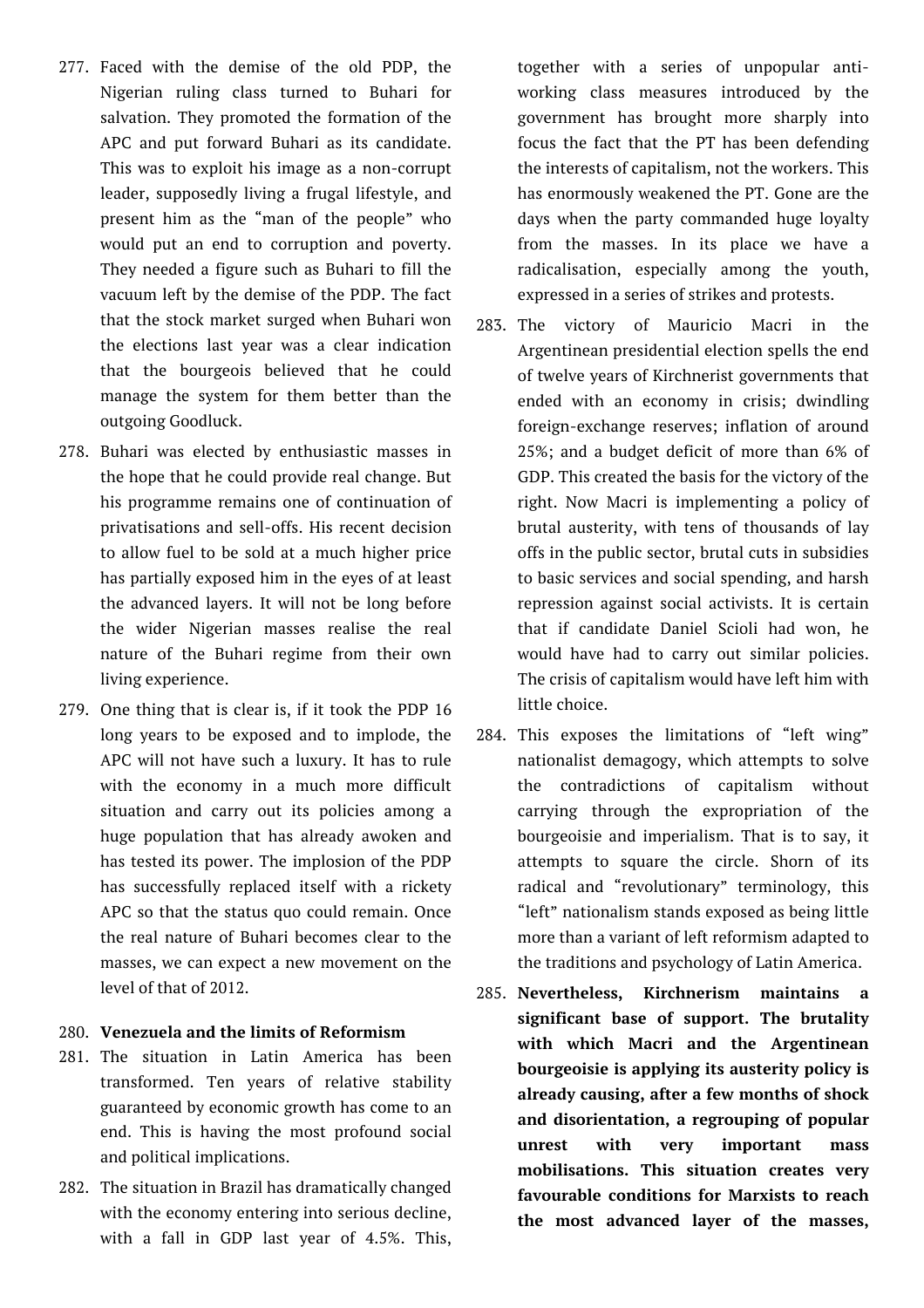**which is starting to look for guidance and a way forward which goes beyond the failed demagogic policy of Kirchnerism.**

- 286. Chavez in Venezuela came closer than anyone to embracing the socialist revolution. But he never carried it out to the end. Following his death all the contradictions have come to the fore with disastrous consequences.
- 287. Nicolas Maduro possesses neither the charisma nor the boldness of vision of his illustrious predecessor. He reminds one of Robespierre, who could call the masses out again and again to save the revolution – until one day they failed to respond. When Robespierre moved to the right, he acted like a man sawing the branch of a tree upon which he is sitting. By disappointing and demoralising their mass base, the Bolivarian leadership has prepared the grounds for their own destruction.
- 288. The election defeat in Venezuela on December 6, 2015, was the direct result of the refusal to carry out the revolution to its conclusion by expropriating the ruling class and destroying the capitalist state. The attempt to regulate capitalism through price and foreign exchange controls instead led to massive economic distortions. The Bolivarian leadership had used the oil revenues to fund social programs and a massive program of public works. The collapse in the price of oil in the world market deprived them of any room for manoeuvre.
- 289. The distortions created by the attempt to manage capitalism led inevitably to a chaotic situation: a vicious circle of hyperinflation, smuggling, black market, corruption and crime. The Maduro government, remaining firmly within the limits of capitalism, has been incapable of addressing these problems. An important section of the masses lost confidence in the government and this led directly to the election defeat. Between the 2013 presidential election and the 2015 parliamentary election the PSUV and allied forces went from 7,587,532 votes to 5,599,025. In other words, the Bolivarians lost nearly two million votes. The counterrevolutionary opposition on the other

hand went from 7,363,264 votes to 7,707,422 votes, gaining a mere 344,000.

- 290. What failed was not socialism or the revolution, but on the contrary, reformism, half-measures, corruption and bureaucracy. The counterrevolutionary opposition, having a two thirds majority in the national assembly will launch an offensive to reverse the most progressive laws of the revolution; to regain control over key levers of the state apparatus; to privatise nationalised companies and land; to remove regulations on prices and foreign exchange; and to trigger a presidential recall referendum.
- 291. These events have exposed the hollowness of the illusion of "oil socialism", just as the capitulation of Tsipras in Greece has exposed the limitations and contradictions of leftreformism. In practice, they amount to the same thing: a utopian attempt to carry out socialist policies without a radical break with capitalism. Such policies in the end always serve to demoralise the masses, destroy their faith in socialism and prepare the way for the victory of reaction in one form or another.
- 292. Marx explained that counterrevolution can act as a whip to drive the revolution forward. After a period of inevitable disorientation, the revolutionary masses will attempt to resist the attacks of the counterrevolution through mobilisation and direct action. The election defeat will also serve to accelerate the process of inner differentiation within the Bolivarian camp. Within the leadership there will be a strong pressure to compromise with the opposition. The most corrupt and degenerate elements will jump ship to join the ranks of the right wing. But the rank-and-file revolutionary activists will draw more advanced conclusions and will be open to Marxist ideas. This will create new and favourable conditions for the strengthening of the Marxist tendency in the Bolivarian movement.

#### 293. **Tactics and the Mass Organizations**

294. Perspectives are a science, but tactics are an art. In order to work out correct tactics, we cannot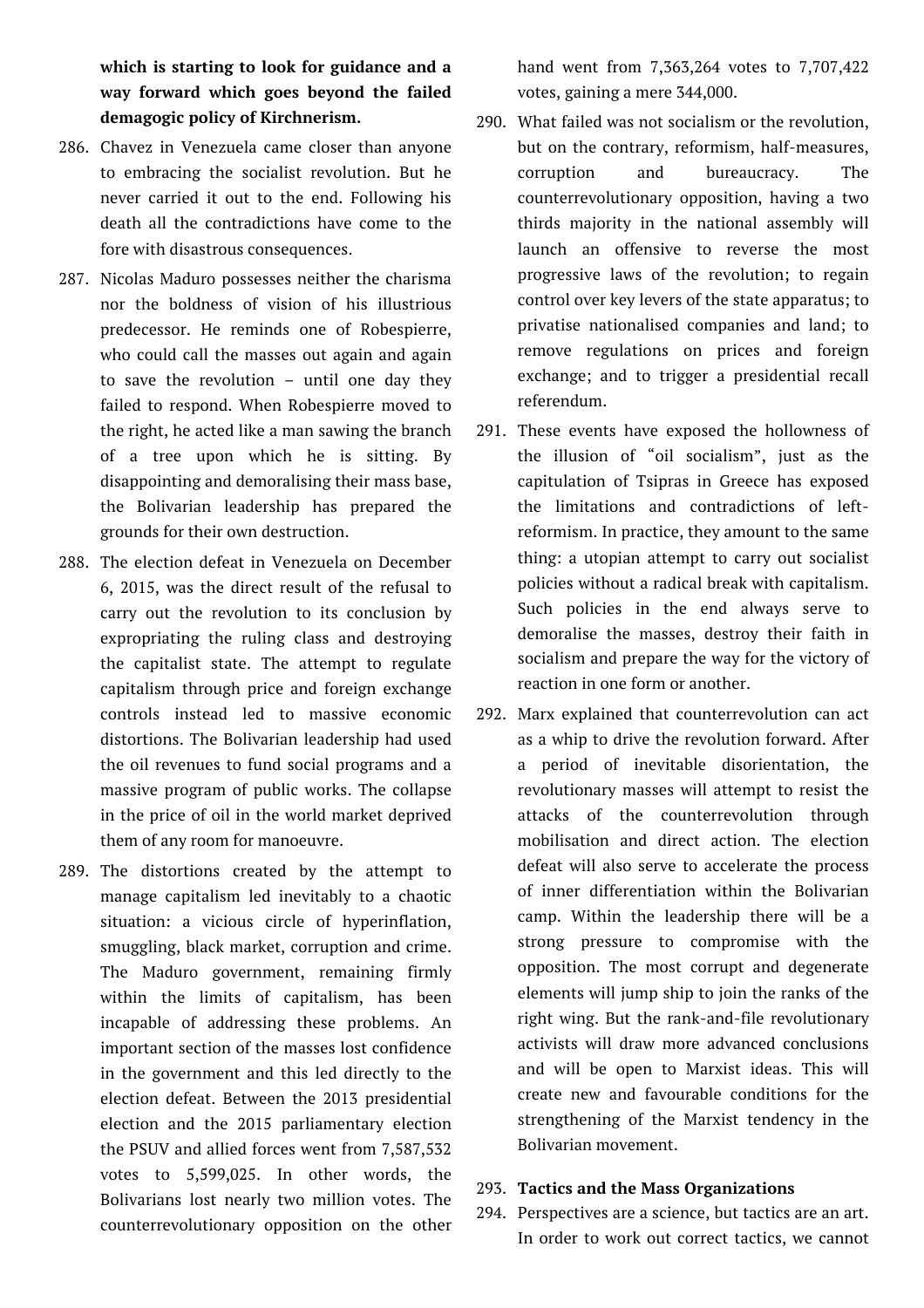base ourselves on general schemes and perspectives for the future. One must also remember that perspectives are conditional, a working hypothesis, they are not the tablets brought down from the mount, valid for all times and in all situations. Perspectives must be developed and updated, and be constantly compared with the living reality. On the basis of events, we must modify and change the perspectives, or, if necessary, tear them up and start again.

- 295. Tactics must be based on concrete circumstances, which are constantly changing. When discussing tactics, we must remember we are not looking for a formula that fits every possible scenario. We need a flexible approach, need to keep an eye on the situation and how it changes, and in the meantime, build our forces so as to be able to intervene when the opportunity arises.
- 296. In working out our tactics we must pay careful attention to the processes taking place in the mass organizations. These will change over time, reflecting the ebb and flow of the mass movement. Over long periods of relative class peace the labour movement comes under the pressure of alien classes. The mass parties and unions acquire a thick bureaucratic crust.
- 297. Without the active participation of the workers, their internal life becomes stagnant. Their upper layers fall increasingly under the influence of the bourgeoisie. For decades before the crisis the so-called socialist and social democratic parties were carrying out counterreforms: deregulation, privatization and cuts. When the crisis broke out in 2008, the bourgeoisie in many cases handed power to the reformists to carry out the dirty work of saving capitalism, introducing savage attacks on the workers (Spain, Greece, etc.). Under such conditions, old and established parties can lose their mass base quite quickly. The old equilibrium has been destroyed. We have entered a period characterised by sudden changes, crises, splits, the disappearance of

some parties and the emergence of new political formations.

- 298. It was the decay and degeneration of the PASOK that led to rise of Syriza in Greece. Similarly, it was the betrayals of the PSOE and the reformist degeneration of the Communist Party that led to the rapid rise of Podemos in Spain. This type of phenomenon was already anticipated by the rise of Chavez and the Bolivarian Movement in Venezuela.
- 299. Where such movements emerge we will have to keep an eye on these formations and work in and around them. But these formations also have limits. They tend to be ideologically confused and organizationally fragile. If they do not develop roots in the working class and adopt a clear anti-capitalist policy, they can unravel as quickly as they arose.
- 300. In the last period the dominant tendency in the labour movement was right-reformism. But under conditions of capitalist crisis the reformist organizations will tend to enter into crisis. This can lead to shifts to the left in the direction of left-reformism, as we already see in Britain, or to a collapse of these organisations where no left wing develops.
- 301. Where the traditional mass parties have either collapsed or been severely weakened we have seen new formations appear in some countries. The main point we need to understand is that the masses do not move through small groups. The idea of the sectarians that it is possible to create a revolutionary party simply by proclaiming it is absurd, and in contradictions with the facts. Where the old organisations have betrayed, the masses can coalesce around new formations, but always *mass* formations. These formations will tend towards left reformism, or even centrism under the pressure of events.
- 302. We must never forget that the difference between right- and left-reformism is only relative. The essence of reformism – whether of the right or left variety – is the idea that it is not necessary to overthrow the capitalist system, that it is possible gradually to improve the conditions of the workers and oppressed within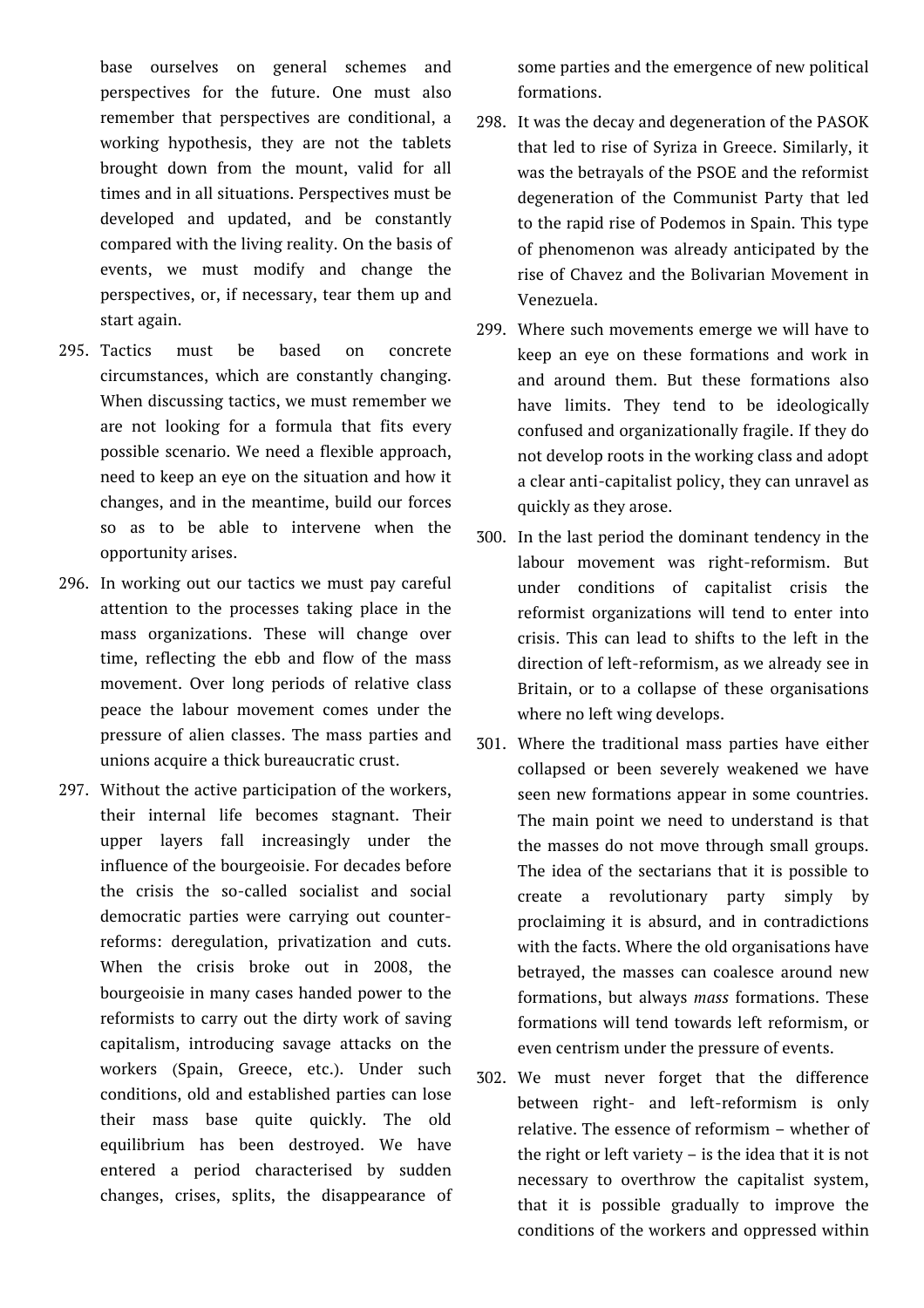the framework of capitalism. But the experience of Greece, Venezuela, and everywhere else this has been attempted shows that this is not possible. Either you take the necessary measures to destroy the dictatorship of Capital, or Capital will destroy you.

- 303. That is what we mean when we say that betrayal is inherent in reformism. It is not a question of deliberate betrayal but of the simple fact that if you accept the capitalist system, then you must accept the laws of that system. In the present day situation that means you must carry out a policy of cuts and austerity. The case of Tsipras is very instructive in this respect.
- 304. While giving critical support to the left reformists we must not foment any illusions, or accept any responsibility for their actions. Let us recall that Tsipras enjoyed great popularity until his policies were put to the test. In the end he compromised and surrendered to the pressures of the bourgeoisie. Now people who had illusions in Tsipras and thought we were too critical are more open to our ideas.
- 305. We must differentiate ourselves. Of course, we must avoid the shrill denunciatory tone of the sects. We must enter a dialogue, keeping a friendly tone and stressing what we support, but also explaining the need to go further, to move to the abolition of capitalism. We ask: how will they pay for the reforms they propose if they don't nationalize the banks and key industries?
- 306. The sharp shift to the right in the mass organisations in the past period led many left groups to develop ultra-left conclusions, writing off the mass organisations altogether. They believed they could build an alternative to the left of the old organisations. However, all the attempts of the sects to declare new revolutionary parties have ended in miserable failure. The ultra-lefts fail because they ignore the real movement of the masses and their organizations. But ultra-leftism also leads inevitably to opportunism. In trying to get the ear of the masses, they end up by watering down the programme in order to try and get a wider audience.
- 307. This opportunism, which usually attempts to disguise itself by appeals to "transitional demands", always ends in a blind alley. If the masses want a reformist programme they already have plenty of reformist leaders to turn to. The transitional programme is not a series of individual reformist demands that you cherry pick to "fit in" in a reformist milieu. It is a complete and worked out programme for international socialist revolution, for workers' power.
- 308. Our priority at this stage is to orient to that layer in society where we can build now, not in the future. That is generally the youth, which is open to revolutionary ideas. By winning the youth and training them in the ideas of Marxism we are laying the basis for successful work in the mass organizations when the conditions present themselves.
- 309. **A new period**
- 310. The long period of economic growth that characterised the two decades before the First World War was the soil upon which reformism first took root. The illusion was created that capitalism could be reformed peacefully and gradually through parliamentary and trade union activity. Those illusions were shattered in 1914. The World War ushered in an entirely new period – a period of war, revolution and counterrevolution.
- 311. The period that lasted from 1914-1945 was entirely different to that which preceded it. It was a period of turbulence in which the old equilibrium was destroyed. Through the experience of stormy class struggles, the workers were drawing revolutionary conclusions. The social and economic crisis shook the old reformist organizations to their foundations. The parties of the working class entered into crisis. Mass left currents crystallized under the influence of the Russian Revolution, leading to the formation of mass Communist Parties.
- 312. This is not the place to deal with these processes in detail. Suffice it to say that the defeats of the German and Spanish revolutions,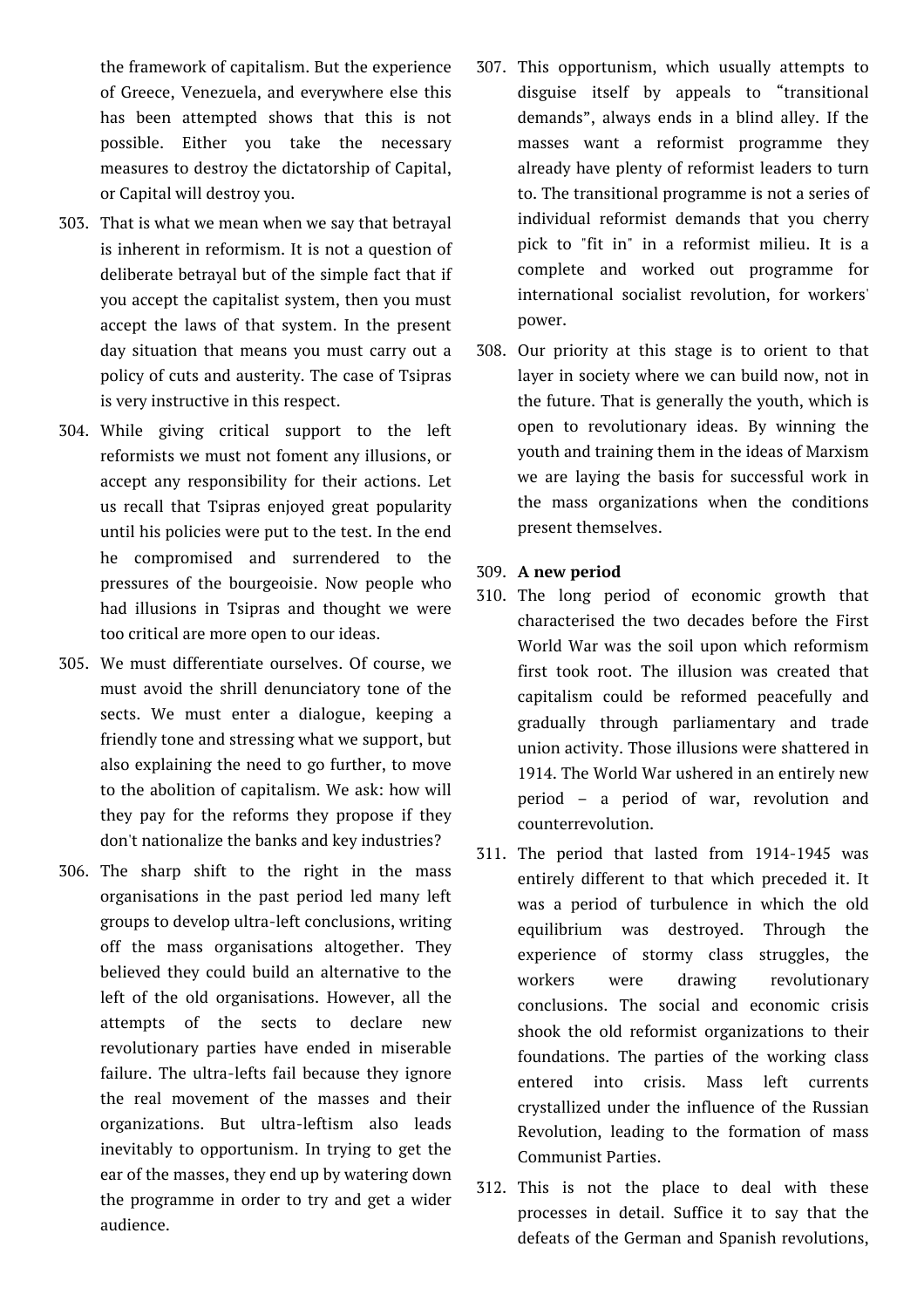as a result of the betrayals of the Social Democratic and Stalinist leaderships, led directly to the Second World War. The Second World War ended in a peculiar way, which was not foreseen by Trotsky, just as it was not foreseen by Roosevelt, Stalin, Churchill or Hitler.

- 313. We have dealt with this in the past and there is no need to repeat the reasons for the recovery of capitalism following the Second Word War. The world economy entered into a period of upswing that lasted for decades and left its imprint on the consciousness of the masses in the advanced capitalist countries of Europe, North America and Japan. Like the period that preceded the First World War this led to a strengthening of reformist illusions. For decades the Marxists were isolated from the masses and fighting against the stream.
- 314. We refer here to the situation in the industrialised capitalist world. The situation was entirely different for the masses of what were then the colonial and semi-colonial countries of Africa, Asia and Latin America. Throughout this whole period there were constant upheavals in China, Algeria, Indochina, Bolivia, Cuba, Chile, Argentina, Sub-Saharan Africa, Indonesia and the Indian Subcontinent. But the colonial revolution that brought millions of people to their feet was distorted by Stalinism. In many cases the Stalinists led the masses to terrible defeats. Even where they succeeded in taking power, as in China, they created regimes on the model of Stalinist Russia that had no appeal to the workers of the industrialised countries of Europe and the USA.
- 315. The negative role played by Stalinism in that period was an enormously complicating factor on a world scale. In relation to the bureaucratically deformed workers states of Russia and Eastern Europe, suffice it to say that the revolutionary developments in 1953 in East Germany, 1956 in Hungary and the movements in Poland and Czechoslovakia were either diverted along nationalist lines or brutally

crushed by the Russian bureaucracy. The bourgeoisie of Western Europe and America could point an accusing finger at the Stalinists and say to the workers: "You want Communism? There is Communism for you!" And most workers would draw the conclusion: "Better the devil you know than the devil you don't know."

- 316. The enormous revolutionary potential of the European proletariat was shown even at the height of the post-war upswing in 1968 when the workers of France staged the greatest revolutionary general strike in history. In reality, power was in the hands of the French workers in 1968, but that magnificent movement was betrayed by the Stalinist leaders of the CGT and CP. The French events of 1968 were an anticipation of the even more dramatic developments that swept Europe in the 1970s, which coincided with the first serious economic recession since 1945. There were revolutions in Greece, Portugal and Spain and revolutionary movements in Italy and other countries.
- 317. Once again, as in the 1930s, there was the formation of left wing and even centrist currents in the mass organizations in Portugal, Spain, Greece, Britain, France and Italy. But this tendency was cut across when the revolutionary movements were derailed by the leadership. As the left reformist leaders got close to power, they soon dropped their left-wing rhetoric and moved sharply to the right. This was the political premise for a recovery of capitalism. For three decades the pendulum swung back to the right. The workers fell back into a state of apathy. The advanced layers became demoralised and sceptical. A period of what we characterized as mild reaction set in.
- 318. Under these conditions the pressure of the bourgeoisie on the upper layers of the labour movement became multiplied a thousand fold. This process was enormously exacerbated by the collapse of Stalinism. The bourgeoisie was exultant. They boasted of the end of Communism, the end of Socialism and even the end of History. But history has finally taken its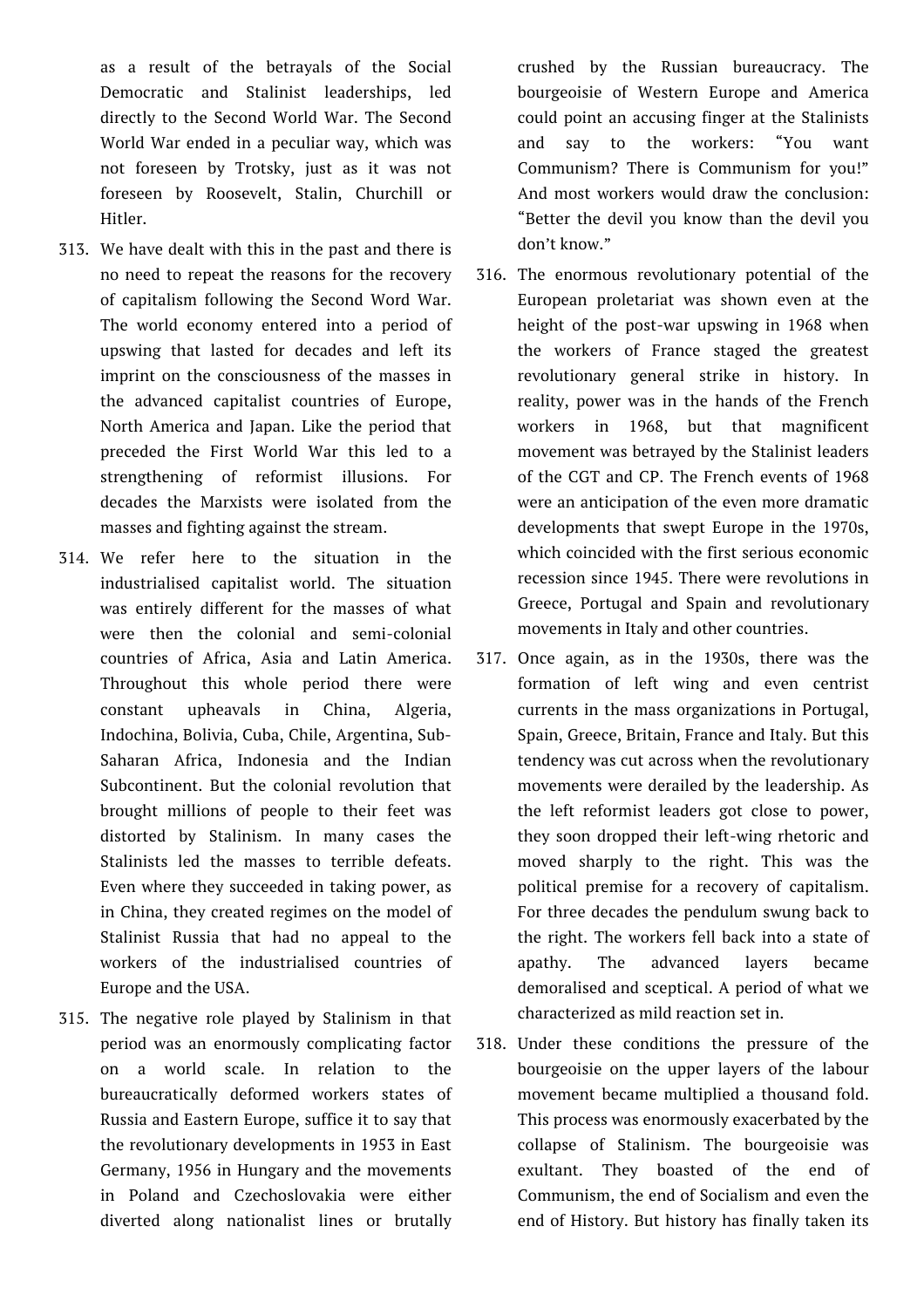revenge on the bourgeois and its apologists in the leadership of the labour movement. Dialectically, everything has turned into its opposite.

## 319. **Conclusion**

- 320. The new period into which we have entered will be far more similar to the stormy years of the inter-war period than to the last half century. But there are also profound differences. In the 1920s and 30s a pre-revolutionary situation usually did not last long. The contradiction was settled rapidly by a movement in the direction of revolution or counterrevolution. In Italy the occupation of the factories in 1919-1920 was separated from Mussolini's March on Rome by just two years.
- 321. Now, however, the processes are more drawnout. The basic reason for this is the changed correlation of class forces. In most European countries the peasantry remained a sizeable percentage of the population even after 1945. In Greece it was the majority. That provided a reservoir for Bonapartist and fascist reaction. The same was true of the students and white collar workers: teachers, civil servants, bank employees, etc. But now the peasantry has been largely liquidated in Europe; the white collar workers have been absorbed into the proletariat and have become transformed into a very militant layer. The students, who before 1945 provided a solid base for reaction and fascism, are now overwhelmingly in the camp of revolution.
- 322. For this reason the crisis can be prolonged for far longer than in the past before the final denouement is reached. That does not mean that things will be more tranquil, but quite the opposite. There will be ebbs and flows, both politically and economically (the downswing of capitalism does not signify the end of the boom and slump cycle, nor does it rule out the possibility of temporary recoveries, which occurred even during the Great Depression).
- 323. The inevitable ups and downs of the economic cycle will solve nothing from the capitalists' standpoint. After a long period of economic

recession and high unemployment, even a small recovery (which is the best they can hope for) will lead to an upswing of strikes on the industrial front as the workers struggle to win back what was taken away during the slump. In a slump, however, there may be a falling-off of strike activity, but there will also be a tendency towards political radicalization.

- 324. Already there is a profound malaise in every part of the world. After a short delay, people are beginning to understand that there is no way out as long as the present unjust and oppressive system remains in existence. The revolutionary process is still developing, becoming broader and deeper. There will be wave after wave of strikes and demonstrations, which will act as training grounds for the masses. New layers of the population are being drawn into struggle – like the junior doctors in Britain, the Greek farmers and the Air France flight attendants. But such is the depth of the crisis that even the stormiest strikes and demonstrations in themselves solve nothing.
- 325. Only a fundamental change in the social order can solve the crisis. That requires radical political action. The political scene will be characterised by violent swings to the left and to the right. The existing parties will enter into crisis and split. All kinds of different left and right electoral formations can develop. The working class will move from the political front to the industrial front in turn. New and even more severe attacks on the workers are being prepared. The class struggle will be fought out on the streets.
- 326. The present crisis can last for years possibly decades – because of the absence of the subjective factor: a mass revolutionary party with a genuinely Marxist leadership. But it will not move in a straight line. One explosion will follow another. Sharp and sudden changes are implicit in the situation. There will be a whole series of mass movements and struggles in one country after another. The old organizations will be shaken to the foundations. Let us recall